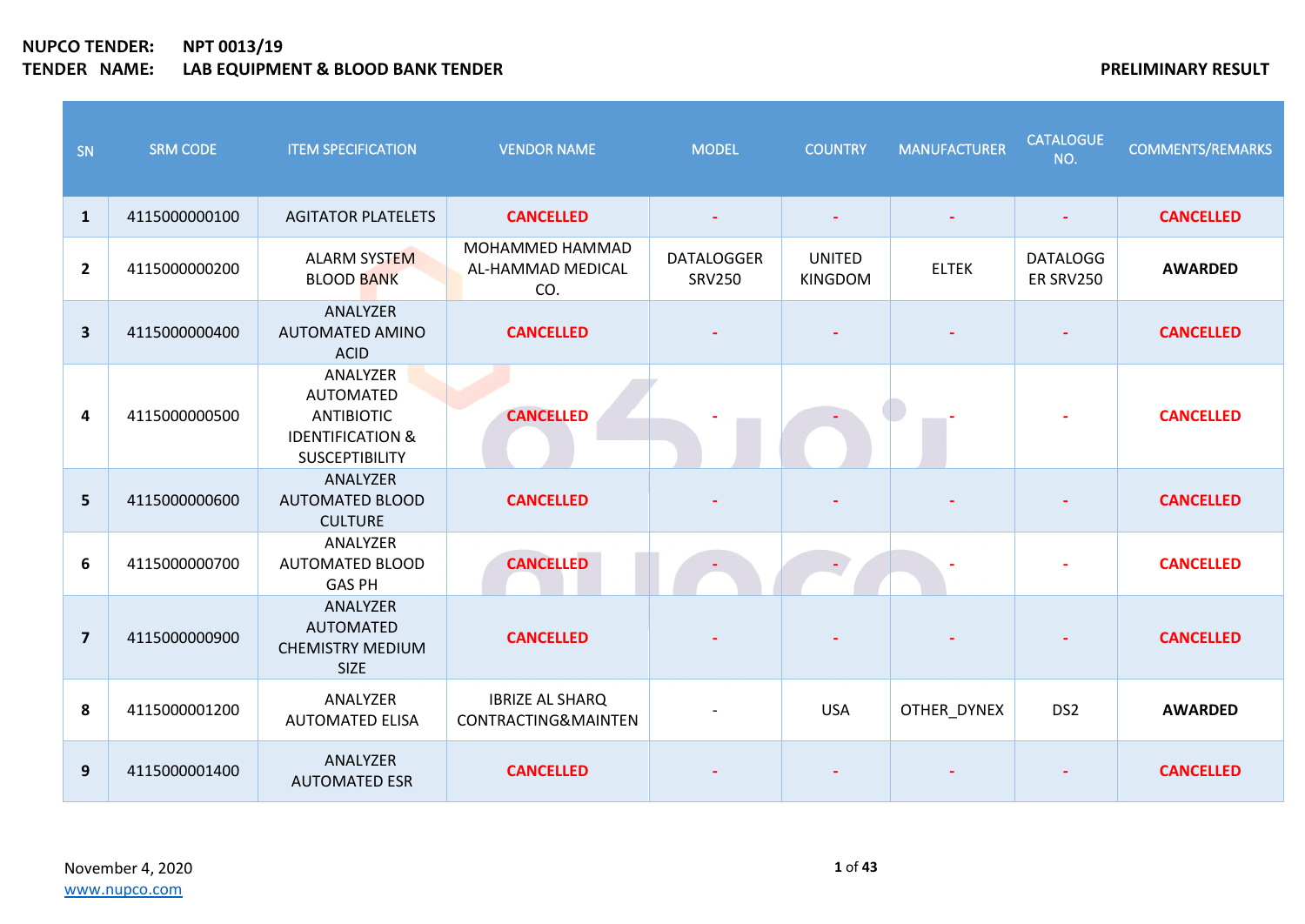| SN | <b>SRM CODE</b> | <b>ITEM SPECIFICATION</b>                                  | <b>VENDOR NAME</b>                               | <b>MODEL</b>                      | <b>COUNTRY</b> | <b>MANUFACTURER</b> | <b>CATALOGUE</b><br>NO. | <b>COMMENTS/REMARKS</b> |
|----|-----------------|------------------------------------------------------------|--------------------------------------------------|-----------------------------------|----------------|---------------------|-------------------------|-------------------------|
| 10 | 4115000001800   | ANALYZER<br><b>AUTOMATED URINE</b>                         | <b>CANCELLED</b>                                 |                                   |                |                     |                         | <b>CANCELLED</b>        |
| 11 | 4115000002600   | <b>ANALYZER GENETIC</b><br><b>STANDARD</b>                 | <b>CIGALAH PHARMA</b><br><b>WAREHOUSE</b>        | 0013-011                          | <b>USA</b>     | ILLUMINA            | SY-410-<br>1003         | <b>AWARDED</b>          |
| 12 | 4115000003000   | <b>ANALYZER PLATELET</b><br>AGGREGATION                    | <b>CANCELLED</b>                                 |                                   |                |                     | $\blacksquare$          | <b>CANCELLED</b>        |
| 13 | 4115000003300   | ANALYZER<br><b>AUTOMATED GLYCATED</b><br><b>HEMOGLOBIN</b> | DAR AL-ZAHRAWI<br><b>MEDICAL COMPANY</b>         | <b>CAPILLARY 3</b><br><b>TERA</b> | <b>FRANCE</b>  | <b>SEBIA</b>        | 1246                    | <b>AWARDED</b>          |
| 14 | 4115000003500   | <b>APHERESIS UNIT</b>                                      | <b>ARABIAN TRADE HOUSE</b>                       | MCS+                              | <b>USA</b>     | <b>HAEMONETICS</b>  | MCS+                    | <b>AWARDED</b>          |
| 15 | 4115000003600   | <b>ASPIRATOR BOTTLE</b>                                    | <b>CANCELLED</b>                                 |                                   |                |                     |                         | <b>CANCELLED</b>        |
| 16 | 4228150800400   | <b>AUTOCLAVE 100</b><br><b>LITERS</b>                      | <b>AL-ASHBAN TRADING</b><br><b>ESTABLISHMENT</b> | SYSTEC VX-95                      | <b>GERMANY</b> | <b>SYSTEC</b>       | 1095                    | <b>AWARDED</b>          |
| 17 | 4228150800500   | <b>AUTOCLAVE 200</b><br><b>LITERS</b>                      | AL-ASHBAN TRADING<br><b>ESTABLISHMENT</b>        | SYSTEC DX-200                     | <b>GERMANY</b> | <b>SYSTEC</b>       | 2201                    | <b>AWARDED</b>          |
| 18 | 4228150800600   | <b>AUTOCLAVE 500</b><br><b>LITERS</b>                      | AL-ASHBAN TRADING<br><b>ESTABLISHMENT</b>        | SYSTEC HX-540                     | <b>GERMANY</b> | <b>SYSTEC</b>       | 2250                    | <b>AWARDED</b>          |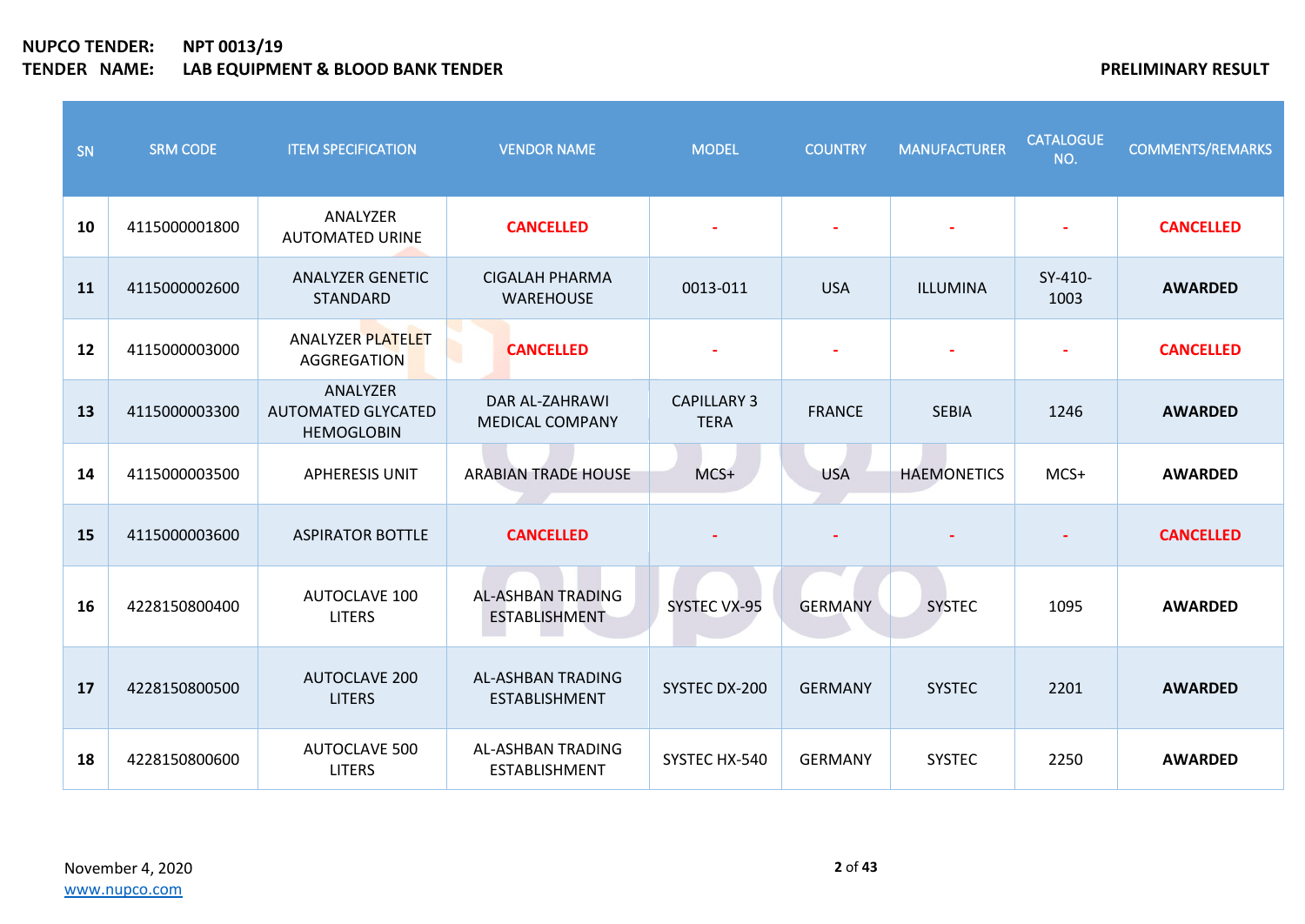| SN | <b>SRM CODE</b> | <b>ITEM SPECIFICATION</b>                                     | <b>VENDOR NAME</b>                                     | <b>MODEL</b>   | <b>COUNTRY</b>        | <b>MANUFACTURER</b>                 | <b>CATALOGUE</b><br>NO. | <b>COMMENTS/REMARKS</b> |
|----|-----------------|---------------------------------------------------------------|--------------------------------------------------------|----------------|-----------------------|-------------------------------------|-------------------------|-------------------------|
| 19 | 4115000003800   | <b>AUTOMATED BLOOD</b><br>FILM (SMEARING)<br>PREPARATION UNIT | <b>CANCELLED</b>                                       |                |                       |                                     |                         | <b>CANCELLED</b>        |
| 20 | 4115000003900   | <b>BAG HOLDER</b><br><b>BIOHAZARD</b>                         | <b>NO QUOTE</b>                                        |                |                       |                                     |                         | <b>NO QUOTE</b>         |
| 21 | 4115000004000   | <b>BALANCE ANALYTICAL</b>                                     | NATIONAL SCIENTIFIC<br><b>COMPANY LTD</b>              | AS 310.R2      | <b>POLAND</b>         | <b>RADWAG</b>                       | WL-104-<br>0050         | <b>AWARDED</b>          |
| 22 | 4115000004100   | <b>BALANCE ELECTRONIC</b><br><b>TOP LOADING</b>               | <b>CANCELLED</b>                                       |                |                       |                                     |                         | <b>CANCELLED</b>        |
| 23 | 4115000004300   | <b>BALANCE PAN</b>                                            | <b>CANCELLED</b>                                       |                |                       |                                     | $\blacksquare$          | <b>CANCELLED</b>        |
| 24 | 4115000004400   | <b>BASKET STERILIZATION</b><br>LAB                            | <b>CANCELLED</b>                                       | $\blacksquare$ |                       |                                     |                         | <b>CANCELLED</b>        |
| 25 | 4115000004500   | <b>BATH DRY BLOCKS</b>                                        | <b>MEDICAL VISION EST.</b>                             | DB-006E-150    | <b>TAIWAN</b>         | <b>GEMMY</b>                        | DB-006E-<br>150         | <b>SPLIT AWARDATION</b> |
| 25 | 4115000004500   | <b>BATH DRY BLOCKS</b>                                        | AL-JEEL MEDICAL &<br>TRADING CO. LTD                   |                | <b>CHINA</b>          | <b>THERMO</b><br><b>SCIENTIFIC</b>  | 88870006                | <b>SPLIT AWARDATION</b> |
| 26 | 4115000004600   | <b>BATH DRY TWO BLOCKS</b>                                    | <b>AL-JEEL MEDICAL &amp;</b><br><b>TRADING CO. LTD</b> |                | <b>CHINA</b>          | <b>THERMO</b><br><b>SCIENTIFIC</b>  | 88870005                | <b>SPLIT AWARDATION</b> |
| 26 | 4115000004600   | <b>BATH DRY TWO BLOCKS</b>                                    | <b>MEDICAL VISION EST.</b>                             | DB-006E-150    | <b>TAIWAN</b>         | <b>GEMMY</b><br>INDUSTRIAL<br>CORP. | DB-006E-<br>150         | <b>SPLIT AWARDATION</b> |
| 27 | 4115000004700   | <b>BATH PLASMA</b><br><b>THAWING</b>                          | <b>MEDICAL VISION EST.</b>                             | <b>YCW-06S</b> | <b>TAIWAN</b>         | <b>GEMMY</b><br>INDUSTRIAL<br>CORP. | <b>YCW-06S</b>          | <b>AWARDED</b>          |
| 28 | 4110370600100   | <b>WATER BATH</b>                                             | <b>MENA SAUDI MEDICAL</b><br>CO.LTD                    |                | SOUTH<br><b>KOREA</b> | <b>JS RESEARCH</b><br><b>INC</b>    | JSWB-06T                | <b>AWARDED</b>          |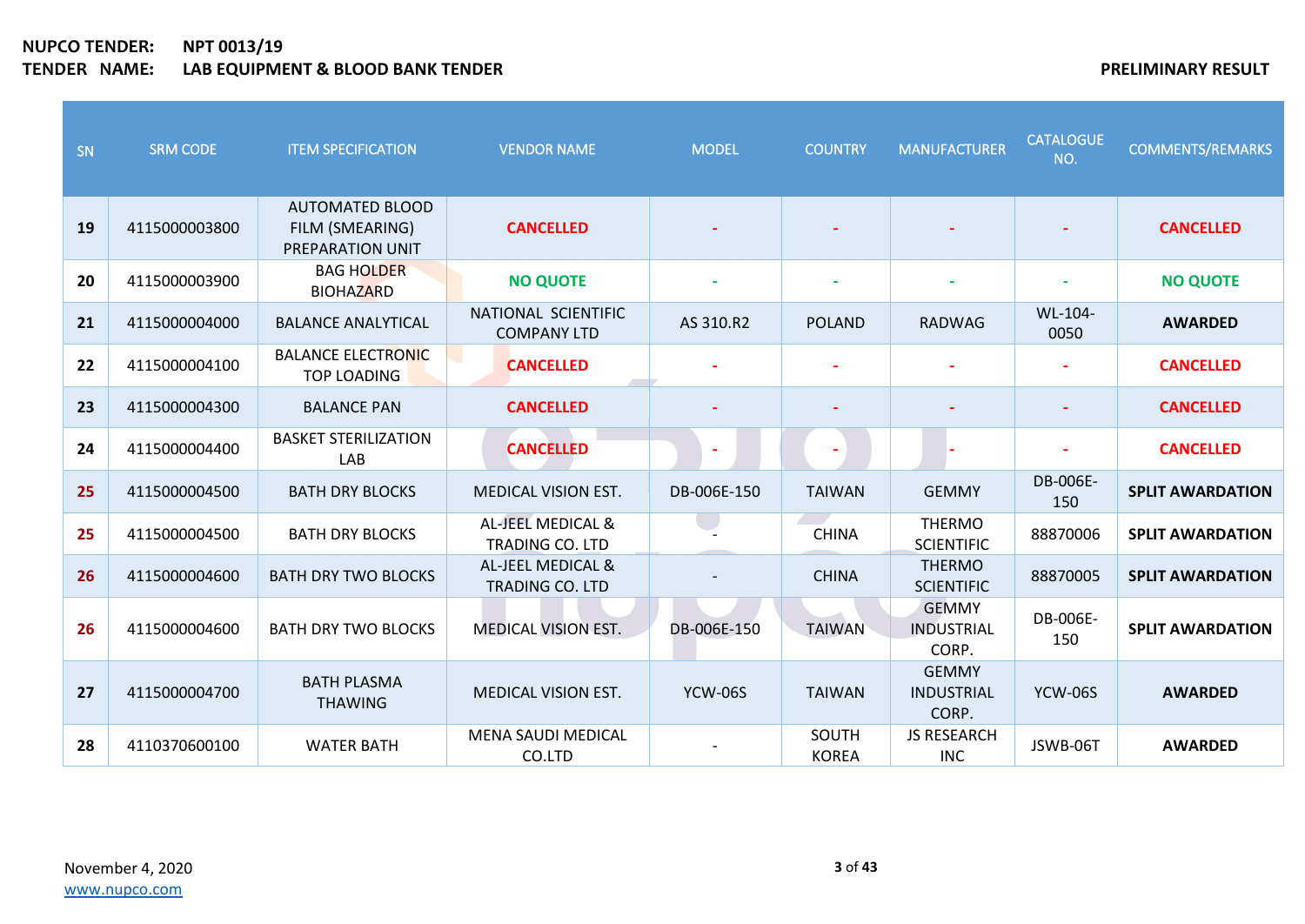| SN | <b>SRM CODE</b> | <b>ITEM SPECIFICATION</b>                                    | <b>VENDOR NAME</b>                          | <b>MODEL</b>             | <b>COUNTRY</b> | <b>MANUFACTURER</b>                        | <b>CATALOGUE</b><br>NO.        | <b>COMMENTS/REMARKS</b> |
|----|-----------------|--------------------------------------------------------------|---------------------------------------------|--------------------------|----------------|--------------------------------------------|--------------------------------|-------------------------|
| 29 | 4110370600200   | <b>BATH WATER 10-15 L</b>                                    | MOHAMMED HAMMAD<br>AL-HAMMAD MEDICAL<br>CO. |                          | <b>GERMANY</b> | <b>GFL</b>                                 | 1104                           | <b>AWARDED</b>          |
| 30 | 4110370600300   | <b>BATH WATER</b><br><b>SEROLOGICAL</b>                      | <b>MEDICAL VISION EST.</b>                  | <b>YCW-010</b>           | <b>TAIWAN</b>  | <b>GEMMY</b><br>INDUSTRIAL<br>CORP.        | <b>YCW-010</b>                 | <b>AWARDED</b>          |
| 31 | 4110370600400   | <b>BATH WATER TISSUE</b><br><b>FLOAT</b>                     | <b>MEDICAL VISION EST.</b>                  | <b>YCW-010</b>           | <b>TAIWAN</b>  | <b>GEMMY</b><br><b>INDUSTRIAL</b><br>CORP. | <b>YCW-010</b>                 | <b>AWARDED</b>          |
| 32 | 4110370600500   | <b>BATH WATER WITH</b><br><b>SHAKER</b>                      | <b>MEDICAL VISION EST.</b>                  | <b>YCW-012S</b>          | <b>TAIWAN</b>  | <b>GEMMY</b><br>INDUSTRIAL<br>CORP.        | <b>YCW-012S</b>                | <b>AWARDED</b>          |
| 33 | 4115000004900   | <b>BINOCULAR</b><br><b>MICROSCOPE</b>                        | NATIONAL SCIENTIFIC<br><b>COMPANY LTD</b>   | $MS-2$                   | <b>USA</b>     | <b>ACCULAB</b>                             | $MS-2$                         | <b>AWARDED</b>          |
| 34 | 4115000005000   | <b>BINOCULAR</b><br>MICROSCOPE EPI<br><b>FLUORESCENCE</b>    | ATTIEH MEDICO CO. LTD.                      | OTHER-<br>PRIMOSTAR FL I | <b>CHINA</b>   | <b>CARL ZEISS</b>                          | OTHER-<br>PRIMOSTAR<br>FL ILED | <b>AWARDED</b>          |
| 35 | 4115000005100   | <b>BINOCULAR</b><br>MICROSCOPE WITH<br><b>DIGITAL CAMERA</b> | NATIONAL SCIENTIFIC<br><b>COMPANY LTD</b>   | MS-52                    | <b>USA</b>     | <b>ACCULAB</b>                             | MS-52                          | <b>AWARDED</b>          |
| 36 | 4115000005200   | <b>BINOCULAR</b><br><b>MICROSCOPE WITH</b><br>POLARIZATION   | SALEHIYA TRADING CO.                        | <b>DM500</b>             | <b>CHINA</b>   | <b>OTHERS LEICA</b>                        | <b>DM500</b>                   | <b>AWARDED</b>          |
| 37 | 4115000005300   | <b>BINOCULAR</b><br>MICROSCOPE DUAL<br><b>OBSERVATION</b>    | <b>MEDICAL VISION EST.</b>                  | $1.1E + 12$              | <b>CHINA</b>   | <b>MOTIC</b>                               | <b>BA410E</b>                  | <b>SPLIT AWARDATION</b> |
| 37 | 4115000005300   | <b>BINOCULAR</b><br>MICROSCOPE DUAL<br><b>OBSERVATION</b>    | <b>BAYOUNI TRADING</b><br><b>COMPANY</b>    | B-1000TI-2               | <b>ITALY</b>   | <b>OPTIKA</b>                              | B-1000TI-2                     | <b>SPLIT AWARDATION</b> |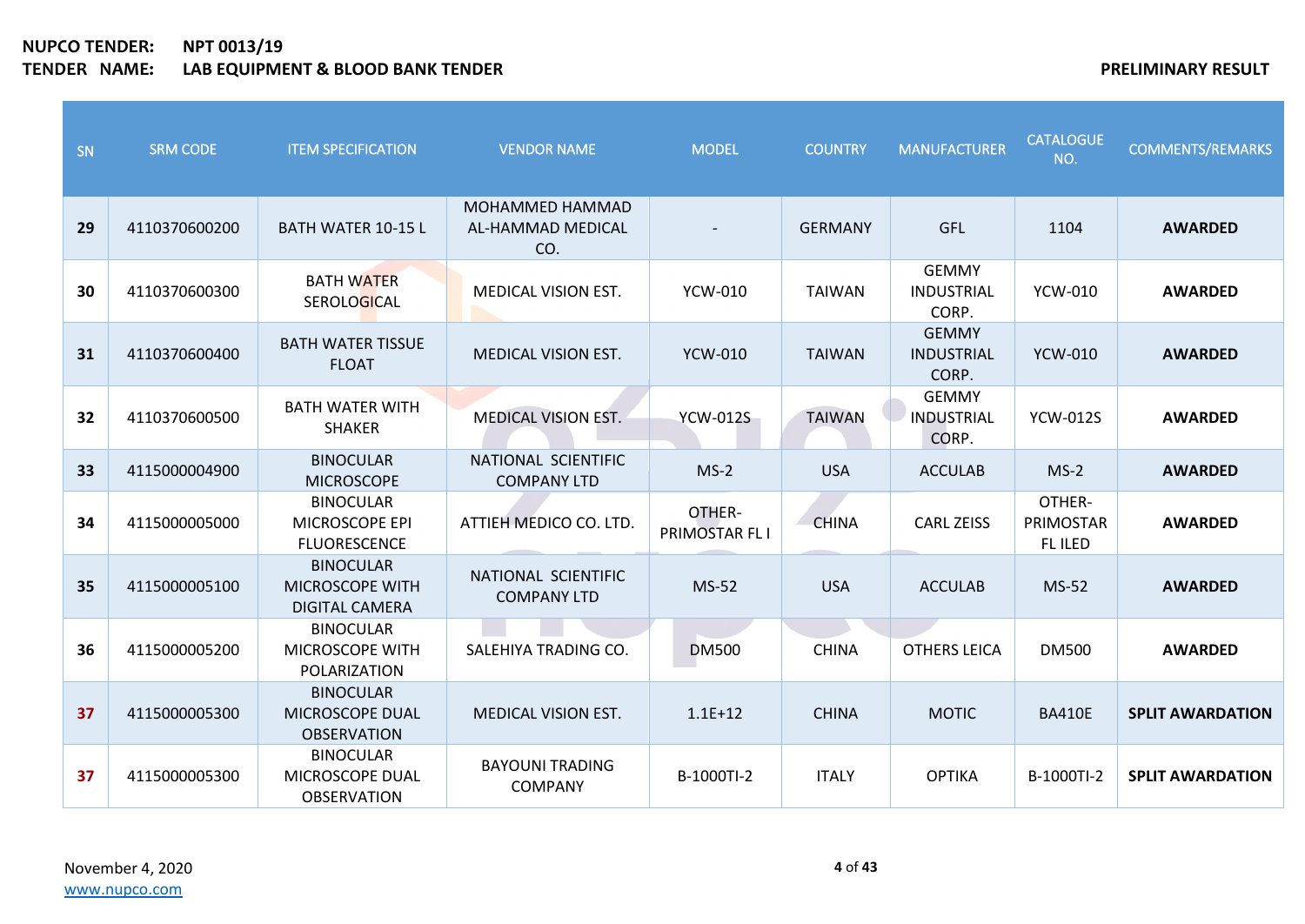| SN | <b>SRM CODE</b> | <b>ITEM SPECIFICATION</b>                 | <b>VENDOR NAME</b>                                     | <b>MODEL</b>            | <b>COUNTRY</b>  | <b>MANUFACTURER</b>                 | <b>CATALOGUE</b><br>NO. | <b>COMMENTS/REMARKS</b> |
|----|-----------------|-------------------------------------------|--------------------------------------------------------|-------------------------|-----------------|-------------------------------------|-------------------------|-------------------------|
| 38 | 4115000005400   | <b>BOX RH TYPING</b>                      | <b>SAUDI MARKETING &amp;</b><br><b>TRADING COMPANY</b> | QUO/SOM/NUP<br>CO/03/02 | <b>INDIA</b>    | <b>INSIGNIA IN</b>                  | RVB-8L                  | <b>AWARDED</b>          |
| 39 | 4115000005500   | <b>BOX SLIDE</b><br>POLYSTYRENE           | AL FAISALIAH MEDICAL<br>SYSTEMS CO.                    | HL0516                  | <b>ITALY</b>    | <b>HISTOLINE</b>                    | N/A                     | <b>AWARDED</b>          |
| 40 | 4115000005600   | <b>BOX STERILIZING</b>                    | <b>NO QUOTE</b>                                        |                         |                 |                                     |                         | <b>NO QUOTE</b>         |
| 41 | 4115000005700   | <b>BRUSHES</b>                            | MOHAMMED HAMMAD<br>AL-HAMMAD MEDICAL<br>CO.            |                         | <b>GERMANY</b>  | <b>BOCHEM</b>                       | 12319                   | <b>AWARDED</b>          |
| 42 | 4115000005800   | <b>BUNSEN BURNER FOR</b><br><b>DENTAL</b> | <b>CANCELLED</b>                                       |                         |                 |                                     |                         | <b>CANCELLED</b>        |
| 43 | 4115000006100   | <b>CABINET CHEMICAL</b><br><b>STORAGE</b> | <b>SAUDI MARKETING &amp;</b><br><b>TRADING COMPANY</b> | QUO/SOM/NUP<br>CO/03/02 | <b>CHINA</b>    | <b>JUSTRITE</b>                     | 8960001                 | <b>SPLIT AWARDATION</b> |
| 43 | 4115000006100   | <b>CABINET CHEMICAL</b><br><b>STORAGE</b> | AL FAISALIAH MEDICAL<br>SYSTEMS CO.                    | FTC.0149.00             | <b>PORTUGAL</b> | <b>INDUSTRIAL</b><br><b>LABORUM</b> | FTC.0149.0<br>$\Omega$  | <b>SPLIT AWARDATION</b> |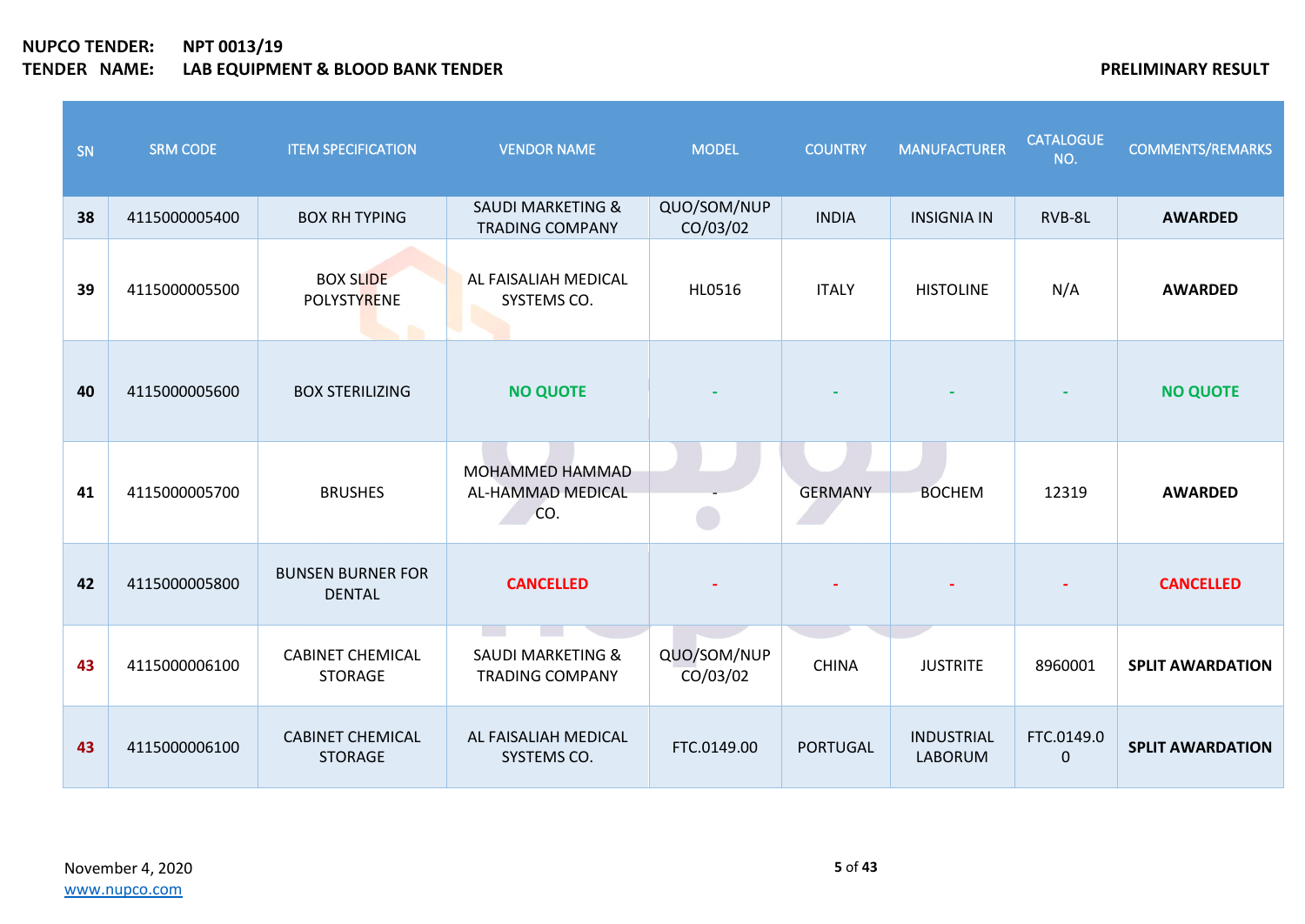| SN | <b>SRM CODE</b> | <b>ITEM SPECIFICATION</b>                         | <b>VENDOR NAME</b>                                     | <b>MODEL</b>            | <b>COUNTRY</b> | <b>MANUFACTURER</b>           | <b>CATALOGUE</b><br>NO.     | <b>COMMENTS/REMARKS</b> |
|----|-----------------|---------------------------------------------------|--------------------------------------------------------|-------------------------|----------------|-------------------------------|-----------------------------|-------------------------|
| 44 | 4115000006200   | <b>CABINET FLAMMABLE</b><br><b>STORAGE</b>        | <b>SAUDI MARKETING &amp;</b><br><b>TRADING COMPANY</b> | QUO/SOM/NUP<br>CO/03/02 | <b>CHINA</b>   | <b>JUSTRITE</b>               | 8945201                     | <b>AWARDED</b>          |
| 45 | 4115000006300   | <b>CABINET MICROSCOPE</b><br><b>SLIDE STORAGE</b> | <b>SAUD ABDUL AZIZ</b><br>ALSHALAN CO. LTD.            | E4321                   | <b>USA</b>     | OTHER_THERM<br><b>OFISHER</b> | E4321                       | <b>AWARDED</b>          |
| 46 | 4115000006400   | <b>CABINET PARAFFIN</b><br><b>STORAGE</b>         | AL-JEEL MEDICAL &<br>TRADING CO. LTD                   |                         | <b>USA</b>     | <b>SAKURA</b>                 | 4192                        | <b>AWARDED</b>          |
| 47 | 4110351700300   | <b>CABINET SAFETY CLASS</b><br>II B2              | VISION PROTECTA CO,LTD                                 | BSC1300IIB2 X           | <b>CHINA</b>   | <b>BIOBASE</b>                | BSC1300IIB<br>S X           | <b>AWARDED</b>          |
| 48 | 4115000006600   | <b>CABINET TISSUE</b><br><b>STORAGE</b>           | ABDULLA FOUAD FOR<br><b>MEDICAL SUPPLIES</b>           |                         | <b>USA</b>     | <b>MOPCE</b>                  | $\mathsf{X}$                | <b>AWARDED</b>          |
| 49 | 4110351700400   | <b>CABINET SAFETY CLASS I</b>                     | NATIONAL SCIENTIFIC<br><b>COMPANY LTD</b>              | <b>BSCG-I</b>           | <b>USA</b>     | <b>ACCULAB</b>                | <b>BSCG-I</b>               | <b>AWARDED</b>          |
| 50 | 4110351700500   | <b>CABINET SAFETY CLASS</b><br>Ш                  | NATIONAL SCIENTIFIC<br><b>COMPANY LTD</b>              | BSC-900IIA2             | <b>USA</b>     | <b>ACCULAB</b>                | BSC-900IIA2                 | <b>AWARDED</b>          |
| 51 | 4115000007100   | <b>CENTRIFUGE 12 TUBES</b><br><b>TABLE TOP</b>    | <b>MEDICARE DRUG STORE</b><br><b>COMPANY</b>           |                         | <b>GERMANY</b> | <b>EPPENDORF</b>              | 545300006<br>$\overline{2}$ | <b>SPLIT AWARDATION</b> |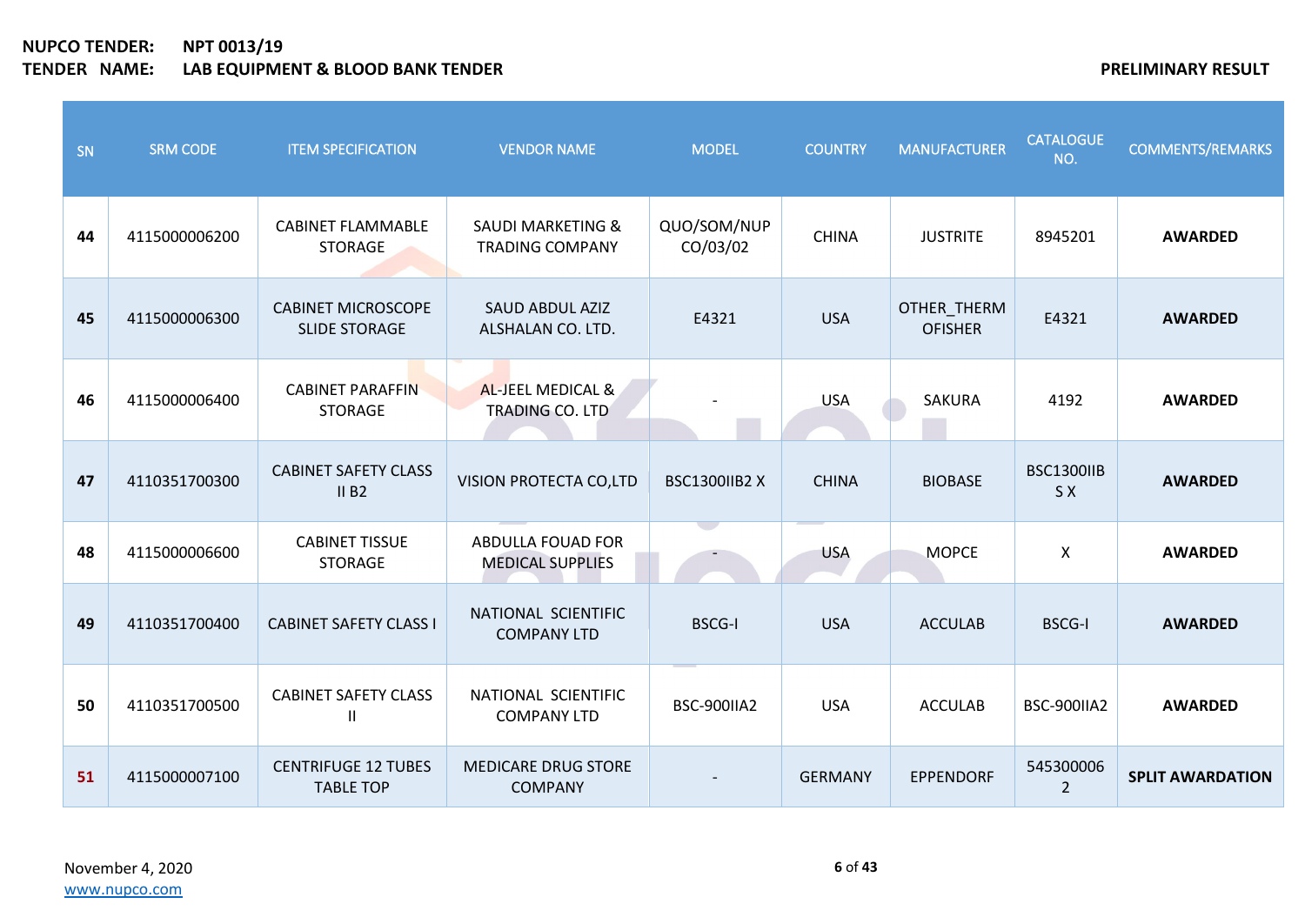| SN | <b>SRM CODE</b> | <b>ITEM SPECIFICATION</b>                                     | <b>VENDOR NAME</b>                                     | <b>MODEL</b>                   | <b>COUNTRY</b>           | <b>MANUFACTURER</b>                | <b>CATALOGUE</b><br>NO.                         | <b>COMMENTS/REMARKS</b> |
|----|-----------------|---------------------------------------------------------------|--------------------------------------------------------|--------------------------------|--------------------------|------------------------------------|-------------------------------------------------|-------------------------|
| 51 | 4115000007100   | <b>CENTRIFUGE 12 TUBES</b><br><b>TABLE TOP</b>                | SAUD ABDUL AZIZ<br>ALSHALAN CO. LTD.                   | <b>MINISPIN</b>                | <b>GERMANY</b>           | OTHER_EPPEN<br><b>DORF</b>         | 545300001<br>1                                  | <b>SPLIT AWARDATION</b> |
| 52 | 4115000007200   | <b>CENTRIFUGE 24 TUBES</b><br><b>TABLE TOP</b>                | AL-JEEL MEDICAL &<br>TRADING CO. LTD                   |                                | <b>GERMANY</b>           | <b>THERMO</b><br><b>SCIENTIFIC</b> | 75004230                                        | <b>AWARDED</b>          |
| 53 | 4115000007300   | <b>CENTRIFUGE 48 TUBES</b><br><b>TABLE TOP</b>                | AL-JEEL MEDICAL &<br><b>TRADING CO. LTD</b>            |                                | <b>GERMANY</b>           | <b>THERMO</b><br><b>SCIENTIFIC</b> | 75009903                                        | <b>AWARDED</b>          |
| 54 | 4115000007400   | <b>CENTRIFUGE CELL WASH</b>                                   | <b>AL-JEEL MEDICAL &amp;</b><br><b>TRADING CO. LTD</b> |                                | <b>JAPAN</b>             | <b>THERMO</b><br><b>SCIENTIFIC</b> | 75007405                                        | <b>AWARDED</b>          |
| 55 | 4115000007500   | <b>CENTRIFUGE CYTO</b>                                        | VISION PROTECTA CO,LTD                                 | <b>PRO CYTOLED 8</b>           | UNITED<br><b>KINGDOM</b> | <b>CENTURION</b>                   | <b>PRO</b><br><b>CYTOLED 8</b>                  | <b>AWARDED</b>          |
| 56 | 4115000007600   | <b>CENTRIFUGE FLOOR</b>                                       | <b>CANCELLED</b>                                       |                                |                          |                                    |                                                 | <b>CANCELLED</b>        |
| 57 | 4115000007700   | <b>CENTRIFUGE MICRO</b><br>1.5ML TO 2ML                       | <b>VISION PROTECTA CO,LTD</b>                          | PRO HOSPITAL<br><b>PCV 15A</b> | UNITED<br><b>KINGDOM</b> | <b>CENTURION</b>                   | <b>PRO</b><br><b>HOSPITAL</b><br><b>PCV 15A</b> | <b>SPLIT AWARDATION</b> |
| 57 | 4115000007700   | <b>CENTRIFUGE MICRO</b><br>1.5ML TO 2ML                       | <b>BAYOUNI TRADING</b><br><b>COMPANY</b>               | $90616 + 11026$                | <b>GERMANY</b>           | <b>SIGMA</b><br><b>CENTRIFUGE</b>  | $90616 +$<br>11026                              | <b>SPLIT AWARDATION</b> |
| 58 | 4115000007800   | <b>CENTRIFUGE</b><br><b>MICROPLATES</b>                       | <b>AL-JEEL MEDICAL &amp;</b><br>TRADING CO. LTD        |                                | <b>CHINA</b>             | <b>THERMO</b><br><b>SCIENTIFIC</b> | 75007211                                        | <b>AWARDED</b>          |
| 59 | 4115000007900   | <b>CENTRIFUGE</b><br><b>REFRIGERATED BLOOD</b><br><b>BANK</b> | AL-ASASYAH BASIC<br><b>ELECTRONICS CO. LT</b>          | <b>ZK 496</b>                  | <b>GERMANY</b>           | <b>HERMLE</b>                      | <b>ZK 496</b>                                   | <b>AWARDED</b>          |
| 60 | 4115000008100   | <b>CENTRIFUGE</b><br>REFRIGERATED MICRO<br>1.5ML TO 2ML TUBES | AL-JEEL MEDICAL &<br><b>TRADING CO. LTD</b>            |                                | <b>GERMANY</b>           | <b>THERMO</b><br><b>SCIENTIFIC</b> | 75002425                                        | <b>SPLIT AWARDATION</b> |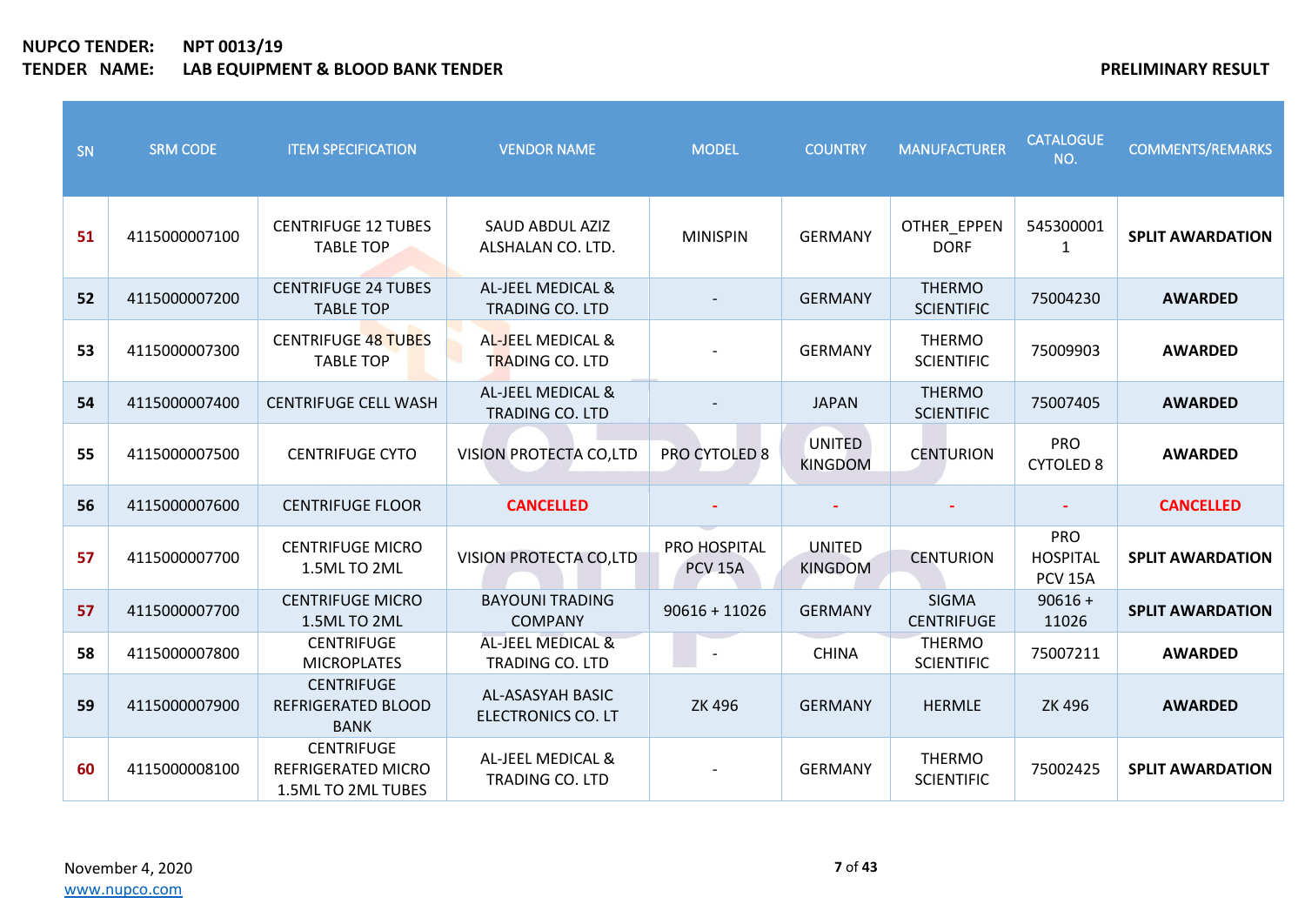| SN | <b>SRM CODE</b> | <b>ITEM SPECIFICATION</b>                                                                 | <b>VENDOR NAME</b>                                 | <b>MODEL</b>                             | <b>COUNTRY</b>                  | <b>MANUFACTURER</b>                | <b>CATALOGUE</b><br>NO.                  | <b>COMMENTS/REMARKS</b> |
|----|-----------------|-------------------------------------------------------------------------------------------|----------------------------------------------------|------------------------------------------|---------------------------------|------------------------------------|------------------------------------------|-------------------------|
| 60 | 4115000008100   | <b>CENTRIFUGE</b><br><b>REFRIGERATED MICRO</b><br>1.5ML TO 2ML TUBES                      | VISION PROTECTA CO,LTD                             | <b>PRO</b><br>RESEARCH.K115<br><b>RA</b> | <b>UNITED</b><br><b>KINGDOM</b> | <b>CENTURION</b>                   | <b>PRO</b><br>RESEARCH.<br><b>K115RA</b> | <b>SPLIT AWARDATION</b> |
| 61 | 4115000008200   | <b>CENTRIFUGE</b><br>REFRIGERATED TABLE<br><b>TOP</b>                                     | AL-JEEL MEDICAL &<br><b>TRADING CO. LTD</b>        | 75004270                                 | <b>GERMANY</b>                  | <b>THERMO</b><br><b>SCIENTIFIC</b> | 75004270                                 | <b>AWARDED</b>          |
| 62 | 4219210100400   | <b>CHAIR BLOOD</b><br><b>DONATION</b>                                                     | <b>MOHAMMED HAMMAD</b><br>AL-HAMMAD MEDICAL<br>CO. | <b>SKE093</b>                            | <b>CHINA</b>                    | <b>SAIKANG</b>                     | <b>SKE093</b>                            | <b>AWARDED</b>          |
| 63 | 4219210100300   | <b>CHAIR BLOOD</b><br><b>DONATION PORTABLE</b>                                            | <b>ARABIAN TRADE HOUSE</b>                         | JO.ND.00.00.KO<br>1                      | <b>GERMANY</b>                  | <b>STRUB</b>                       | JO.ND.00.0<br>0.K01                      | <b>AWARDED</b>          |
| 64 | 4219210100200   | <b>CHAIR BLOOD</b><br><b>DRAWING</b>                                                      | MOHAMMED HAMMAD<br>AL-HAMMAD MEDICAL<br>CO.        | <b>SKE090</b>                            | <b>CHINA</b>                    | <b>SAIKANG</b>                     | <b>SKE090</b>                            | <b>AWARDED</b>          |
| 65 | 4115000008300   | <b>CHAIR LAB</b>                                                                          | AL-JEEL MEDICAL &<br><b>TRADING CO. LTD</b>        | $\rightarrow$                            | UTD.ARAB<br>EMIR.               | AL-ITQAN                           | LN-5770-<br>ALU                          | <b>SPLIT AWARDATION</b> |
| 65 | 4115000008300   | <b>CHAIR LAB</b>                                                                          | UNIVERSAL TRADING &<br>I.T. CO.                    | <b>LAB CHAIR</b>                         | <b>GERMANY</b>                  | <b>BIMOS</b>                       | 9123                                     | <b>SPLIT AWARDATION</b> |
| 66 | 4115000008400   | <b>CHAMBER DRYING</b><br><b>CYTOGENETIC</b>                                               | <b>NO QUOTE</b>                                    |                                          |                                 |                                    | $\blacksquare$                           | <b>NO QUOTE</b>         |
| 67 | 4115000009000   | <b>CHROMATOGRAPHY</b><br><b>HIGH PERFORMANCE</b><br><b>THIN LAYER</b>                     | <b>AL-ASHBAN TRADING</b><br><b>ESTABLISHMENT</b>   | <b>HPTLC</b>                             | SWITZERLAN<br>D                 | CAMAG                              | 22.43                                    | <b>AWARDED</b>          |
| 68 | 4115000009100   | <b>CHROMATOGRAPHY</b><br><b>ION</b>                                                       | AL-ASHBAN TRADING<br><b>ESTABLISHMENT</b>          | <b>S150 ION</b><br><b>CHROMATOGRA</b>    | <b>GERMANY</b>                  | <b>SYKAM</b>                       | S004882                                  | <b>AWARDED</b>          |
| 69 | 4115000009500   | <b>HIGH PERFORMANCE</b><br><b>LIQUID</b><br><b>CHROMATOGRAPHY</b><br><b>SYSTEM (HPLC)</b> | AL-ASHBAN TRADING<br><b>ESTABLISHMENT</b>          | LC-2030C 3D<br><b>PLUS</b>               | <b>JAPAN</b>                    | SHIMADZU                           | 228-45202-<br>58                         | <b>AWARDED</b>          |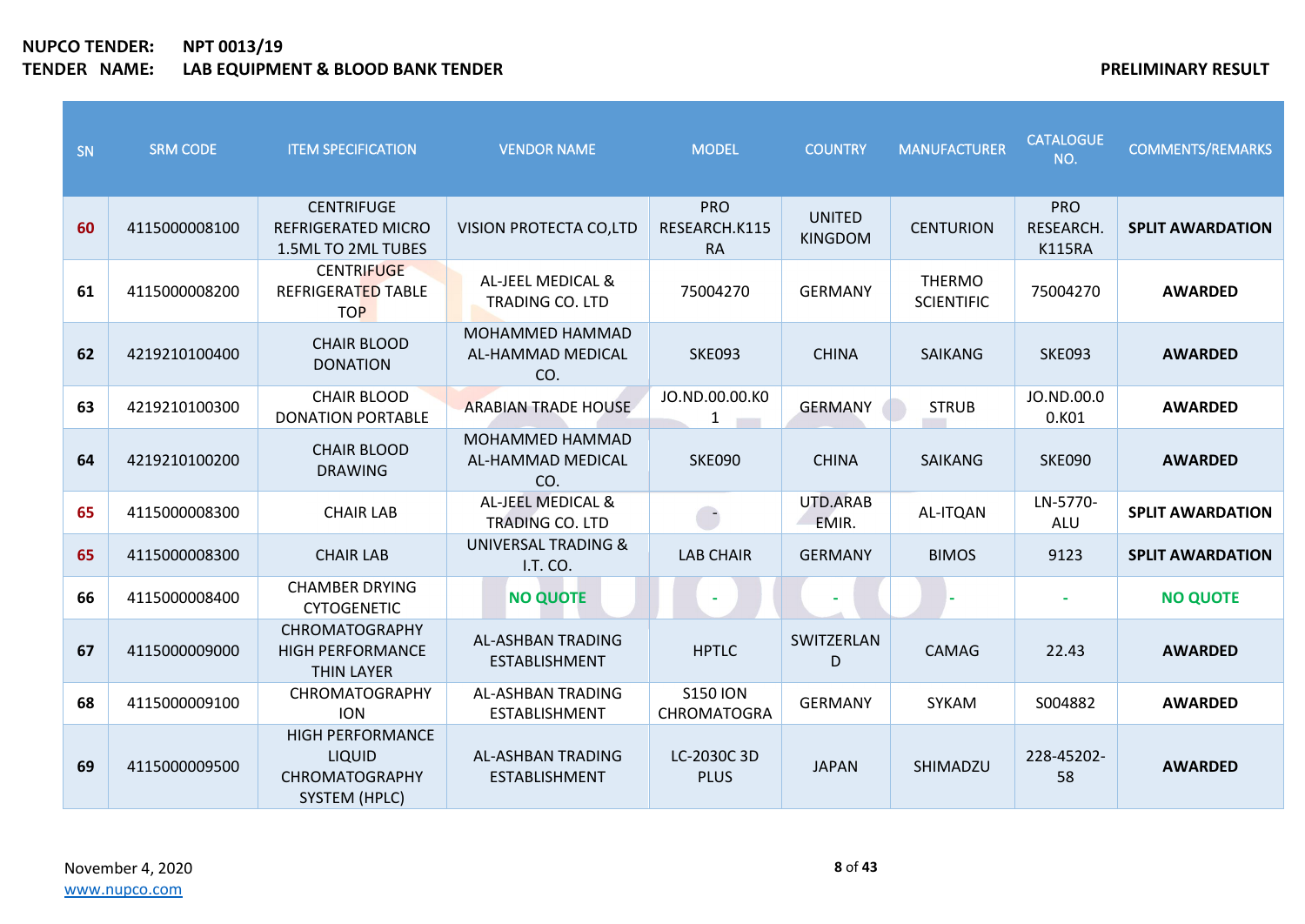| SN | <b>SRM CODE</b> | <b>ITEM SPECIFICATION</b>                                                              | <b>VENDOR NAME</b>                                    | <b>MODEL</b>            | <b>COUNTRY</b>           | <b>MANUFACTURER</b>                                 | <b>CATALOGUE</b><br>NO.                        | <b>COMMENTS/REMARKS</b> |
|----|-----------------|----------------------------------------------------------------------------------------|-------------------------------------------------------|-------------------------|--------------------------|-----------------------------------------------------|------------------------------------------------|-------------------------|
| 70 | 4115000009600   | <b>COLD ROOM FOR</b><br><b>LABORATORY REAGENTS</b><br>& DIAGNOSTIC TEST<br><b>KITS</b> | ATTIEH MEDICO CO. LTD.                                | OTHER-FRI-<br>243630P & | <b>ITALY</b>             | <b>DESMON</b><br><b>SCIENTIFIC</b>                  | OTHER-FRI-<br>243630P &<br>DS-M14-<br>21R-TS-O | <b>AWARDED</b>          |
| 71 | 4115000009700   | <b>CONTAINER CYLINDER</b><br><b>PIPETTE</b>                                            | <b>CANCELLED</b>                                      |                         |                          |                                                     |                                                | <b>CANCELLED</b>        |
| 72 | 4115000009800   | <b>CONTAINER</b><br>SPECIMEN TRANSPORT                                                 | AL NAHIR TRADING CO.                                  | MT <sub>2</sub>         | <b>LUXEMBOUR</b><br>G    | <b>B MEDICAL</b><br><b>SYSTEM</b>                   | MT <sub>2</sub>                                | <b>AWARDED</b>          |
| 73 | 4115000009900   | <b>COPLIN JAR</b>                                                                      | <b>MEDICAL VISION EST.</b>                            | <b>BI0100</b>           | <b>INDIA</b>             | <b>ELECTRONIC</b><br>INSTRUMENTA<br><b>TION</b>     | <b>BI0100</b>                                  | <b>AWARDED</b>          |
| 74 | 4115000010200   | <b>COUNTER CELL</b><br>DIFFERENTIAL<br><b>ELECTRONIC</b>                               | <b>CANCELLED</b>                                      |                         |                          |                                                     |                                                | <b>CANCELLED</b>        |
| 75 | 4115000010300   | <b>COUNTER COLONY</b><br><b>BACTERIA SEMI</b><br><b>AUTOMATED</b>                      | <b>CANCELLED</b>                                      |                         |                          |                                                     |                                                | <b>CANCELLED</b>        |
| 76 | 4115000010400   | <b>COVER SLIPPING</b><br><b>AUTOMATED</b>                                              | <b>FUAD ABDUL JALIL AL-</b><br><b>FADHLI AND SONS</b> |                         | UNITED<br><b>KINGDOM</b> | <b>THERMO</b><br><b>FISHER</b><br><b>SCIENTIFIC</b> | A79200001                                      | <b>AWARDED</b>          |
| 77 | 4115000010700   | <b>DECREASING SYSTEM</b><br><b>PATHOGENS</b>                                           | <b>NO QUOTE</b>                                       |                         |                          |                                                     |                                                | <b>NO QUOTE</b>         |
| 78 | 4115000010800   | <b>DESTROYER NEEDLE</b><br><b>SYRINGE</b>                                              | <b>NO QUOTE</b>                                       |                         |                          |                                                     |                                                | <b>NO QUOTE</b>         |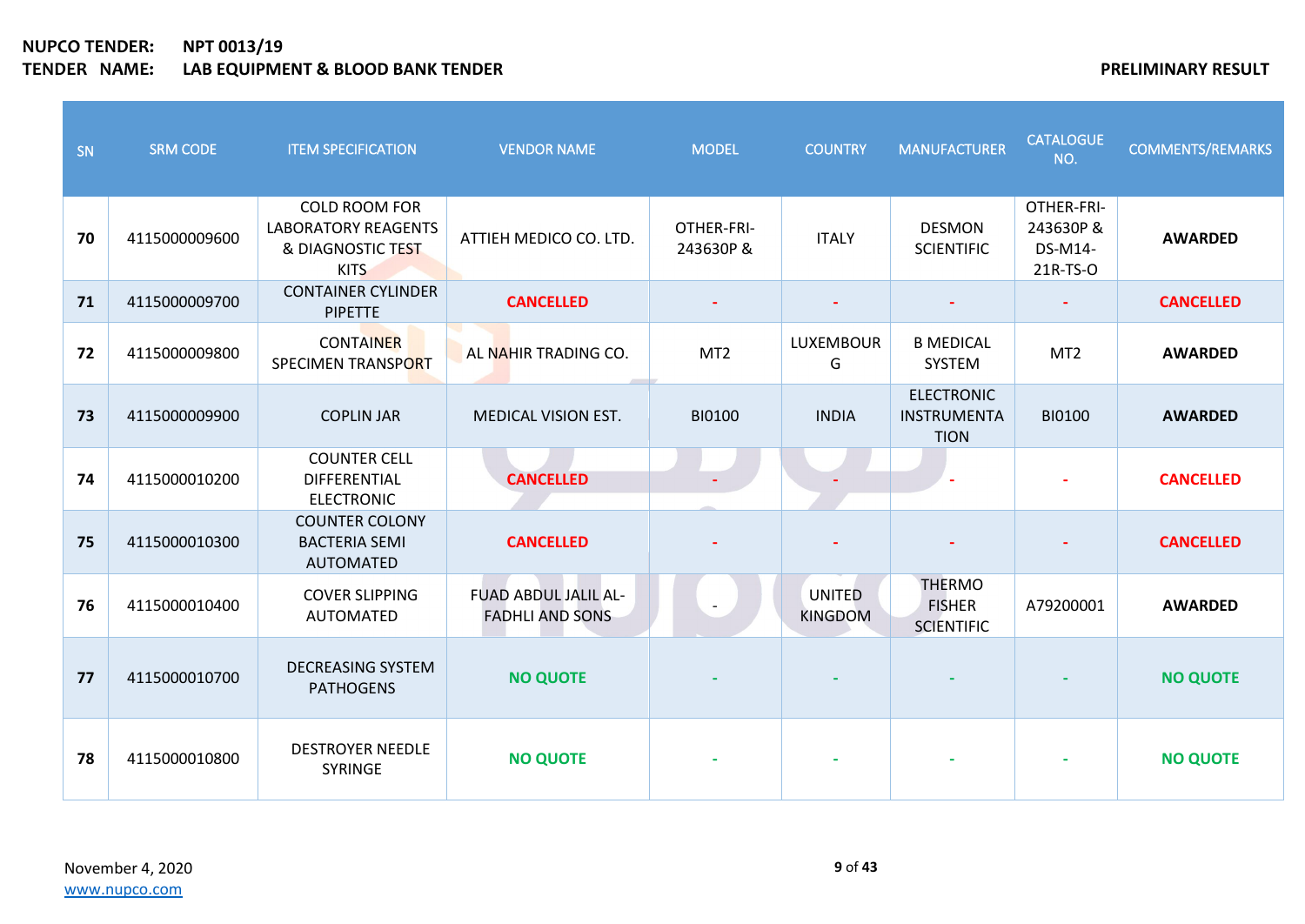| SN | <b>SRM CODE</b> | <b>ITEM SPECIFICATION</b>                                  | <b>VENDOR NAME</b>                             | <b>MODEL</b>       | <b>COUNTRY</b>                  | <b>MANUFACTURER</b>                                 | <b>CATALOGUE</b><br>NO. | <b>COMMENTS/REMARKS</b> |
|----|-----------------|------------------------------------------------------------|------------------------------------------------|--------------------|---------------------------------|-----------------------------------------------------|-------------------------|-------------------------|
| 79 | 4115000011100   | <b>DILUTER DISPENSER</b>                                   | <b>NO QUOTE</b>                                |                    |                                 |                                                     |                         | <b>NO QUOTE</b>         |
| 80 | 4115000011200   | <b>DISSECTING SET</b><br>PATHOLOGY                         | AL FAISALIAH MEDICAL<br>SYSTEMS CO.            | <b>HL PATH SET</b> | <b>ITALY</b>                    | <b>HISTOLINE</b>                                    | N/A                     | <b>AWARDED</b>          |
| 81 | 4115000011300   | <b>DOCUMENTATION</b><br><b>GEL</b>                         | DAR AL-ZAHRAWI<br><b>MEDICAL COMPANY</b>       | CHEMIDOC™          | <b>USA</b>                      | <b>BIO-RAD</b>                                      | 1708265                 | <b>AWARDED</b>          |
| 82 | 4115000011400   | DRYER 50 SLIDE                                             | FUAD ABDUL JALIL AL-<br><b>FADHLI AND SONS</b> |                    | <b>UNITED</b><br><b>KINGDOM</b> | <b>THERMO</b><br><b>FISHER</b><br><b>SCIENTIFIC</b> | A84600050               | <b>SPLIT AWARDATION</b> |
| 82 | 4115000011400   | DRYER 50 SLIDE                                             | DAR AL-ZAHRAWI<br><b>MEDICAL COMPANY</b>       |                    | <b>UNITED</b><br><b>KINGDOM</b> | <b>CELLPATH</b>                                     | JAX-0300-<br>00A        | <b>SPLIT AWARDATION</b> |
| 82 | 4115000011400   | <b>DRYER 50 SLIDE</b>                                      | SAUD ABDUL AZIZ<br>ALSHALAN CO. LTD.           | A84600050          | <b>USA</b>                      | OTHER_THERM<br><b>OFISHER</b>                       | A84600050               | <b>SPLIT AWARDATION</b> |
| 83 | 4115000011900   | <b>ELISA MICROWELL</b><br><b>PLATE WASHER</b><br>AUTOMATED | <b>NO QUOTE</b>                                |                    |                                 |                                                     |                         | <b>NO QUOTE</b>         |
| 84 | 4115000012200   | <b>EMBEDDING CENTER</b><br><b>HISTOLOGY</b>                | ABDULLA FOUAD FOR<br><b>MEDICAL SUPPLIES</b>   | 500000             | <b>ITALY</b>                    | <b>MILSTONE</b>                                     | $\pmb{\mathsf{X}}$      | <b>SPLIT AWARDATION</b> |
| 84 | 4115000012200   | <b>EMBEDDING CENTER</b><br><b>HISTOLOGY</b>                | AL ARKAN SCIENTIFIC &<br><b>MEDICAL CO</b>     | <b>EC500</b>       | <b>SPAIN</b>                    | <b>OTHER - MYR</b>                                  | EC500                   | <b>SPLIT AWARDATION</b> |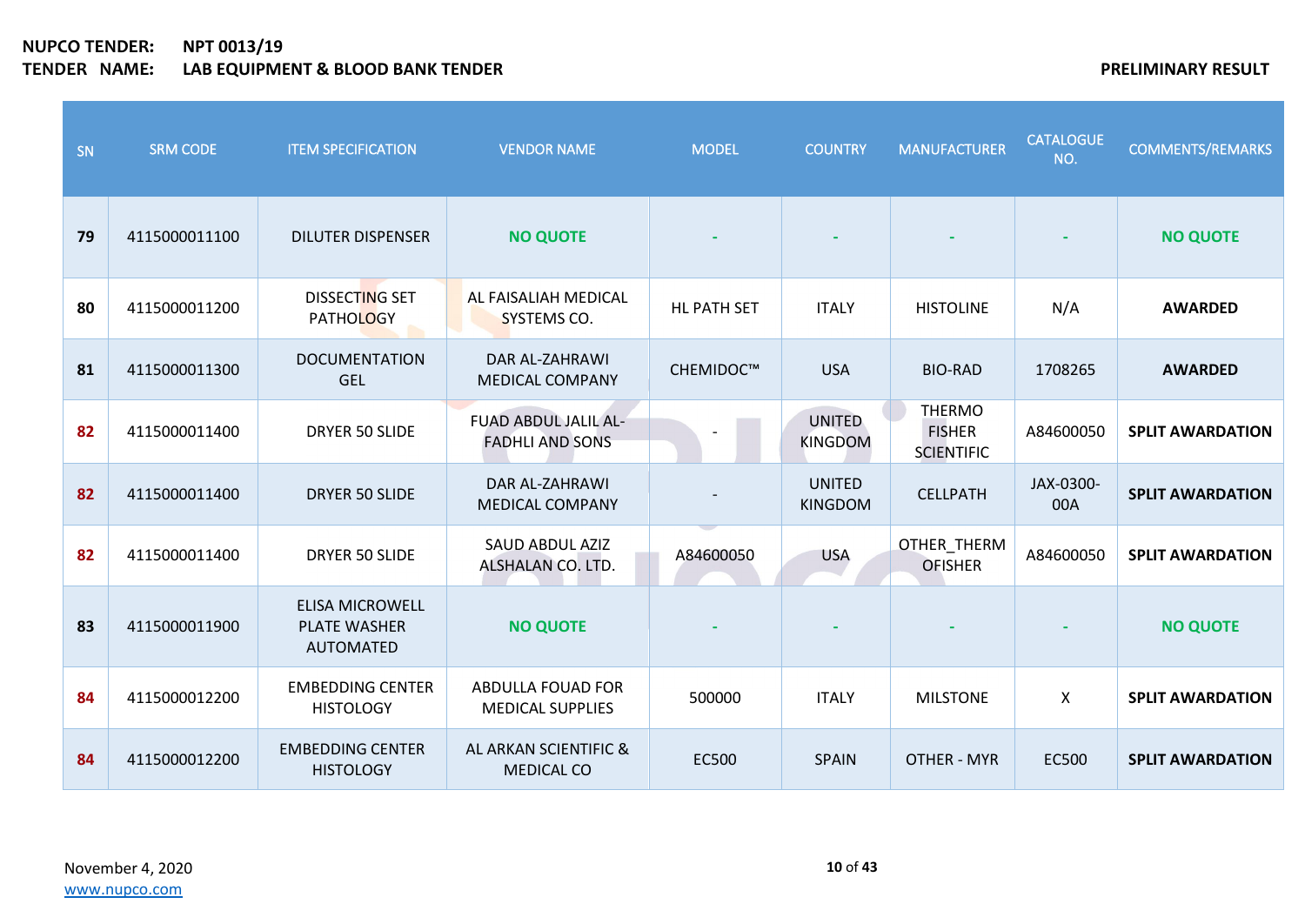| SN | <b>SRM CODE</b> | <b>ITEM SPECIFICATION</b>                        | <b>VENDOR NAME</b>                                     | <b>MODEL</b>            | <b>COUNTRY</b> | <b>MANUFACTURER</b>              | <b>CATALOGUE</b><br>NO. | <b>COMMENTS/REMARKS</b> |
|----|-----------------|--------------------------------------------------|--------------------------------------------------------|-------------------------|----------------|----------------------------------|-------------------------|-------------------------|
| 85 | 4115000012300   | <b>EVAPORATOR</b><br><b>NITROGEN</b>             | AL-ASHBAN TRADING<br><b>ESTABLISHMENT</b>              | <b>TURBOVAP LV</b>      | SWEDEN         | <b>BIOTAGE</b>                   | 415000                  | <b>AWARDED</b>          |
| 86 | 4115000012500   | <b>EXTRACTOR PLASMA</b><br><b>MANUAL</b>         | <b>MENA SAUDI MEDICAL</b><br>CO.LTD                    |                         | <b>SPAIN</b>   | <b>BMS</b>                       | PE-1020                 | <b>AWARDED</b>          |
| 87 | 4115000012700   | <b>FLOW CYTOMETRY</b><br><b>AUTOMATED</b>        | <b>CANCELLED</b>                                       |                         |                |                                  |                         | <b>CANCELLED</b>        |
| 88 | 4115000012900   | <b>FOOD SAMPLE</b><br><b>BLENDER &amp; MIXER</b> | <b>SAUDI MARKETING &amp;</b><br><b>TRADING COMPANY</b> | QUO/SOM/NUP<br>CO/03/02 | <b>USA</b>     | <b>DNS</b>                       | CB15KSDI                | <b>AWARDED</b>          |
| 89 | 4115000013000   | <b>FOURIER TRANSFORM</b><br><b>INFRARED</b>      | DAR AL-ZAHRAWI<br><b>MEDICAL COMPANY</b>               | <b>INVENIO-X</b>        | <b>GERMANY</b> | <b>BRUKER</b>                    | INV-X1                  | <b>AWARDED</b>          |
| 90 | 4115000013100   | <b>FREEZER 500 LITER</b>                         | DAR AL-ZAHRAWI<br><b>MEDICAL COMPANY</b>               |                         | <b>DENMARK</b> | <b>ARCTIKO</b>                   | DAI 0245-2              | <b>AWARDED</b>          |
| 91 | 4115000013300   | <b>FREEZER PLASMA</b>                            | NATIONAL SCIENTIFIC<br><b>COMPANY LTD</b>              | <b>BMF628</b>           | <b>DENMARK</b> | <b>B SCIENCE</b>                 | <b>BMF628</b>           | <b>SPLIT AWARDATION</b> |
| 91 | 4115000013300   | <b>FREEZER PLASMA</b>                            | AL-ASASYAH BASIC<br><b>ELECTRONICS CO. LT</b>          | MDF-U5412               | <b>JAPAN</b>   | <b>PHC</b><br><b>CORPORATION</b> | MDF-U5412               | <b>SPLIT AWARDATION</b> |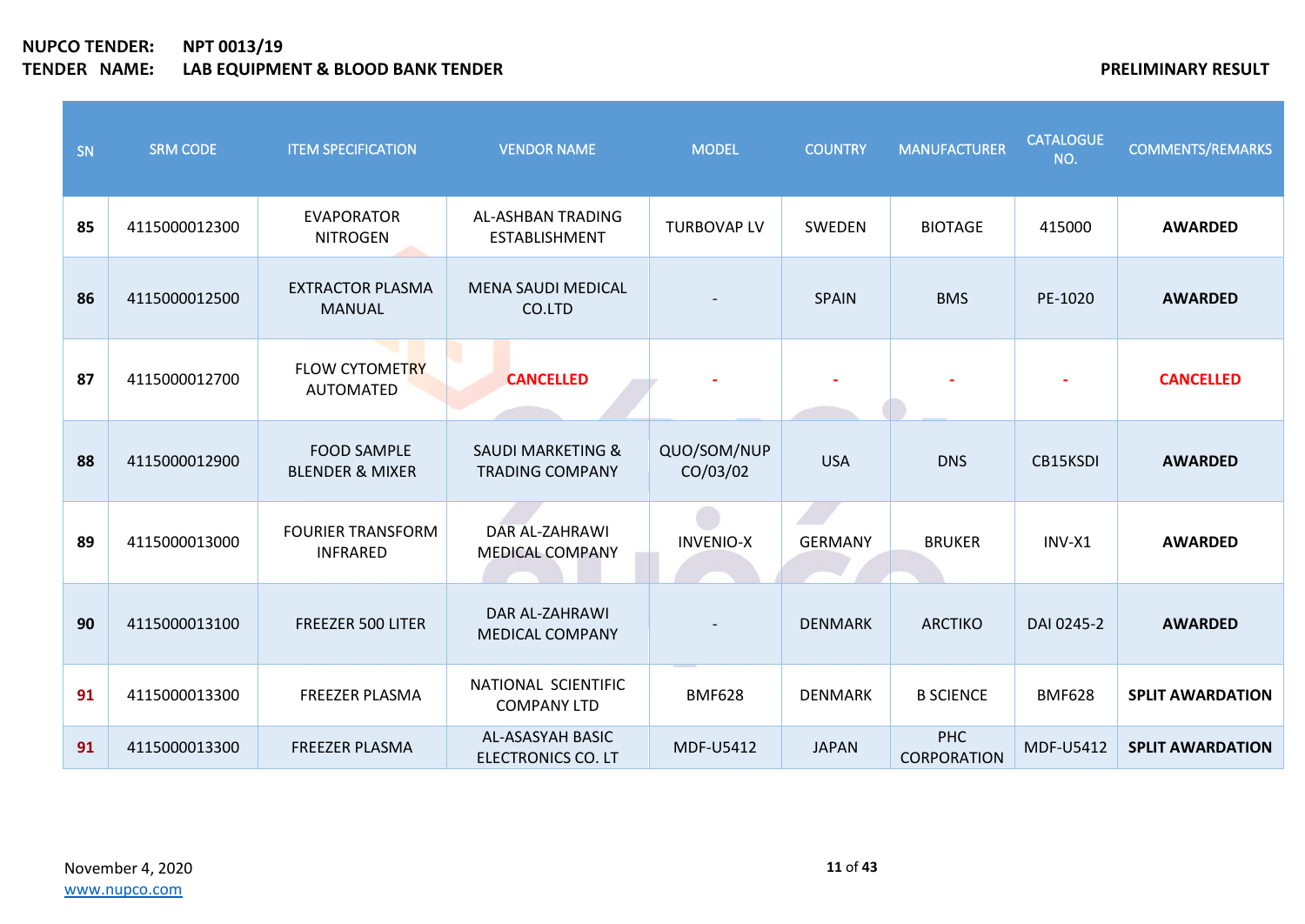| SN  | <b>SRM CODE</b> | <b>ITEM SPECIFICATION</b>                         | <b>VENDOR NAME</b>                                  | <b>MODEL</b>   | <b>COUNTRY</b>                  | <b>MANUFACTURER</b>              | <b>CATALOGUE</b><br>NO.   | <b>COMMENTS/REMARKS</b> |
|-----|-----------------|---------------------------------------------------|-----------------------------------------------------|----------------|---------------------------------|----------------------------------|---------------------------|-------------------------|
| 92  | 4115000013400   | FREEZER ULTRA LOW<br>TEMPERATURE - 20 TO -<br>86C | NATIONAL SCIENTIFIC<br><b>COMPANY LTD</b>           | <b>ULTU550</b> | <b>DENMARK</b>                  | <b>B SCIENCE</b>                 | <b>ULTU550</b>            | <b>AWARDED</b>          |
| 93  | 4115000013500   | <b>GASPACK ANAEROBIC</b>                          | <b>CANCELLED</b>                                    |                | $\blacksquare$                  | $\overline{\phantom{a}}$         | $\blacksquare$            | <b>CANCELLED</b>        |
| 94  | 4115000013800   | <b>GENERATOR</b><br><b>HYDROGEN STANDARD</b>      | <b>DAR AL-ZAHRAWI</b><br><b>MEDICAL COMPANY</b>     |                | <b>UNITED</b><br><b>KINGDOM</b> | <b>PEAK</b><br><b>SCIENTIFIC</b> | 63-0200                   | <b>AWARDED</b>          |
| 95  | 4115000014000   | <b>GENERATOR</b><br>NITROGEN STANDARD             | <b>ABDULLA FOUAD FOR</b><br><b>MEDICAL SUPPLIES</b> | CALYPSO.15/0   | <b>FRANCE</b>                   | F-DGSI                           | $\boldsymbol{\mathsf{X}}$ | <b>AWARDED</b>          |
| 96  | 4115000014100   | <b>GENERATOR ZERO AIR</b>                         | <b>DAR AL-ZAHRAWI</b><br><b>MEDICAL COMPANY</b>     |                | UNITED<br><b>KINGDOM</b>        | <b>PEAK</b><br><b>SCIENTIFIC</b> | 60-0007                   | <b>AWARDED</b>          |
| 97  | 4115000014200   | <b>GROSSING TOOLS</b>                             | <b>NO QUOTE</b>                                     |                |                                 |                                  |                           | <b>NO QUOTE</b>         |
| 98  | 4115000014300   | <b>GROUPING SYSTEM</b><br><b>BLOOD AUTOMATED</b>  | <b>CANCELLED</b>                                    |                |                                 |                                  |                           | <b>CANCELLED</b>        |
| 99  | 4115000014500   | <b>HANDLE KNIFE</b><br>AUTOPSY 170MM              | <b>CANCELLED</b>                                    |                |                                 |                                  |                           | <b>CANCELLED</b>        |
| 100 | 4115000014600   | <b>HANDLE KNIFE</b><br>AUTOPSY 325MM              | <b>CANCELLED</b>                                    |                | $\sim$                          |                                  |                           | <b>CANCELLED</b>        |
| 101 | 4115000014800   | <b>HEMOCYTOMETER</b>                              | <b>NO QUOTE</b>                                     |                |                                 |                                  |                           | <b>NO QUOTE</b>         |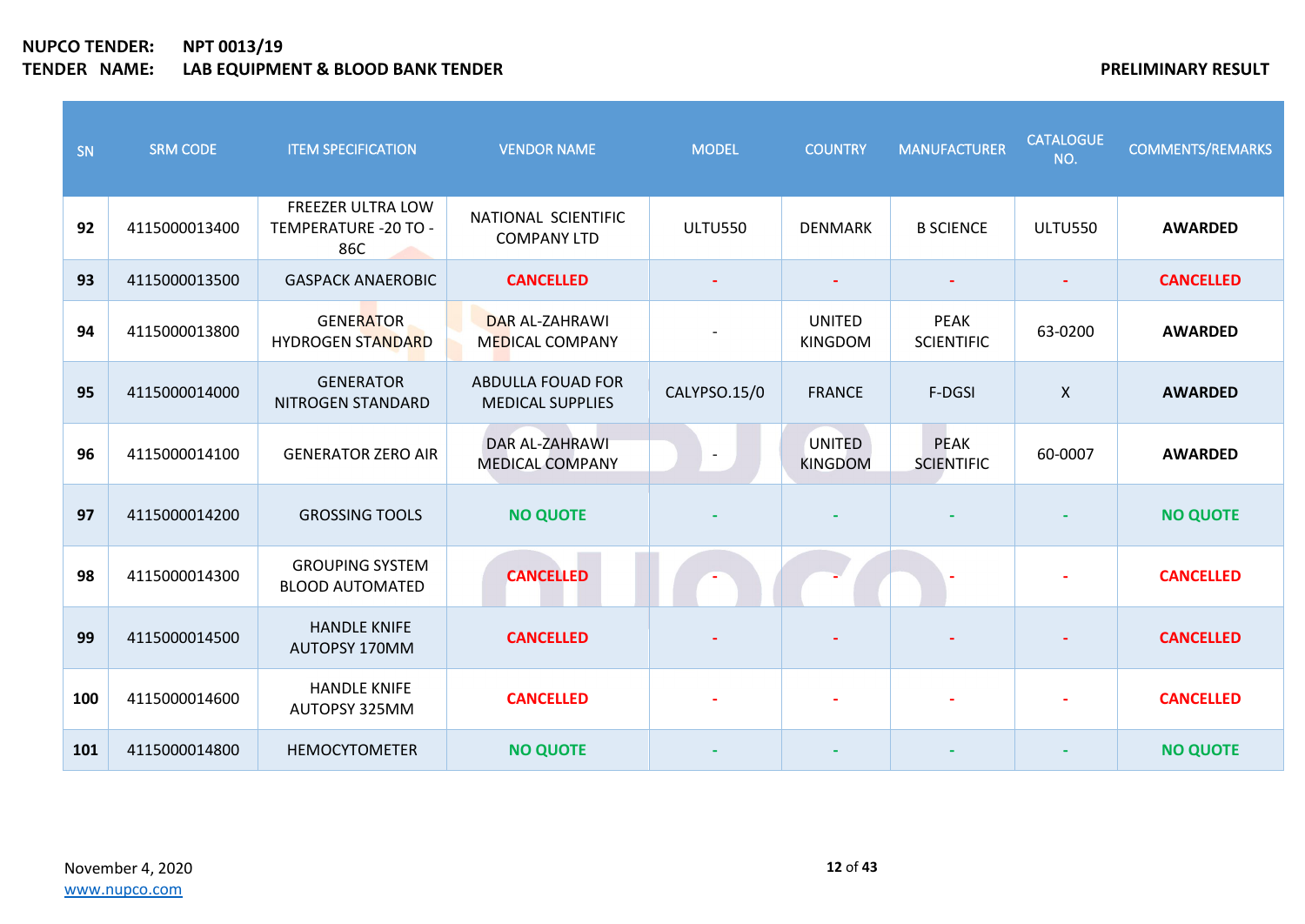| SN  | <b>SRM CODE</b> | <b>ITEM SPECIFICATION</b>                                              | <b>VENDOR NAME</b>                                     | <b>MODEL</b>            | <b>COUNTRY</b>                  | <b>MANUFACTURER</b> | <b>CATALOGUE</b><br>NO.   | <b>COMMENTS/REMARKS</b> |
|-----|-----------------|------------------------------------------------------------------------|--------------------------------------------------------|-------------------------|---------------------------------|---------------------|---------------------------|-------------------------|
| 102 | 4115000014900   | <b>HOLDER CROSS MATCH</b><br><b>BLOOD BANK</b>                         | <b>NO QUOTE</b>                                        |                         | ÷                               |                     |                           | <b>NO QUOTE</b>         |
| 103 | 4115000015000   | <b>HOLDER SLIDE CAPACITY</b><br>20 SLIDES                              | AL FAISALIAH MEDICAL<br>SYSTEMS CO.                    | <b>HL0544</b>           | <b>ITALY</b>                    | <b>HISTOLINE</b>    | N/A                       | <b>AWARDED</b>          |
| 104 | 4115000015200   | <b>HOOD FUME LAB</b>                                                   | AL-ASASYAH BASIC<br><b>ELECTRONICS CO. LT</b>          | A-BY-1200               | SOUTH<br><b>KOREA</b>           | <b>CHC LAB</b>      | A-BY-1200                 | <b>AWARDED</b>          |
| 105 | 4115000015300   | <b>HOTPLATE</b>                                                        | <b>CANCELLED</b>                                       |                         |                                 |                     |                           | <b>CANCELLED</b>        |
| 106 | 4115000015600   | <b>ICE CUBE MAKER</b><br><b>DISPENSER</b>                              | <b>SAUDI MARKETING &amp;</b><br><b>TRADING COMPANY</b> | QUO/SOM/NUP<br>CO/03/02 | <b>ITALY</b>                    | <b>CIRO</b>         | <b>B90A</b>               | <b>AWARDED</b>          |
| 107 | 4115000015900   | <b>IMAGING SYSTEM</b><br><b>GROSSING ROOM</b><br><b>DIGITAL</b>        | ABDULLA FOUAD FOR<br><b>MEDICAL SUPPLIES</b>           | 370600                  | <b>ITALY</b>                    | <b>MILSTONE</b>     | $\boldsymbol{\mathsf{X}}$ | <b>AWARDED</b>          |
| 108 | 4115000016000   | <b>IMAGING SYSTEM</b><br><b>CYTOGENETICS</b>                           | AL-JEEL MEDICAL &<br><b>TRADING CO. LTD</b>            |                         | <b>CZECH</b><br><b>REPUBLIC</b> | LIM+NIKON           | METFIN+NI<br>E            | <b>AWARDED</b>          |
| 109 | 4115000016200   | <b>INCUBATOR AEROBIC</b>                                               | <b>MEDICAL VISION EST.</b>                             | LIB-150M                | SOUTH<br><b>KOREA</b>           | <b>LABTECH</b>      | LIB-150M                  | <b>AWARDED</b>          |
| 110 | 4115000016300   | <b>INCUBATOR</b><br>ANAEROBIC                                          | <b>NO QUOTE</b>                                        | <b>Side</b>             |                                 |                     |                           | <b>NO QUOTE</b>         |
| 111 | 4115000016500   | <b>INCUBATOR CO2</b><br><b>WITH CYLINDER &amp;</b><br><b>REGULATOR</b> | <b>BAYOUNI TRADING</b><br><b>COMPANY</b>               | <b>NU-5700E</b>         | <b>USA</b>                      | <b>NUAIRE INC.</b>  | <b>NU-5700E</b>           | <b>AWARDED</b>          |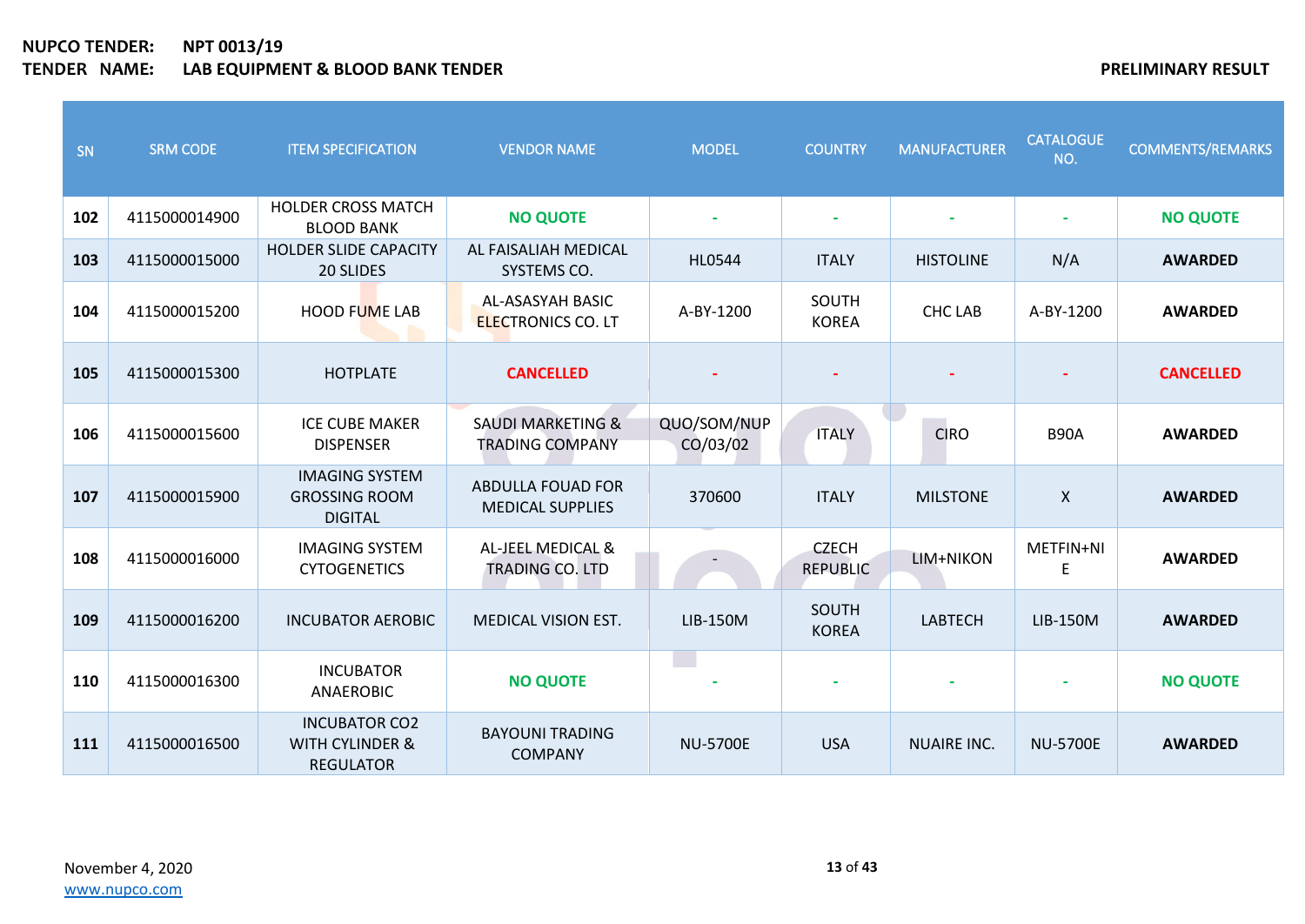| SN  | <b>SRM CODE</b> | <b>ITEM SPECIFICATION</b>                        | <b>VENDOR NAME</b>                             | <b>MODEL</b>                        | <b>COUNTRY</b>  | <b>MANUFACTURER</b>                 | <b>CATALOGUE</b><br>NO. | <b>COMMENTS/REMARKS</b> |
|-----|-----------------|--------------------------------------------------|------------------------------------------------|-------------------------------------|-----------------|-------------------------------------|-------------------------|-------------------------|
| 112 | 4115000016800   | <b>INCUBATOR</b><br><b>PLATELETS</b>             | <b>BAYOUNI TRADING</b><br><b>COMPANY</b>       | PC900-PRO                           | <b>USA</b>      | <b>HELMER</b><br><b>SCIENTIFIC</b>  | 5410090-1-<br>SASO      | <b>AWARDED</b>          |
| 113 | 4115000016900   | <b>INCUBATOR SHAKER</b><br><b>AUTOMATED</b>      | <b>BAYOUNI TRADING</b><br><b>COMPANY</b>       | PC1200-PRO                          | <b>USA</b>      | <b>HELMER</b><br><b>SCIENTIFIC</b>  | 5410120-1-<br>SASO      | <b>AWARDED</b>          |
| 114 | 4115000017000   | <b>IRRADIATOR BLOOD</b><br><b>BANK</b>           | <b>MEDICAL VISION EST.</b>                     | RADGIL <sub>2</sub>                 | <b>ITALY</b>    | <b>GILARDONI</b>                    | RADGIL <sub>2</sub>     | <b>AWARDED</b>          |
| 115 | 4115000017200   | KIT SPILL CHEMICAL                               | <b>INNOVATIVE MEDICAL</b><br><b>TECHNOLOGY</b> | <b>CHEMICAL SPILL</b><br><b>KIT</b> | <b>USA</b>      | <b>SAFETEC OF</b><br><b>AMERICA</b> | 15205                   | <b>AWARDED</b>          |
| 116 | 4115000017300   | <b>LABEL RADIOACTIVE</b><br><b>MATERIAL</b>      | <b>NO QUOTE</b>                                |                                     |                 |                                     |                         | <b>NO QUOTE</b>         |
| 117 | 4115000017400   | <b>LABEL TAPE SET</b>                            | <b>NO QUOTE</b>                                |                                     |                 |                                     |                         | <b>NO QUOTE</b>         |
| 118 | 4115000017700   | <b>LAMP FLUORESCENT</b><br><b>G6PD SCREENING</b> | <b>NO QUOTE</b>                                |                                     |                 |                                     |                         | <b>NO QUOTE</b>         |
| 119 | 4115000017800   | <b>LAMP ULTRAVIOLET</b><br><b>GERMICIDAL</b>     | VISION PROTECTA CO,LTD                         | PROLUX-G                            | <b>SLOVAKIA</b> | <b>NEXA</b>                         | PROLUX-G                | <b>AWARDED</b>          |
| 120 | 4115000018000   | LCM MS MS                                        | AL-ASHBAN TRADING<br><b>ESTABLISHMENT</b>      | LCMS-8050                           | <b>JAPAN</b>    | SHIMADZU                            | 225-19600-<br>58        | <b>AWARDED</b>          |
| 121 | 4115000018100   | <b>LENS &amp; TISSUES</b><br><b>CLEANING</b>     | <b>CANCELLED</b>                               |                                     |                 |                                     |                         | <b>CANCELLED</b>        |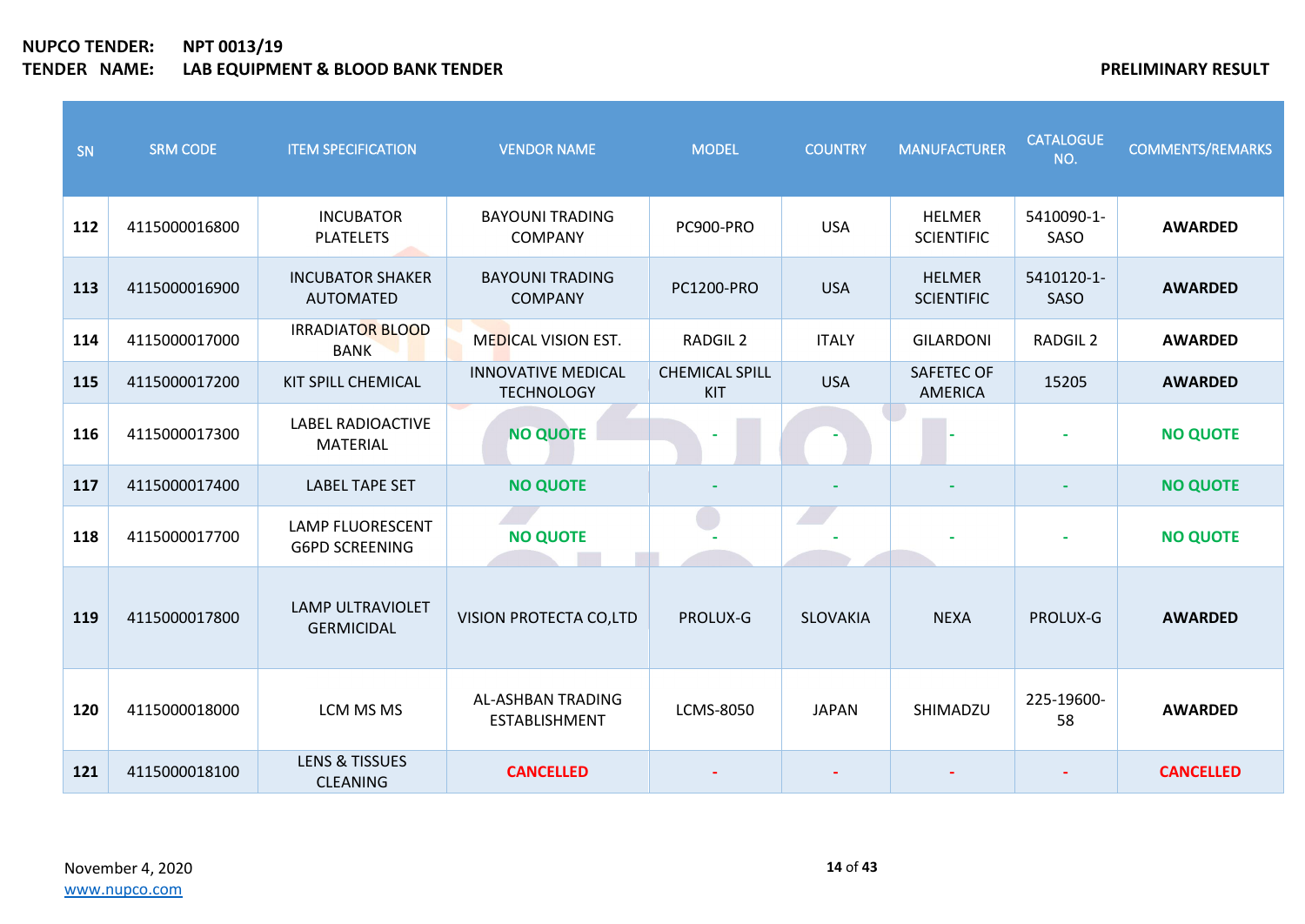| SN  | <b>SRM CODE</b> | <b>ITEM SPECIFICATION</b>                                   | <b>VENDOR NAME</b>                                 | <b>MODEL</b>                       | <b>COUNTRY</b>                  | <b>MANUFACTURER</b>       | <b>CATALOGUE</b><br>NO.      | <b>COMMENTS/REMARKS</b> |
|-----|-----------------|-------------------------------------------------------------|----------------------------------------------------|------------------------------------|---------------------------------|---------------------------|------------------------------|-------------------------|
| 122 | 4115000018400   | <b>LOGGER DATA</b><br><b>TEMPERATURE</b>                    | <b>MOHAMMED HAMMAD</b><br>AL-HAMMAD MEDICAL<br>CO. | <b>DATALOGGER</b><br><b>SRV250</b> | <b>UNITED</b><br><b>KINGDOM</b> | <b>ELTEK</b>              | <b>DATALOGG</b><br>ER SRV250 | <b>AWARDED</b>          |
| 123 | 4115000018900   | <b>MAGNIFIER WITH</b><br>LAMP                               | <b>BAYOUNI TRADING</b><br><b>COMPANY</b>           | 1188Y12                            | <b>USA</b>                      | <b>THOMAS</b>             | 1188Y12                      | <b>AWARDED</b>          |
| 124 | 4115000019300   | <b>METER</b><br><b>FORMALDEHYDE</b>                         | <b>MOHAMMED HAMMAD</b><br>AL-HAMMAD MEDICAL<br>CO. | AQM-101                            | <b>UNITED</b><br><b>KINGDOM</b> | <b>OMEGA</b>              | AQM-101                      | <b>AWARDED</b>          |
| 125 | 4115000019500   | <b>METER HEMOGLOBIN</b>                                     | <b>CANCELLED</b>                                   |                                    |                                 |                           |                              | <b>CANCELLED</b>        |
| 126 | 4115000019700   | <b>METER PH</b>                                             | <b>MEDICAL VISION EST.</b>                         | AD1000                             | <b>ROMANIA</b>                  | <b>ADWA</b>               | AD1000                       | <b>AWARDED</b>          |
| 127 | 4115000019800   | <b>METER T.S.</b>                                           | NATIONAL SCIENTIFIC<br><b>COMPANY LTD</b>          | <b>REFRACTOMETE</b><br>R TS        | <b>UNITED</b><br><b>KINGDOM</b> | <b>REICHERT INC.</b>      | 635-2117                     | <b>AWARDED</b>          |
| 128 | 4115000019900   | <b>METER</b><br><b>TEMPERATURE &amp;</b><br><b>HUMIDITY</b> | <b>CANCELLED</b>                                   |                                    |                                 |                           |                              | <b>CANCELLED</b>        |
| 129 | 4115000020200   | <b>MICROBIOLOGICAL</b><br><b>AUTOMATED</b>                  | <b>CANCELLED</b>                                   |                                    |                                 |                           |                              | <b>CANCELLED</b>        |
| 130 | 4115000020500   | <b>MICROSCOPE</b><br><b>FLUORESCENT</b><br><b>INVERTED</b>  | AL-JEEL MEDICAL &<br><b>TRADING CO. LTD</b>        | <b>ECLIPSE TS2</b>                 | <b>CHINA</b>                    | <b>NIKON</b>              | TS2-FL                       | <b>AWARDED</b>          |
| 131 | 4115000020600   | <b>MICROSCOPE</b><br><b>INVERTED</b>                        | AL ARKAN SCIENTIFIC &<br><b>MEDICAL CO</b>         | <b>IX73</b>                        | <b>JAPAN</b>                    | OTHER -<br><b>OLYMPUS</b> | N4244100                     | <b>AWARDED</b>          |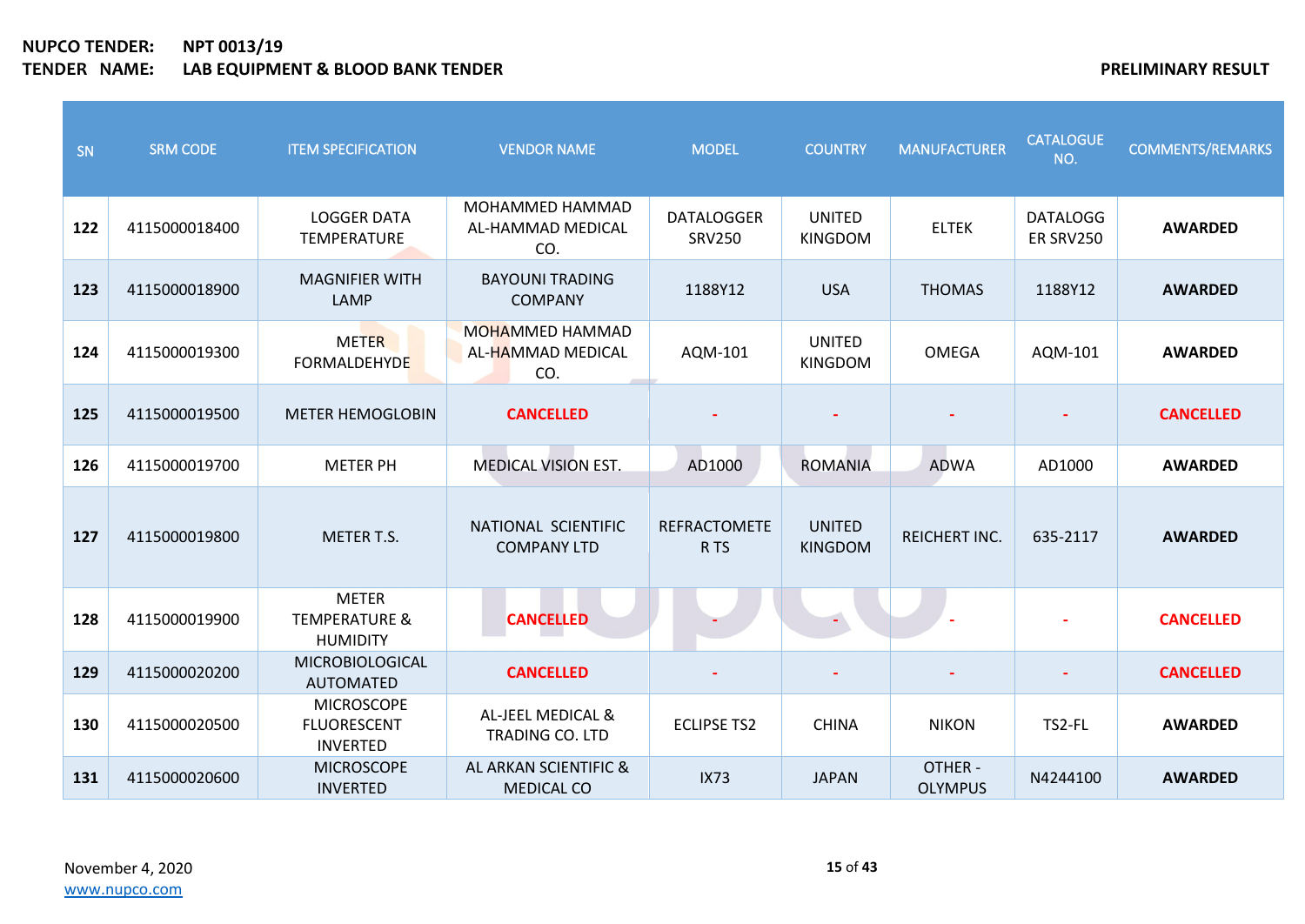| SN  | <b>SRM CODE</b> | <b>ITEM SPECIFICATION</b>                                    | <b>VENDOR NAME</b>                                     | <b>MODEL</b>             | <b>COUNTRY</b> | <b>MANUFACTURER</b>                | <b>CATALOGUE</b><br>NO. | <b>COMMENTS/REMARKS</b> |
|-----|-----------------|--------------------------------------------------------------|--------------------------------------------------------|--------------------------|----------------|------------------------------------|-------------------------|-------------------------|
| 132 | 4115000020800   | MICROSCOPE PHASE<br><b>CONTRAST</b>                          | SALEHIYA TRADING CO.                                   | <b>DM750 RH</b>          | <b>CHINA</b>   | <b>OTHERS LEICA</b>                | <b>DM750 RH</b>         | <b>AWARDED</b>          |
| 133 | 4115000020900   | MICROSCOPE SLIDE<br><b>HOLDER PATHOLOGY</b>                  | <b>SAUDI MARKETING &amp;</b><br><b>TRADING COMPANY</b> | QUO/SOM/NUP<br>CO/03/02  | <b>ITALY</b>   | <b>KARTELL</b>                     | 277                     | <b>AWARDED</b>          |
| 134 | 4115000021000   | MICROSCOPE SLIDE<br><b>PRINTER</b>                           | DAR AL-ZAHRAWI<br><b>MEDICAL COMPANY</b>               | <b>SIGNATURE®</b>        | <b>USA</b>     | PRIMERA                            | 78102                   | <b>AWARDED</b>          |
| 135 | 4115000021400   | MICROTOME CRYO<br><b>CUT</b>                                 | AL FAISALIAH MEDICAL<br>SYSTEMS CO.                    | MC 4000                  | <b>ITALY</b>   | <b>HISTOLINE</b>                   | N/A                     | <b>SPLIT AWARDATION</b> |
| 135 | 4115000021400   | MICROTOME CRYO<br><b>CUT</b>                                 | SALEHIYA TRADING CO.                                   | 1491860UVMI              | <b>GERMANY</b> | <b>OTHERS LEICA</b>                | 1491860UV<br>MI         | <b>SPLIT AWARDATION</b> |
| 136 | 4115000021500   | <b>MICROTOME ROTARY</b>                                      | <b>BAYOUNI TRADING</b><br><b>COMPANY</b>               | MRM-ST                   | <b>INDIA</b>   | <b>MEDIMAS</b>                     | <b>MRM-ST</b>           |                         |
| 137 | 4115000021600   | <b>MICROWAVE</b><br><b>DIGESTER LABSTATION</b>               | <b>CANCELLED</b>                                       | $\overline{\phantom{a}}$ |                |                                    |                         | <b>CANCELLED</b>        |
| 138 | 4115000021700   | <b>MICROWAVE</b><br><b>DIGESTION WITH</b><br><b>SCRUBBER</b> | <b>CANCELLED</b>                                       |                          |                |                                    |                         | <b>CANCELLED</b>        |
| 139 | 4115000021900   | <b>MIXER BLOOD ROLLER</b><br><b>TYPE</b>                     | <b>MEDICARE DRUG STORE</b><br><b>COMPANY</b>           | $\sim$                   | <b>USA</b>     | <b>OXFORD</b>                      | TR <sub>6</sub>         | <b>SPLIT AWARDATION</b> |
| 139 | 4115000021900   | <b>MIXER BLOOD ROLLER</b><br><b>TYPE</b>                     | AL-JEEL MEDICAL &<br><b>TRADING CO. LTD</b>            |                          | <b>CHINA</b>   | <b>THERMO</b><br><b>SCIENTIFIC</b> | 88881004                | <b>SPLIT AWARDATION</b> |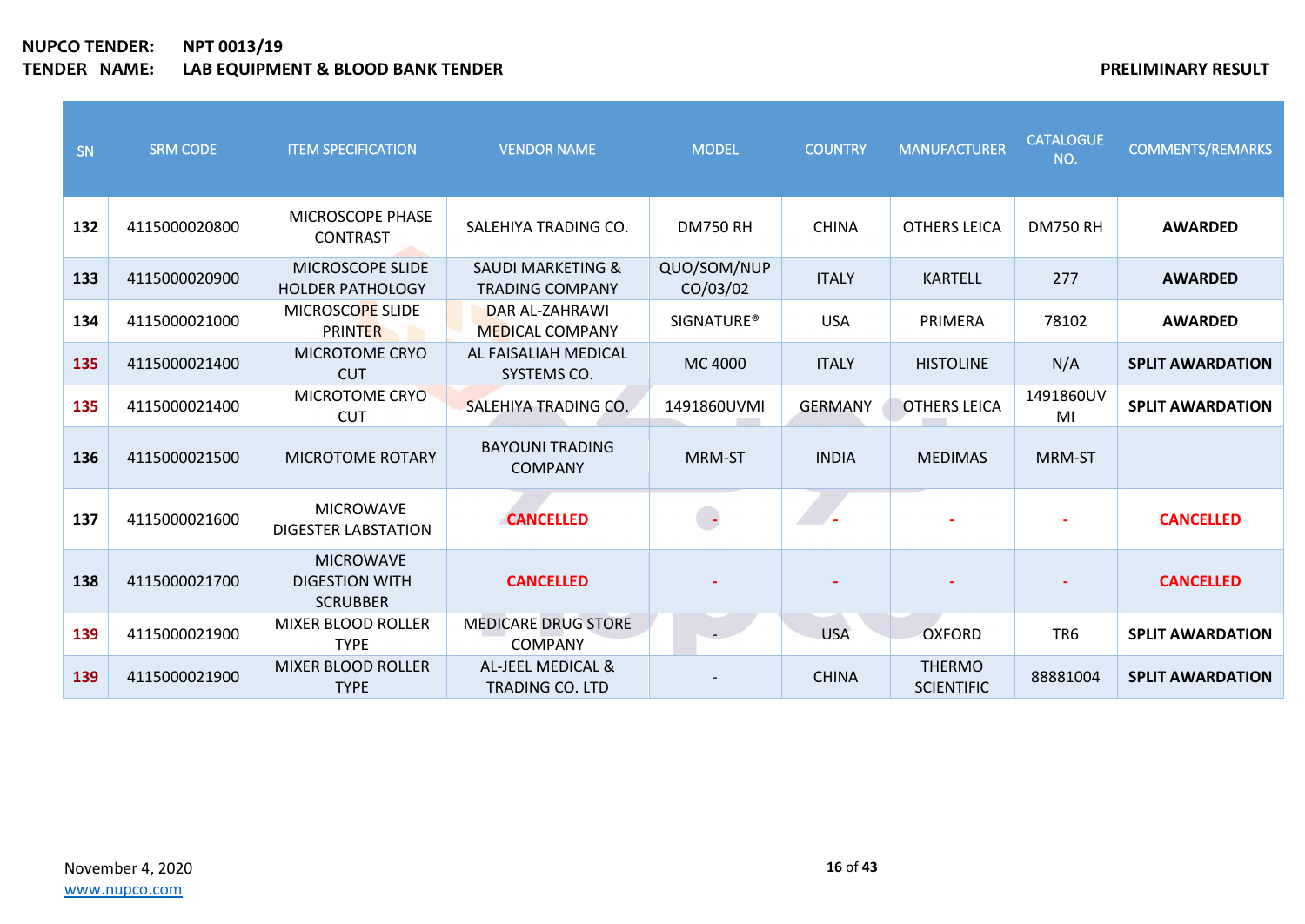| SN  | <b>SRM CODE</b> | <b>ITEM SPECIFICATION</b>                  | <b>VENDOR NAME</b>                             | <b>MODEL</b>     | <b>COUNTRY</b>        | <b>MANUFACTURER</b>                  | <b>CATALOGUE</b><br>NO. | <b>COMMENTS/REMARKS</b> |
|-----|-----------------|--------------------------------------------|------------------------------------------------|------------------|-----------------------|--------------------------------------|-------------------------|-------------------------|
| 140 | 4115000022000   | <b>MIXER VORTEX</b><br><b>COLL</b>         | AL-JEEL MEDICAL &<br>TRADING CO. LTD           |                  | SOUTH<br><b>KOREA</b> | <b>THERMO</b><br><b>SCIENTIFIC</b>   | 88882010                | <b>SPLIT AWARDATION</b> |
| 140 | 4115000022000   | <b>MIXER VORTEX</b>                        | <b>MEDICARE DRUG STORE</b><br><b>COMPANY</b>   |                  | <b>USA</b>            | <b>OXFORD</b>                        | $VM-D$                  | <b>SPLIT AWARDATION</b> |
| 141 | 4115000022100   | <b>MIXER VORTEX MULTI</b>                  | <b>SAUD ABDUL AZIZ</b><br>ALSHALAN CO. LTD.    | LP               | SOUTH<br><b>KOREA</b> | <b>OTHER THERM</b><br><b>OFISHER</b> | 88880018                | <b>AWARDED</b>          |
| 142 | 4115000022300   | <b>MOULD EMBEDDING</b>                     | <b>INNOVATIVE MEDICAL</b><br><b>TECHNOLOGY</b> | <b>BASE MOLD</b> | <b>ITALY</b>          | <b>BIO OPTICA</b>                    | 07-BM                   | <b>AWARDED</b>          |
| 143 | 4115000022500   | <b>OSMOMETER</b>                           | <b>CANCELLED</b>                               |                  |                       |                                      |                         | <b>CANCELLED</b>        |
| 144 | 4115000022600   | <b>OVEN HEATING</b><br><b>DRYING</b>       | <b>BAYOUNI TRADING</b><br><b>COMPANY</b>       | <b>STZ 100</b>   | <b>ITALY</b>          | <b>FALC</b>                          | 600.0000.0<br>$\pmb{0}$ | <b>AWARDED</b>          |
| 145 | 4115000022700   | OVEN UNIVERSAL 100<br><b>LITERS</b>        | MEDICAL VISION EST.                            | LDO-150N         | SOUTH<br><b>KOREA</b> | <b>LABTECH</b>                       | LDO-150N                | <b>AWARDED</b>          |
| 146 | 4115000022800   | <b>OVEN UNIVERSAL 200</b><br><b>LITERS</b> | <b>MEDICAL VISION EST.</b>                     | LDO-250N         | SOUTH<br><b>KOREA</b> | <b>LABTECH</b>                       | LDO-250N                | <b>AWARDED</b>          |
| 147 | 4115000023000   | <b>OXIMETER CO</b>                         | <b>NO QUOTE</b>                                |                  | ÷                     | $\blacksquare$                       |                         | <b>NO QUOTE</b>         |
| 148 | 4115000023200   | PCR REAL TIME                              | <b>CANCELLED</b>                               |                  |                       |                                      |                         | <b>CANCELLED</b>        |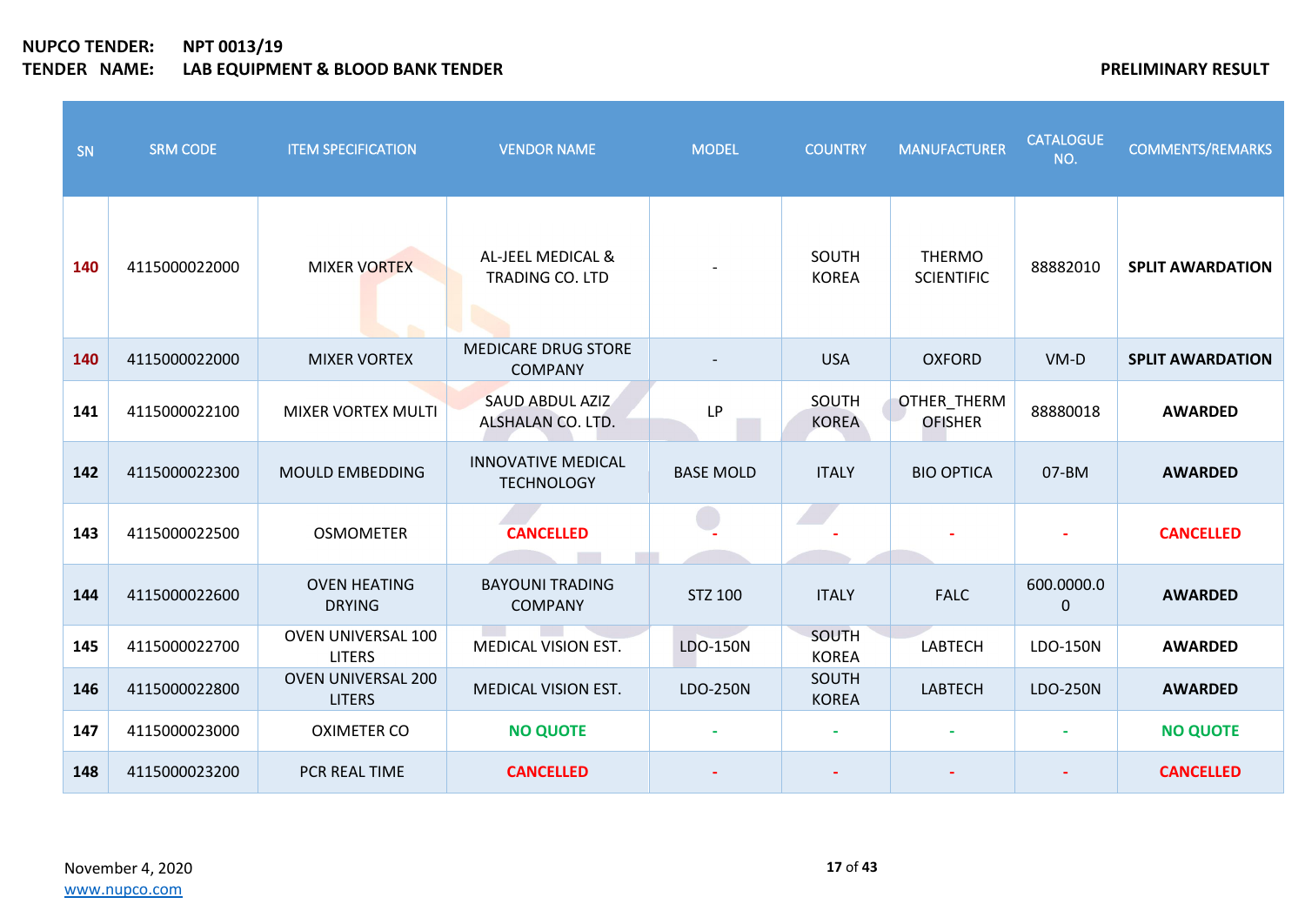| SN  | <b>SRM CODE</b> | <b>ITEM SPECIFICATION</b>         | <b>VENDOR NAME</b>                              | <b>MODEL</b>  | <b>COUNTRY</b> | <b>MANUFACTURER</b>                                 | <b>CATALOGUE</b><br>NO. | <b>COMMENTS/REMARKS</b> |
|-----|-----------------|-----------------------------------|-------------------------------------------------|---------------|----------------|-----------------------------------------------------|-------------------------|-------------------------|
| 149 | 4115000023300   | PENCIL DIAMOND                    | <b>CANCELLED</b>                                |               |                |                                                     |                         | <b>CANCELLED</b>        |
| 150 | 4115000023400   | PENCILS WAX                       | <b>CANCELLED</b>                                |               |                |                                                     |                         | <b>CANCELLED</b>        |
| 151 | 4115000023500   | PIPETTOR 10 MICRO                 | <b>DAR AL-ZAHRAWI</b><br><b>MEDICAL COMPANY</b> |               | <b>GERMANY</b> | <b>AHN</b><br><b>BIOTECHNOLO</b><br><b>GIE GMBH</b> | 8-002-20-9              | <b>AWARDED</b>          |
| 152 | 4115000023600   | PIPETTOR 100 MICRO                | DAR AL-ZAHRAWI<br><b>MEDICAL COMPANY</b>        |               | <b>GERMANY</b> | <b>AHN</b><br><b>BIOTECHNOLO</b><br><b>GIE GMBH</b> | 8-008-20-9              | <b>AWARDED</b>          |
| 153 | 4115000023700   | PIPETTOR 1000<br><b>MICRO</b>     | DAR AL-ZAHRAWI<br><b>MEDICAL COMPANY</b>        | $\rightarrow$ | <b>GERMANY</b> | <b>AHN</b><br><b>BIOTECHNOLO</b><br><b>GIE GMBH</b> | 8-012-20-9              | <b>AWARDED</b>          |
| 154 | 4115000023900   | PIPETTOR 20 MICRO                 | DAR AL-ZAHRAWI<br><b>MEDICAL COMPANY</b>        |               | <b>GERMANY</b> | <b>AHN</b><br><b>BIOTECHNOLO</b><br><b>GIE GMBH</b> | 8-003-20-9              | <b>AWARDED</b>          |
| 155 | 4115000024000   | PIPETTOR 200 MICRO                | DAR AL-ZAHRAWI<br>MEDICAL COMPANY               |               | <b>GERMANY</b> | <b>AHN</b><br><b>BIOTECHNOLO</b><br><b>GIE GMBH</b> | 8-009-20-9              | <b>AWARDED</b>          |
| 156 | 4115000024100   | PIPETTOR 2-10<br>MICRO ADJUSTABLE | DAR AL-ZAHRAWI<br><b>MEDICAL COMPANY</b>        |               | <b>GERMANY</b> | <b>AHN</b><br><b>BIOTECHNOLO</b><br><b>GIE GMBH</b> | 8-101-20-9              | <b>AWARDED</b>          |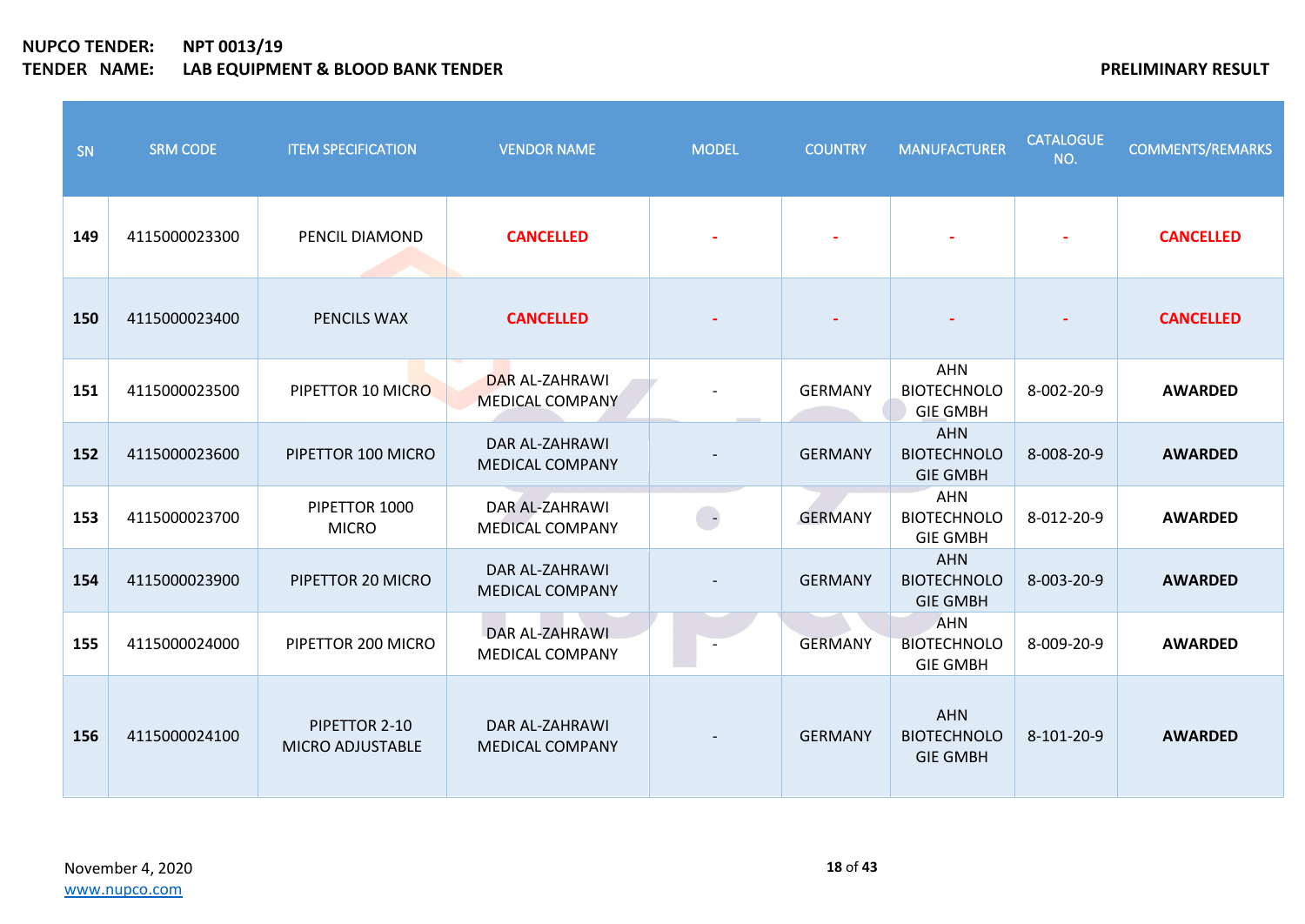| SN  | <b>SRM CODE</b> | <b>ITEM SPECIFICATION</b>                            | <b>VENDOR NAME</b>                                  | <b>MODEL</b>       | <b>COUNTRY</b> | <b>MANUFACTURER</b>                                 | <b>CATALOGUE</b><br>NO.       | <b>COMMENTS/REMARKS</b> |
|-----|-----------------|------------------------------------------------------|-----------------------------------------------------|--------------------|----------------|-----------------------------------------------------|-------------------------------|-------------------------|
| 157 | 4115000024200   | PIPETTOR 50 MICRO                                    | DAR AL-ZAHRAWI<br><b>MEDICAL COMPANY</b>            |                    | <b>GERMANY</b> | <b>AHN</b><br><b>BIOTECHNOLO</b><br><b>GIE GMBH</b> | 8-007-20-9                    | <b>AWARDED</b>          |
| 158 | 4115000024400   | <b>PIPETTOR</b><br>ADJUSTABLE                        | SALEHIYA TRADING CO.                                | BR1VO              | <b>DENMARK</b> | <b>OTHERS CAPP</b>                                  | BR1VO                         | <b>AWARDED</b>          |
| 159 | 4115000024500   | <b>PIPETTOR</b><br><b>AUTOMATIC</b>                  | <b>MEDICARE DRUG STORE</b><br><b>COMPANY</b>        |                    | <b>GERMANY</b> | <b>EPPENDORF</b>                                    | 498200001<br>2                | <b>AWARDED</b>          |
| 160 | 4115000024600   | PIPETTOR SYRINGE<br><b>MULTI 12 CHANNEL</b>          | <b>MEDICARE DRUG STORE</b><br><b>COMPANY</b>        |                    | <b>USA</b>     | <b>OXFORD</b>                                       | AP12-XX                       | <b>AWARDED</b>          |
| 161 | 4115000024700   | PIPETTOR SYRINGE<br><b>MULTI 6 CHANNEL</b>           | <b>CANCELLED</b>                                    |                    |                |                                                     |                               | <b>CANCELLED</b>        |
| 162 | 4115000024800   | PIPETTOR SYRINGE<br><b>MULTI 8 CHANNEL</b>           | <b>MEDICARE DRUG STORE</b><br><b>COMPANY</b>        |                    | <b>USA</b>     | <b>OXFORD</b>                                       | AP8-XX                        | <b>AWARDED</b>          |
| 163 | 4115000024900   | PITCHER PARAFFIN                                     | <b>ABDULLA FOUAD FOR</b><br><b>MEDICAL SUPPLIES</b> |                    | <b>USA</b>     | <b>MOPCE</b>                                        | X                             | <b>AWARDED</b>          |
| 164 | 4115000025300   | PREPARATION MEDIA<br><b>FILLING &amp; DISPENSING</b> | AL-JEEL MEDICAL &<br><b>TRADING CO. LTD</b>         | <b>MASTERCLAVE</b> | <b>FRANCE</b>  | <b>BIOMERIUEX</b>                                   | <b>MASTERCLA</b><br><b>VE</b> | <b>AWARDED</b>          |
| 165 | 4115000025700   | <b>PROCESSOR TISSUE</b><br><b>AUTOMATIC</b>          | AL-JEEL MEDICAL &<br><b>TRADING CO. LTD</b>         |                    | <b>JAPAN</b>   | <b>SAKURA</b>                                       | 1700                          | <b>AWARDED</b>          |
| 166 | 4115000025900   | <b>PUMP HAND</b>                                     | <b>NO QUOTE</b>                                     |                    |                |                                                     |                               | <b>NO QUOTE</b>         |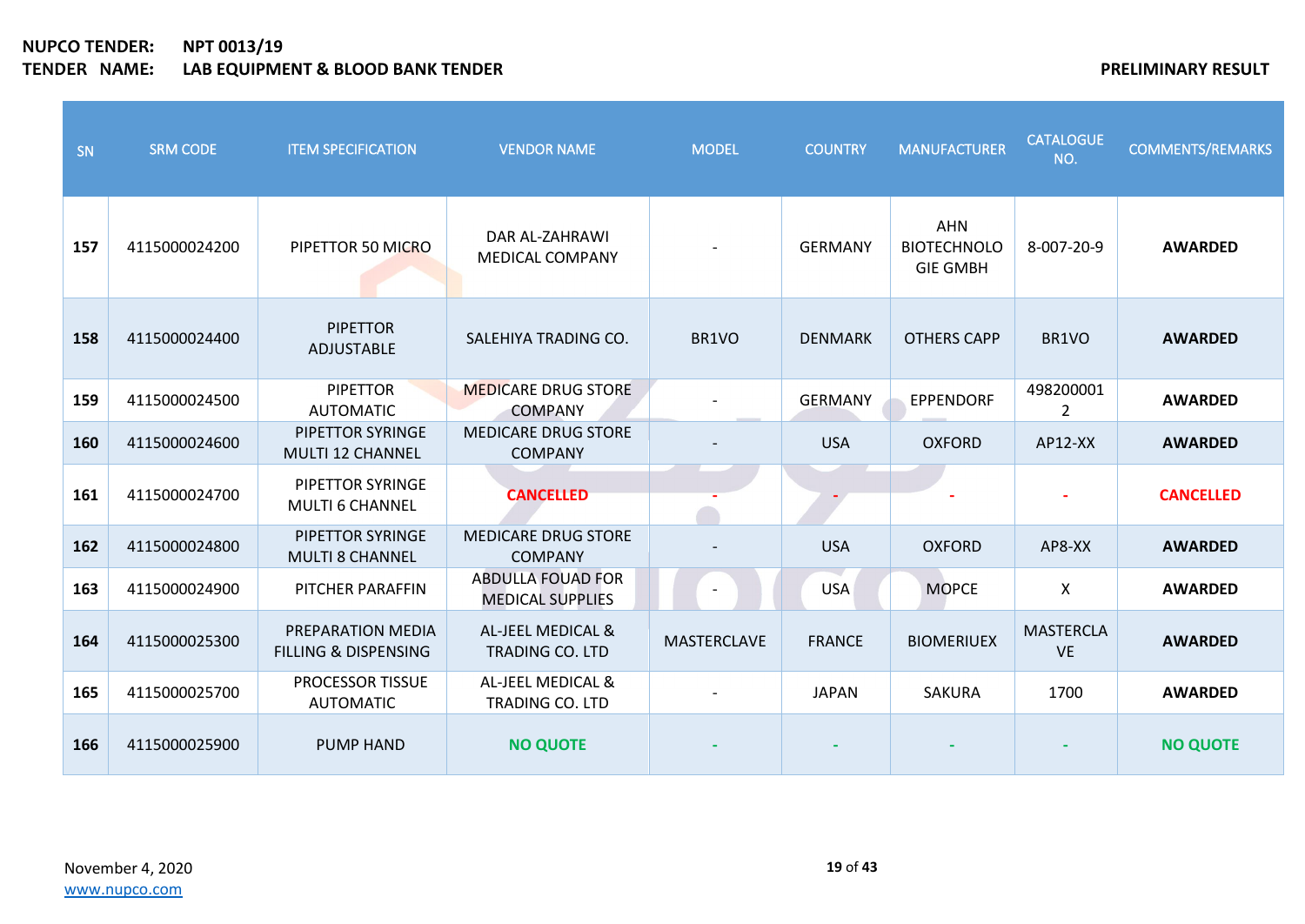| SN  | <b>SRM CODE</b> | <b>ITEM SPECIFICATION</b>                       | <b>VENDOR NAME</b>                                 | <b>MODEL</b>   | <b>COUNTRY</b> | <b>MANUFACTURER</b>                             | <b>CATALOGUE</b><br>NO. | <b>COMMENTS/REMARKS</b> |
|-----|-----------------|-------------------------------------------------|----------------------------------------------------|----------------|----------------|-------------------------------------------------|-------------------------|-------------------------|
| 167 | 4115000026000   | PUMP VACUUM                                     | <b>CANCELLED</b>                                   |                |                |                                                 |                         | <b>CANCELLED</b>        |
| 168 | 4115000026400   | <b>PURIFICATION</b><br><b>SYSTEM WATER</b>      | <b>CANCELLED</b>                                   |                |                |                                                 |                         | <b>CANCELLED</b>        |
| 169 | 4112280400200   | <b>RACK 12 BOTTLES</b>                          | <b>CANCELLED</b>                                   |                |                |                                                 |                         | <b>CANCELLED</b>        |
| 170 | 4115000026600   | <b>RACK PIPETTOR</b>                            | <b>CANCELLED</b>                                   |                |                |                                                 |                         | <b>CANCELLED</b>        |
| 171 | 4112280400300   | <b>RACK TEST TUBE 10 -</b><br>13 MM 36-48 HOLES | <b>MOHAMMED HAMMAD</b><br>AL-HAMMAD MEDICAL<br>CO. |                | <b>USA</b>     | <b>THERMOFISHE</b><br>R                         | 5972-0013               | <b>AWARDED</b>          |
| 172 | 4112280400400   | <b>RACK TEST TUBE 12</b><br>MM DIAMETER 12 HOLE | <b>CANCELLED</b>                                   |                |                |                                                 |                         | <b>CANCELLED</b>        |
| 173 | 4112280400500   | <b>RACK TEST TUBE 12</b><br>MM DIAMETER 24 HOLE | <b>CANCELLED</b>                                   |                |                |                                                 |                         | <b>CANCELLED</b>        |
| 174 | 4112280400600   | <b>RACK TEST TUBE 12</b><br>MM DIAMETER 36 HOLE | <b>CANCELLED</b>                                   |                |                |                                                 |                         | <b>CANCELLED</b>        |
| 175 | 4112280400800   | <b>RACK TEST TUBE 16</b><br>MM DIAMETER 12 HOLE | <b>MEDICAL VISION EST.</b>                         | <b>CH0708B</b> | <b>INDIA</b>   | <b>ELECTRONIC</b><br>INSTRUMENTA<br><b>TION</b> | <b>CH0708B</b>          | <b>AWARDED</b>          |
| 176 | 4112280400900   | <b>RACK TEST TUBE 16</b><br>MM DIAMETER 24 HOLE | <b>MEDICAL VISION EST.</b>                         | <b>CH0709B</b> | <b>INDIA</b>   | <b>ELECTRONIC</b><br>INSTRUMENTA<br><b>TION</b> | <b>CH0709B</b>          | <b>AWARDED</b>          |
| 177 | 4112280401000   | <b>RACK TEST TUBE 20</b><br>MM DIAMETER 24 HOLE | <b>MEDICAL VISION EST.</b>                         | <b>CH0708C</b> | <b>INDIA</b>   | <b>ELECTRONIC</b><br>INSTRUMENTA<br><b>TION</b> | <b>CH0708C</b>          | <b>AWARDED</b>          |
| 178 | 4115000026700   | <b>READER ELISA</b><br><b>VARIABLE FILTERS</b>  | DAR AL-ZAHRAWI<br><b>MEDICAL COMPANY</b>           | XMARK™         | <b>JAPAN</b>   | <b>BIO-RAD</b>                                  | 1681150                 | <b>AWARDED</b>          |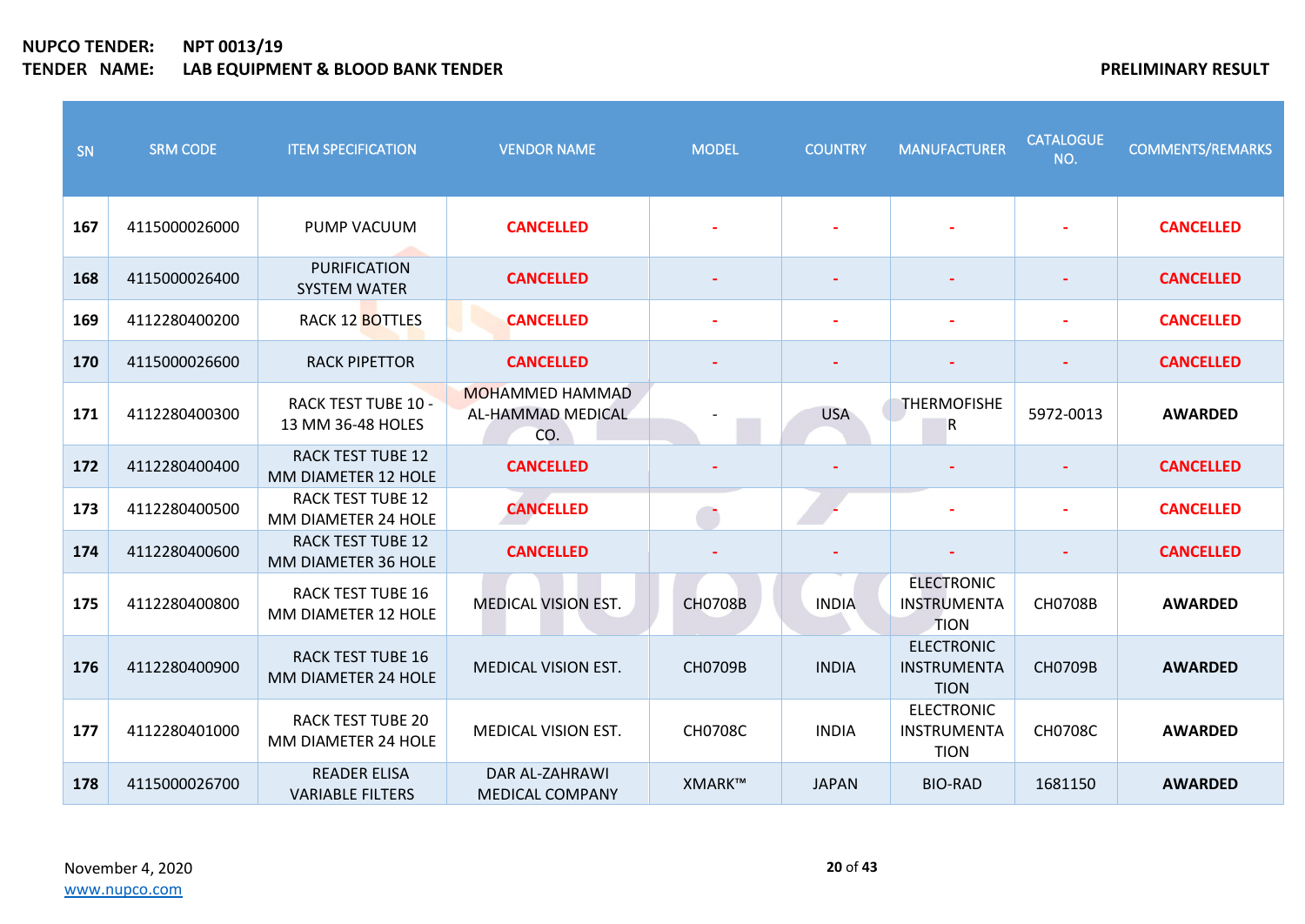| SN  | <b>SRM CODE</b> | <b>ITEM SPECIFICATION</b>                                      | <b>VENDOR NAME</b>                            | <b>MODEL</b>      | <b>COUNTRY</b> | <b>MANUFACTURER</b>                                | <b>CATALOGUE</b><br>NO.     | <b>COMMENTS/REMARKS</b> |
|-----|-----------------|----------------------------------------------------------------|-----------------------------------------------|-------------------|----------------|----------------------------------------------------|-----------------------------|-------------------------|
| 179 | 4110301000300   | <b>REFRIGERATOR</b><br><b>BLOOD BANK 500 BAGS</b>              | <b>BAYOUNI TRADING</b><br><b>COMPANY</b>      | AF140E            | <b>ITALY</b>   | <b>FRIMED SRL</b>                                  | AF140E                      | <b>SPLIT AWARDATION</b> |
| 179 | 4110301000300   | <b>REFRIGERATOR</b><br><b>BLOOD BANK 500 BAGS</b>              | AL-JEEL MEDICAL &<br><b>TRADING CO. LTD</b>   |                   | <b>ITALY</b>   | <b>KW</b>                                          | <b>KLAB BBR</b><br>1500V    | <b>SPLIT AWARDATION</b> |
| 180 | 4110301000400   | <b>REFRIGERATOR</b><br><b>BLOOD BANK 360 BAGS</b>              | AL-JEEL MEDICAL &<br><b>TRADING CO. LTD</b>   |                   | <b>ITALY</b>   | <b>KW</b>                                          | <b>KLAB BBR</b><br>700V     | <b>SPLIT AWARDATION</b> |
| 180 | 4110301000400   | <b>REFRIGERATOR</b><br><b>BLOOD BANK 360 BAGS</b>              | <b>BAYOUNI TRADING</b><br><b>COMPANY</b>      | AF70E             | <b>ITALY</b>   | <b>FRIMED SRL</b>                                  | AF70E                       | <b>SPLIT AWARDATION</b> |
| 181 | 4110301000500   | <b>REFRIGERATOR LAB -</b><br>710L                              | <b>BAYOUNI TRADING</b><br><b>COMPANY</b>      | AF70V             | <b>ITALY</b>   | <b>FRIMED SRL</b>                                  | AF70V                       | <b>SPLIT AWARDATION</b> |
| 181 | 4110301000500   | <b>REFRIGERATOR LAB -</b><br>710L                              | VISION PROTECTA CO,LTD                        | <b>PM 5020NFP</b> | <b>ITALY</b>   | <b>TEKNA</b>                                       | PM<br>5020NFP               | <b>SPLIT AWARDATION</b> |
| 182 | 4110301000600   | <b>REFRIGERATOR LAB -</b><br>1400 LITERS                       | <b>BAYOUNI TRADING</b><br><b>COMPANY</b>      | <b>AF140V</b>     | <b>ITALY</b>   | <b>FRIMED SRL</b>                                  | <b>AF140V</b>               | <b>AWARDED</b>          |
| 183 | 4110301000700   | <b>REFRIGERATOR WITH</b><br>FREEZER LAB - 340<br><b>LITERS</b> | <b>VISION PROTECTA CO,LTD</b>                 | <b>MT 5010CB</b>  | <b>ITALY</b>   | <b>TEKNA</b>                                       | <b>MT 5010CB</b>            | <b>SPLIT AWARDATION</b> |
| 183 | 4110301000700   | <b>REFRIGERATOR WITH</b><br>FREEZER LAB - 340<br><b>LITERS</b> | <b>AL-ASASYAH BASIC</b><br>ELECTRONICS CO. LT | <b>MPR-414F</b>   | <b>JAPAN</b>   | <b>PHC</b><br>CORPORATION                          | <b>MPR-414F</b>             | <b>SPLIT AWARDATION</b> |
| 184 | 4115000027000   | <b>REPEATER PIPETTE</b><br><b>AUTOMATIC</b>                    | <b>MEDICARE DRUG STORE</b><br><b>COMPANY</b>  |                   | <b>GERMANY</b> | <b>EPPENDORF</b>                                   | 498200001<br>$\overline{2}$ | <b>AWARDED</b>          |
| 185 | 4115000027100   | <b>ROTATOR CLINICAL</b>                                        | AL NAHIR TRADING CO.                          | F350              | <b>CHINA</b>   | <b>FALC</b><br><b>INSTRUMENTS-</b><br><b>ITALY</b> | F350                        | <b>AWARDED</b>          |
| 186 | 4115000027200   | <b>ROTATOR PLATELETS</b>                                       | <b>NO QUOTE</b>                               |                   |                |                                                    |                             | <b>NO QUOTE</b>         |
| 187 | 4115000027300   | <b>ROTATOR TISSUE</b><br><b>CULTURE</b>                        | <b>NO QUOTE</b>                               |                   |                |                                                    |                             | <b>NO QUOTE</b>         |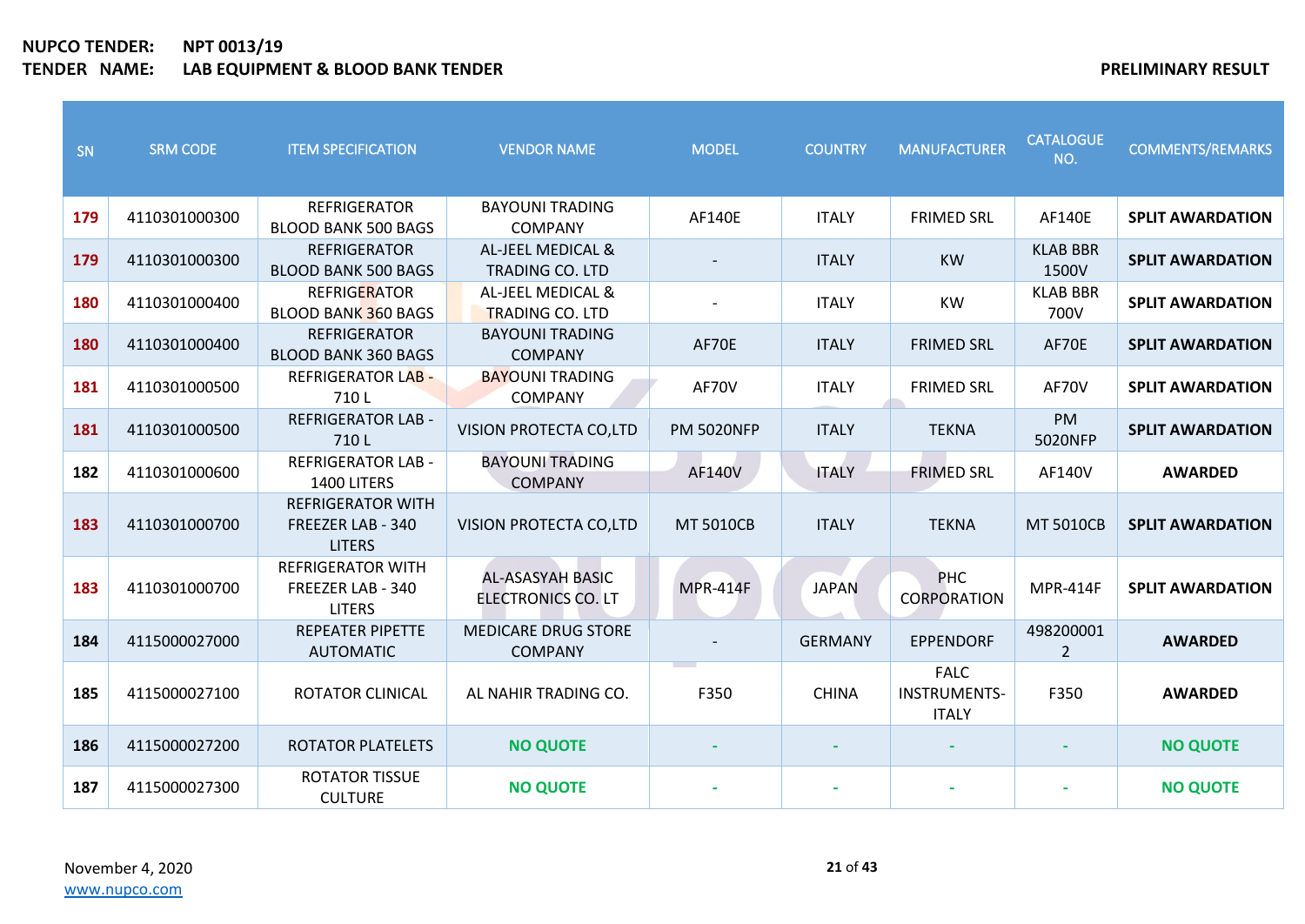| SN  | <b>SRM CODE</b> | <b>ITEM SPECIFICATION</b>                                             | <b>VENDOR NAME</b>                          | <b>MODEL</b>             | <b>COUNTRY</b>                  | <b>MANUFACTURER</b>                  | <b>CATALOGUE</b><br>NO.   | <b>COMMENTS/REMARKS</b> |
|-----|-----------------|-----------------------------------------------------------------------|---------------------------------------------|--------------------------|---------------------------------|--------------------------------------|---------------------------|-------------------------|
| 188 | 4115000027400   | <b>SCALE BLOOD</b><br><b>DONATION COLLECTION</b><br><b>ELECTRONIC</b> | AL-JEEL MEDICAL &<br><b>TRADING CO. LTD</b> | BA-30000                 | <b>GERMANY</b>                  | <b>LMB</b>                           | BA-30000                  | <b>SPLIT AWARDATION</b> |
| 188 | 4115000027400   | <b>SCALE BLOOD</b><br><b>DONATION COLLECTION</b><br><b>ELECTRONIC</b> | AL FAISALIAH MEDICAL<br>SYSTEMS CO.         | <b>HEMOMIX3</b>          | <b>ITALY</b>                    | <b>DELCON S.R.L</b>                  | HMIX3.LAN                 | <b>SPLIT AWARDATION</b> |
| 189 | 4115000027500   | <b>SCALE PRECISION</b>                                                | AL-JEEL MEDICAL &<br>TRADING CO. LTD        |                          | <b>UNITED</b><br><b>KINGDOM</b> | <b>ADAM</b><br><b>EQUIPMENT</b>      | <b>HCB 1002</b>           | <b>AWARDED</b>          |
| 190 | 4115000027600   | <b>SEALER TUBE BLOOD</b><br><b>BAG 1 HEAD</b>                         | <b>CANCELLED</b>                            |                          |                                 |                                      |                           | <b>CANCELLED</b>        |
| 191 | 4115000027700   | <b>SEALER TUBE BLOOD</b><br><b>BAG 4 HEADS MULTI</b>                  | <b>BAYOUNI TRADING</b><br><b>COMPANY</b>    | HEMOWELD-MC              | <b>ITALY</b>                    | <b>DELCON S.R.L</b>                  | HWELD-<br><b>MC.DB.00</b> | <b>AWARDED</b>          |
| 192 | 4115000027800   | <b>SEALER TUBE BLOOD</b><br><b>BAG 6 HEADS MULTI</b>                  | AL-JEEL MEDICAL &<br><b>TRADING CO. LTD</b> | SS-10151                 | <b>GERMANY</b>                  | <b>LMB</b>                           | SS-10151                  | <b>AWARDED</b>          |
| 193 | 4115000027900   | <b>SEALER TUBE STERILE</b>                                            | AL NAHIR TRADING CO.                        | SE160                    | SOUTH<br><b>KOREA</b>           | <b>CENTRON</b><br><b>CORPORATION</b> | SE160                     | <b>SPLIT AWARDATION</b> |
| 193 | 4115000027900   | <b>SEALER TUBE STERILE</b>                                            | AL FAISALIAH MEDICAL<br>SYSTEMS CO.         | <b>HEMOWELD-T</b>        | <b>ITALY</b>                    | <b>DELCON S.R.L</b>                  | HWELD-<br><b>T.DB.00</b>  | <b>SPLIT AWARDATION</b> |
| 194 | 4115000028000   | <b>SEPARATOR PLASMA</b><br><b>ELECTRICAL</b>                          | <b>ARABIAN TRADE HOUSE</b>                  | 422-ES315                | <b>USA</b>                      | <b>GENESIS</b>                       | 422-ES315                 | <b>AWARDED</b>          |
| 195 | 4115000028100   | <b>SHAKER</b>                                                         | AL-JEEL MEDICAL &<br><b>TRADING CO. LTD</b> | $\overline{\phantom{a}}$ | SOUTH<br><b>KOREA</b>           | <b>THERMO</b><br><b>SCIENTIFIC</b>   | 88882008                  | <b>SPLIT AWARDATION</b> |
| 195 | 4115000028100   | <b>SHAKER</b>                                                         | CIGALAH PHARMA<br><b>WAREHOUSE</b>          | 0013-195                 | LATVIA                          | <b>BIOSAN</b>                        | BS-010125-<br><b>AAK</b>  | <b>SPLIT AWARDATION</b> |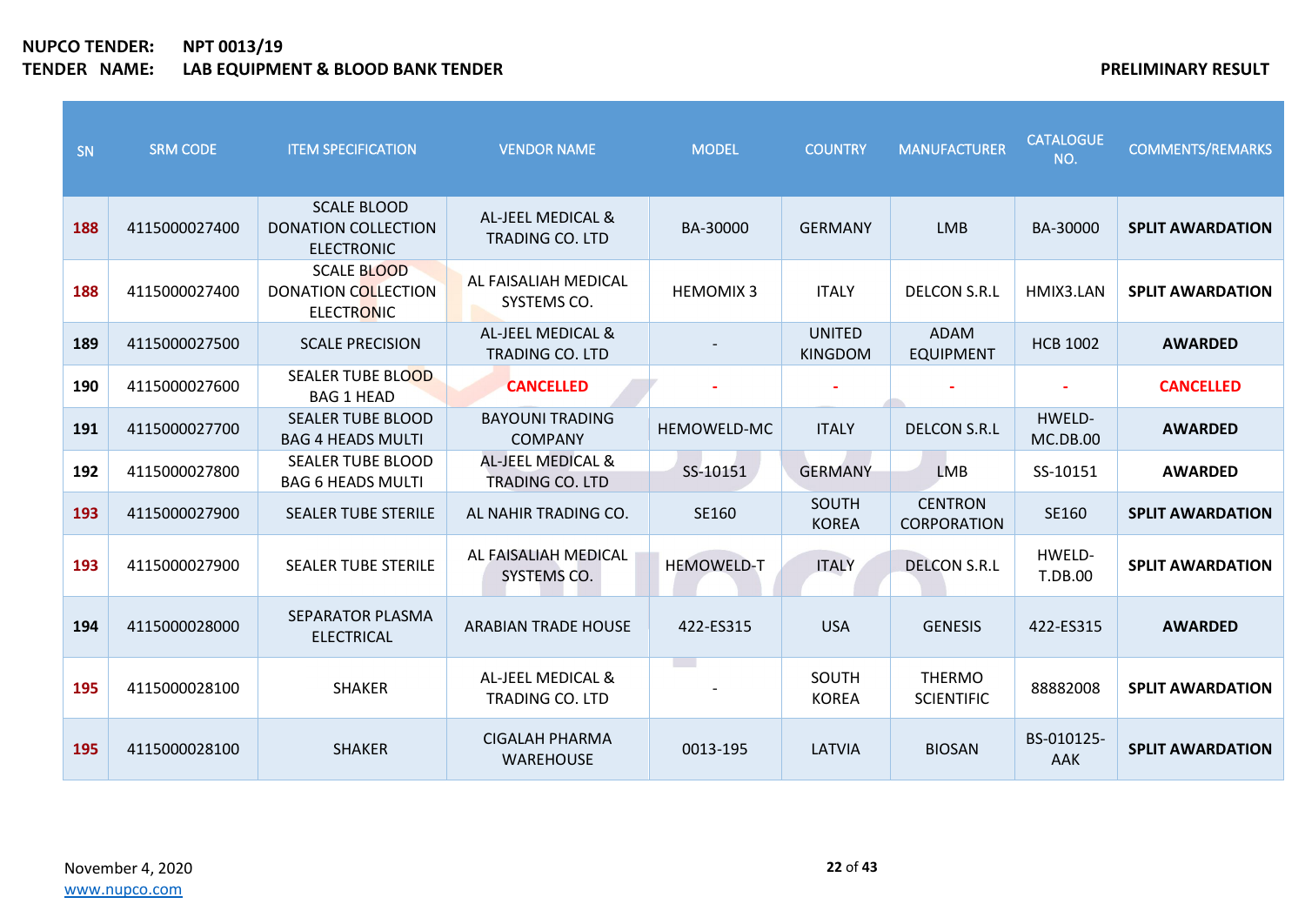| SN  | <b>SRM CODE</b> | <b>ITEM SPECIFICATION</b>                                                              | <b>VENDOR NAME</b>                               | <b>MODEL</b>         | <b>COUNTRY</b> | <b>MANUFACTURER</b>                 | <b>CATALOGUE</b><br>NO.  | <b>COMMENTS/REMARKS</b> |
|-----|-----------------|----------------------------------------------------------------------------------------|--------------------------------------------------|----------------------|----------------|-------------------------------------|--------------------------|-------------------------|
| 196 | 4115000028200   | <b>SHAKER HOTPLATE</b>                                                                 | MOHAMMED HAMMAD<br>AL-HAMMAD MEDICAL<br>CO.      | <b>SM 30 AT</b>      | <b>GERMANY</b> | <b>BÜHLER</b>                       | 6200000                  | <b>AWARDED</b>          |
| 197 | 4115000028400   | <b>SHAKER VDRL</b>                                                                     | <b>MEDICAL VISION EST.</b>                       | VRN-480 (B)          | <b>TAIWAN</b>  | <b>GEMMY</b><br>INDUSTRIAL<br>CORP. | VRN-480 (B)              | <b>AWARDED</b>          |
| 198 | 4115000028500   | <b>SLIDE WARMER</b>                                                                    | <b>CANCELLED</b>                                 |                      |                |                                     | $\overline{\phantom{a}}$ | <b>CANCELLED</b>        |
| 199 | 4115000028600   | SPATULA 150 MM                                                                         | <b>CANCELLED</b>                                 |                      |                |                                     |                          | <b>CANCELLED</b>        |
| 200 | 4115000028700   | SPATULA 210 MM                                                                         | <b>CANCELLED</b>                                 |                      |                |                                     |                          | <b>CANCELLED</b>        |
| 201 | 4115000028900   | SPECTROMETER<br>PLASMA MASS<br><b>INDUCTIVELY COUPLED</b><br><b>ICP MS</b>             | <b>AL-ASHBAN TRADING</b><br><b>ESTABLISHMENT</b> | <b>ICPMS-2030 LF</b> | <b>JAPAN</b>   | SHIMADZU                            | 211-95300-<br>58         | <b>AWARDED</b>          |
| 202 | 4115000029000   | SPECTROPHOTOMETE<br>R ATOMIC ABSORPTION                                                | <b>AL-ASHBAN TRADING</b><br><b>ESTABLISHMENT</b> | AAS-7000             | <b>JAPAN</b>   | SHIMADZU                            | 206-77500-<br>58         | <b>AWARDED</b>          |
| 203 | 4115000029100   | SPECTROPHOTOMETE<br>R UV DOUBLE BEAM                                                   | <b>AL-ASHBAN TRADING</b><br><b>ESTABLISHMENT</b> | UV-1900              | <b>JAPAN</b>   | SHIMADZU                            | 207-25700-<br>58         | <b>AWARDED</b>          |
| 204 | 4115000029400   | <b>STAINER SLIDE</b><br><b>AUTOMATED</b><br>HEMATOLOGY/MICROBI<br><b>OLOGY</b>         | <b>CANCELLED</b>                                 |                      |                |                                     |                          | <b>CANCELLED</b>        |
| 205 | 4115000029500   | <b>STAINER SLIDE</b><br><b>AUTOMATED</b><br>HEMATOLOGY/MICROBI<br><b>OLOGY COMPACT</b> | <b>CANCELLED</b>                                 |                      |                |                                     |                          | <b>CANCELLED</b>        |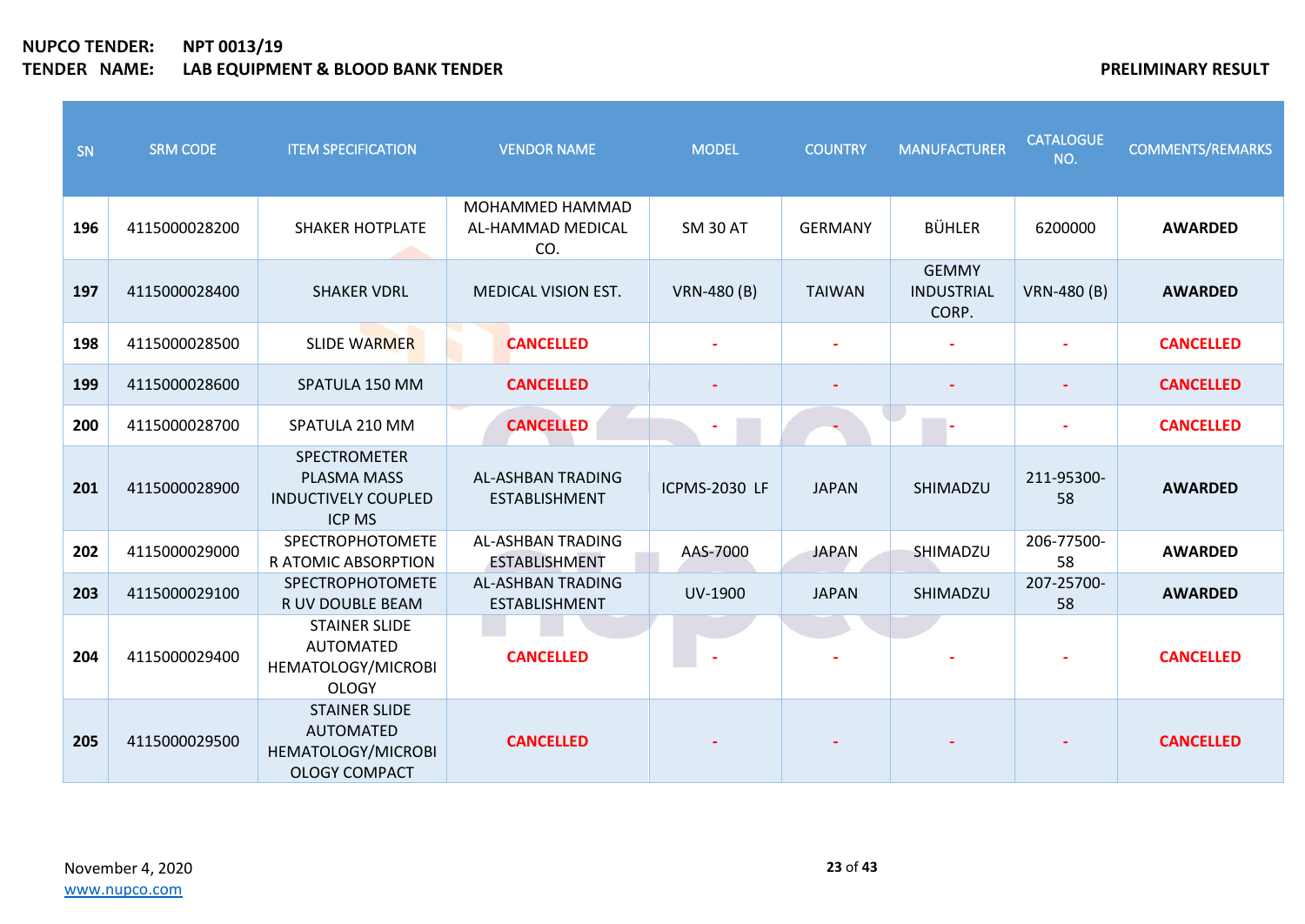| SN  | <b>SRM CODE</b> | <b>ITEM SPECIFICATION</b>                               | <b>VENDOR NAME</b>                                 | <b>MODEL</b> | <b>COUNTRY</b>                        | <b>MANUFACTURER</b>                | <b>CATALOGUE</b><br>NO. | <b>COMMENTS/REMARKS</b> |
|-----|-----------------|---------------------------------------------------------|----------------------------------------------------|--------------|---------------------------------------|------------------------------------|-------------------------|-------------------------|
| 206 | 4115000029600   | <b>STAINER SLIDE</b><br><b>AUTOMATED</b><br>HISTO/CYTO  | <b>CANCELLED</b>                                   |              |                                       |                                    |                         | <b>CANCELLED</b>        |
| 207 | 4115000030200   | <b>STAND TRIPOD</b>                                     | <b>CANCELLED</b>                                   |              |                                       |                                    |                         | <b>CANCELLED</b>        |
| 208 | 4618181000300   | <b>STATION EYEWASH &amp;</b><br><b>EMERGENCY SHOWER</b> | <b>MOHAMMED HAMMAD</b><br>AL-HAMMAD MEDICAL<br>CO. | 1100/380X-G  | <b>ITALY</b>                          | <b>TOF</b>                         | 1100/380X-<br>G         | <b>AWARDED</b>          |
| 209 | 4115000030400   | <b>STILL WATER</b><br>AUTOMATED 10 - 12 L               | NATIONAL SCIENTIFIC<br><b>COMPANY LTD</b>          | 2012         | <b>GERMANY</b>                        | <b>GFL</b>                         | 171-3019                | <b>AWARDED</b>          |
| 210 | 4115000030500   | STIRRER HOTPLATE                                        | AL-JEEL MEDICAL &<br><b>TRADING CO. LTD</b>        |              | <b>CHINA</b>                          | <b>THERMO</b><br><b>SCIENTIFIC</b> | SP8885010<br>7          | <b>AWARDED</b>          |
| 211 | 4112180200300   | STIRRER MAGNETIC                                        | <b>CANCELLED</b>                                   |              |                                       |                                    |                         | <b>CANCELLED</b>        |
| 212 | 4115000030600   | <b>STOPWATCH</b>                                        | <b>CANCELLED</b>                                   |              | $\mathcal{L} \rightarrow \mathcal{L}$ |                                    |                         | <b>CANCELLED</b>        |
| 213 | 4112242200400   | <b>STRIPPER TUBE BLOOD</b><br><b>BAG AUTOMATED</b>      | AL-JEEL MEDICAL &<br><b>TRADING CO. LTD</b>        | TS-10008     | <b>GERMANY</b>                        | <b>LMB</b>                         | TS-10008                | <b>AWARDED</b>          |
| 214 | 4115000031000   | <b>TESTING INSECTICIDE</b>                              | <b>NO QUOTE</b>                                    |              |                                       |                                    |                         | <b>NO QUOTE</b>         |
| 215 | 4115000031100   | <b>TESTING PROFICENCY</b>                               | <b>NO QUOTE</b>                                    |              |                                       |                                    |                         | <b>NO QUOTE</b>         |
| 216 | 4115000031200   | <b>THERMAL CYCLER</b>                                   | DAR AL-ZAHRAWI<br><b>MEDICAL COMPANY</b>           | C1000 TOUCH™ | <b>SINGAPORE</b>                      | <b>BIO-RAD</b>                     | 1851196                 | <b>AWARDED</b>          |
| 217 | 4115000031300   | <b>THERMO MIXER</b>                                     | AL-JEEL MEDICAL &<br>TRADING CO. LTD               |              | SOUTH<br><b>KOREA</b>                 | <b>THERMO</b><br><b>SCIENTIFIC</b> | 88880028                | <b>AWARDED</b>          |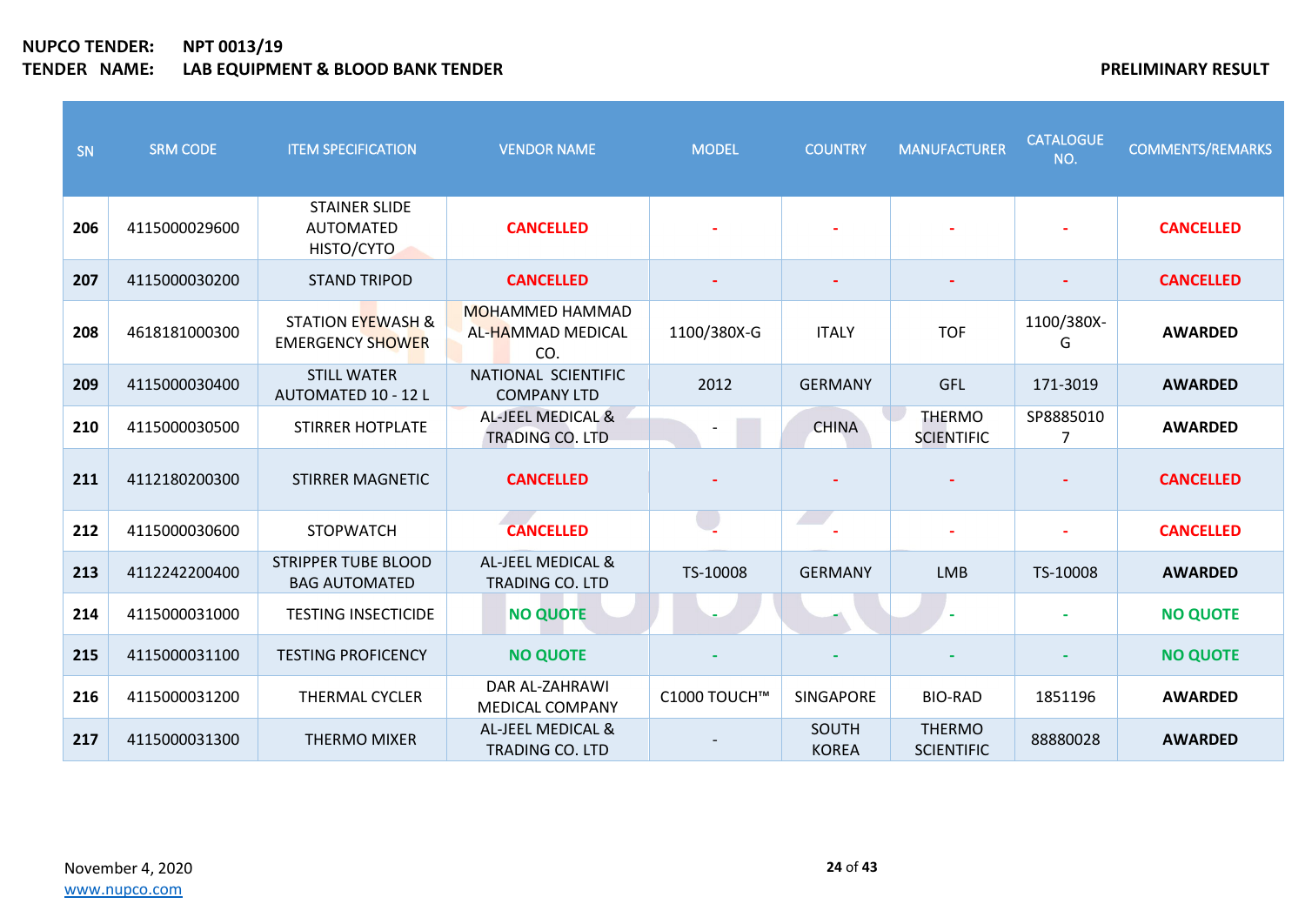| SN  | <b>SRM CODE</b> | <b>ITEM SPECIFICATION</b>                                                                           | <b>VENDOR NAME</b>                                 | <b>MODEL</b>    | <b>COUNTRY</b>   | <b>MANUFACTURER</b> | <b>CATALOGUE</b><br>NO.        | <b>COMMENTS/REMARKS</b> |
|-----|-----------------|-----------------------------------------------------------------------------------------------------|----------------------------------------------------|-----------------|------------------|---------------------|--------------------------------|-------------------------|
| 218 | 4115000031500   | THERMOMETER BLOOD<br>BANK -100 TO +50                                                               | <b>MOHAMMED HAMMAD</b><br>AL-HAMMAD MEDICAL<br>CO. | 4737            | <b>USA</b>       | <b>NOVATECH</b>     | 4737                           | <b>AWARDED</b>          |
| 219 | 4115000031600   | <b>THERMOMETER</b><br><b>CERTIFIED LAB</b>                                                          | MOHAMMED HAMMAD<br>AL-HAMMAD MEDICAL<br>CO.        | <b>ACCUSAFE</b> | <b>USA</b>       | <b>THERMCO</b>      | <b>ACC1503BL</b><br><b>SSC</b> | <b>AWARDED</b>          |
| 220 | 4115000031700   | <b>THERMOMETER</b><br><b>DIGITAL FOR</b><br><b>REFRIGERATOR &amp;</b><br><b>FREEZER WITH ALARMS</b> | MOHAMMED HAMMAD<br>AL-HAMMAD MEDICAL<br>CO.        | 1226M00         | <b>USA</b>       | <b>THOMAS</b>       | 1226M00                        | <b>AWARDED</b>          |
| 221 | 4115000031900   | THERMOMETER<br><b>LABORATORY -10 TO</b><br>$+100$                                                   | AL FAISALIAH MEDICAL<br>SYSTEMS CO.                | <b>KJB004</b>   | <b>CHINA</b>     | <b>NAHITA</b>       | N/A                            | <b>AWARDED</b>          |
| 222 | 4115000032000   | <b>LABORATORY</b><br>THERMOMETER (-20 TO<br>$+15)$                                                  | AL FAISALIAH MEDICAL<br>SYSTEMS CO.                | <b>KJB023</b>   | <b>CHINA</b>     | <b>NAHITA</b>       | N/A                            | <b>AWARDED</b>          |
| 223 | 4115000032100   | <b>THERMOMETER</b><br><b>REFERENCE</b>                                                              | <b>CANCELLED</b>                                   |                 |                  |                     |                                | <b>CANCELLED</b>        |
| 224 | 4115000032400   | <b>TIMER ALARM THREE</b><br><b>CHANNEL TRACABLE</b>                                                 | <b>CANCELLED</b>                                   | <b>College</b>  |                  |                     |                                | <b>CANCELLED</b>        |
| 225 | 4115000032500   | <b>TIMER INTERVAL</b>                                                                               | MEDICAL VISION EST.                                | 28/207/0        | <b>HONG KONG</b> | <b>BRANNAN-UK</b>   | 28/207/0                       | <b>AWARDED</b>          |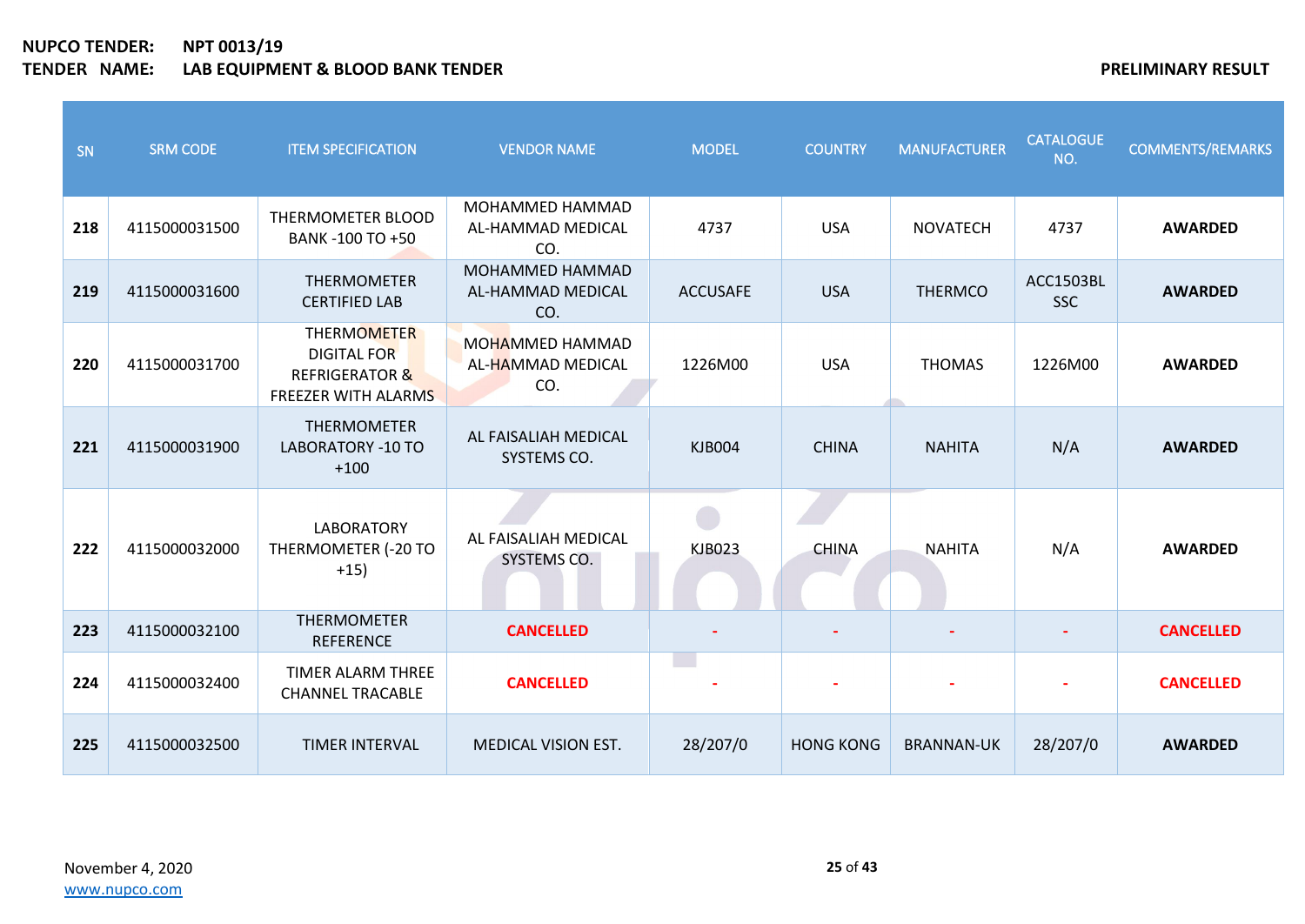| SN  | <b>SRM CODE</b> | <b>ITEM SPECIFICATION</b>                    | <b>VENDOR NAME</b>                             | <b>MODEL</b>                      | <b>COUNTRY</b> | <b>MANUFACTURER</b>                   | <b>CATALOGUE</b><br>NO.      | <b>COMMENTS/REMARKS</b> |
|-----|-----------------|----------------------------------------------|------------------------------------------------|-----------------------------------|----------------|---------------------------------------|------------------------------|-------------------------|
| 226 | 4115000032600   | TIMER MULTI FUNCTION                         | <b>BAYOUNI TRADING</b><br><b>COMPANY</b>       | 230123                            | <b>USA</b>     | <b>CELLTREAT</b><br><b>SCIENTIFIC</b> | 230123                       | <b>AWARDED</b>          |
| 227 | 4115000032700   | <b>TISSUE EMBEDDING</b>                      | <b>INNOVATIVE MEDICAL</b><br><b>TECHNOLOGY</b> | <b>EMBEDDING</b><br><b>TISSUE</b> | <b>ITALY</b>   | <b>BIO OPTICA</b>                     | 40-200-<br>100/40300-<br>200 | <b>AWARDED</b>          |
| 228 | 4115000032800   | <b>TOURNIQUET LARGE</b>                      | <b>NO QUOTE</b>                                |                                   |                |                                       |                              | <b>NO QUOTE</b>         |
| 229 | 4115000032900   | <b>TOURNIQUET</b><br><b>MEDIUM</b>           | <b>NO QUOTE</b>                                |                                   |                |                                       |                              | <b>NO QUOTE</b>         |
| 230 | 4115000033000   | <b>TOURNIQUET SMALL</b>                      | <b>NO QUOTE</b>                                |                                   |                |                                       |                              | <b>NO QUOTE</b>         |
| 231 | 4115000033400   | <b>TUBE TEST HOLDER</b>                      | <b>NO QUOTE</b>                                |                                   |                |                                       |                              | <b>NO QUOTE</b>         |
| 232 | 4115000033500   | <b>UPS</b>                                   | <b>NO QUOTE</b>                                |                                   | $\blacksquare$ |                                       |                              | <b>NO QUOTE</b>         |
| 233 | 4115000033700   | <b>WASHER &amp; DRYER</b><br><b>PIPETTOR</b> | <b>CANCELLED</b>                               |                                   |                |                                       |                              | <b>CANCELLED</b>        |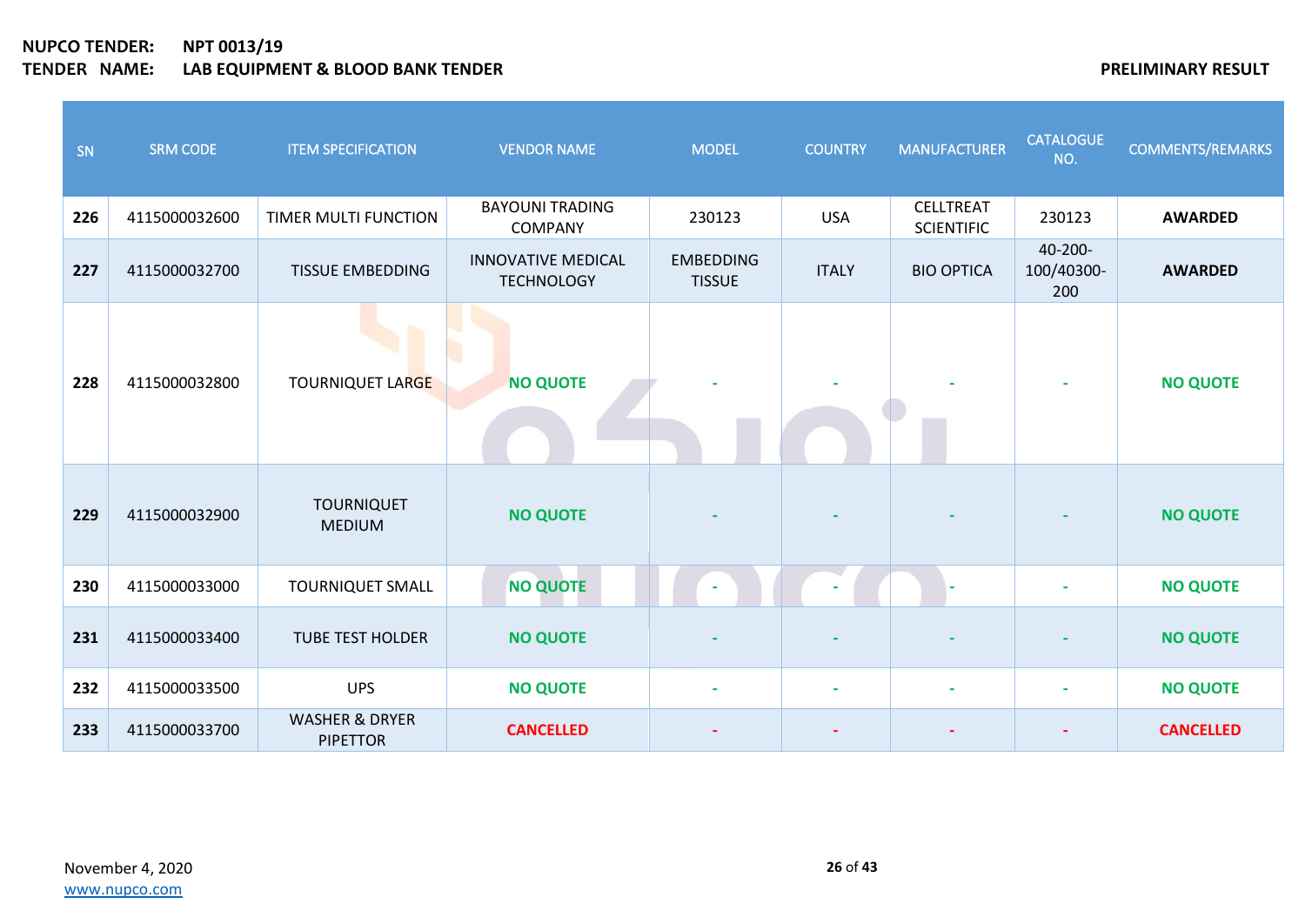| SN  | <b>SRM CODE</b> | <b>ITEM SPECIFICATION</b>                                                             | <b>VENDOR NAME</b>                                  | <b>MODEL</b>                  | <b>COUNTRY</b> | <b>MANUFACTURER</b>               | <b>CATALOGUE</b><br>NO.   | <b>COMMENTS/REMARKS</b> |
|-----|-----------------|---------------------------------------------------------------------------------------|-----------------------------------------------------|-------------------------------|----------------|-----------------------------------|---------------------------|-------------------------|
| 234 | 4115000033900   | <b>WASHING UNIT</b><br>GLASSWARE<br><b>AUTOMATIC</b>                                  | AL FAISALIAH MEDICAL<br>SYSTEMS CO.                 | 94993                         | SPAIN          | MATACHANA                         | 94993                     | <b>AWARDED</b>          |
| 235 | 4115000034000   | <b>WIRE GAUGE</b>                                                                     | <b>NO QUOTE</b>                                     |                               |                |                                   |                           | <b>NO QUOTE</b>         |
| 236 | 4115000034400   | <b>WORKSTATION</b><br><b>GROSSING PATHOLOGY</b>                                       | <b>CANCELLED</b>                                    |                               |                |                                   |                           | <b>CANCELLED</b>        |
| 237 | 4115000034500   | <b>WORKSTATION</b><br><b>INTEGRATED SOLID</b><br>PHASE EXTRACTION<br><b>AUTOMATED</b> | <b>INNOVATIVE MEDICAL</b><br><b>TECHNOLOGY</b>      | FX-2000<br><b>SAMPLE PREP</b> | <b>USA</b>     | <b>ZIVAK</b><br><b>TECHNOLOGY</b> | ZA-4000-<br>0000-00       | <b>AWARDED</b>          |
| 238 | 4115000034800   | <b>WRITER TISSUE</b><br><b>CASSETTE</b>                                               | <b>DAR AL-ZAHRAWI</b><br><b>MEDICAL COMPANY</b>     | <b>SIGNATURE</b>              | <b>USA</b>     | PRIMERA                           | 78406                     | <b>AWARDED</b>          |
| 239 | 4228150800700   | AUTOCLAVE:<br><b>STEAMING WITH DRYER</b><br>MEDIUM SIZE (25 - 50 L)                   | <b>CANCELLED</b>                                    |                               |                |                                   |                           | <b>CANCELLED</b>        |
| 240 | 4111586300000   | <b>TOTAL NUCLEIC ACID</b><br><b>EXTRACTION 96</b><br><b>SAMPLES MINIMUM</b>           | <b>CANCELLED</b>                                    |                               |                |                                   |                           | <b>CANCELLED</b>        |
| 241 | 4110351700100   | CABINETS, BIOLOGIC<br>SAFETY, CLASS II, TYPE<br>A2                                    | <b>CANCELLED</b>                                    |                               |                |                                   |                           | <b>CANCELLED</b>        |
| 242 | 4118150000000   | <b>SYNDROMIC TESTING</b><br><b>FOR INFECTIOUS</b><br><b>DISEASES</b>                  | <b>ABDULLA FOUAD FOR</b><br><b>MEDICAL SUPPLIES</b> | 9002813<br>9002814            | <b>GERMANY</b> | <b>QIAGEN</b>                     | $\boldsymbol{\mathsf{X}}$ | <b>SPLIT AWARDATION</b> |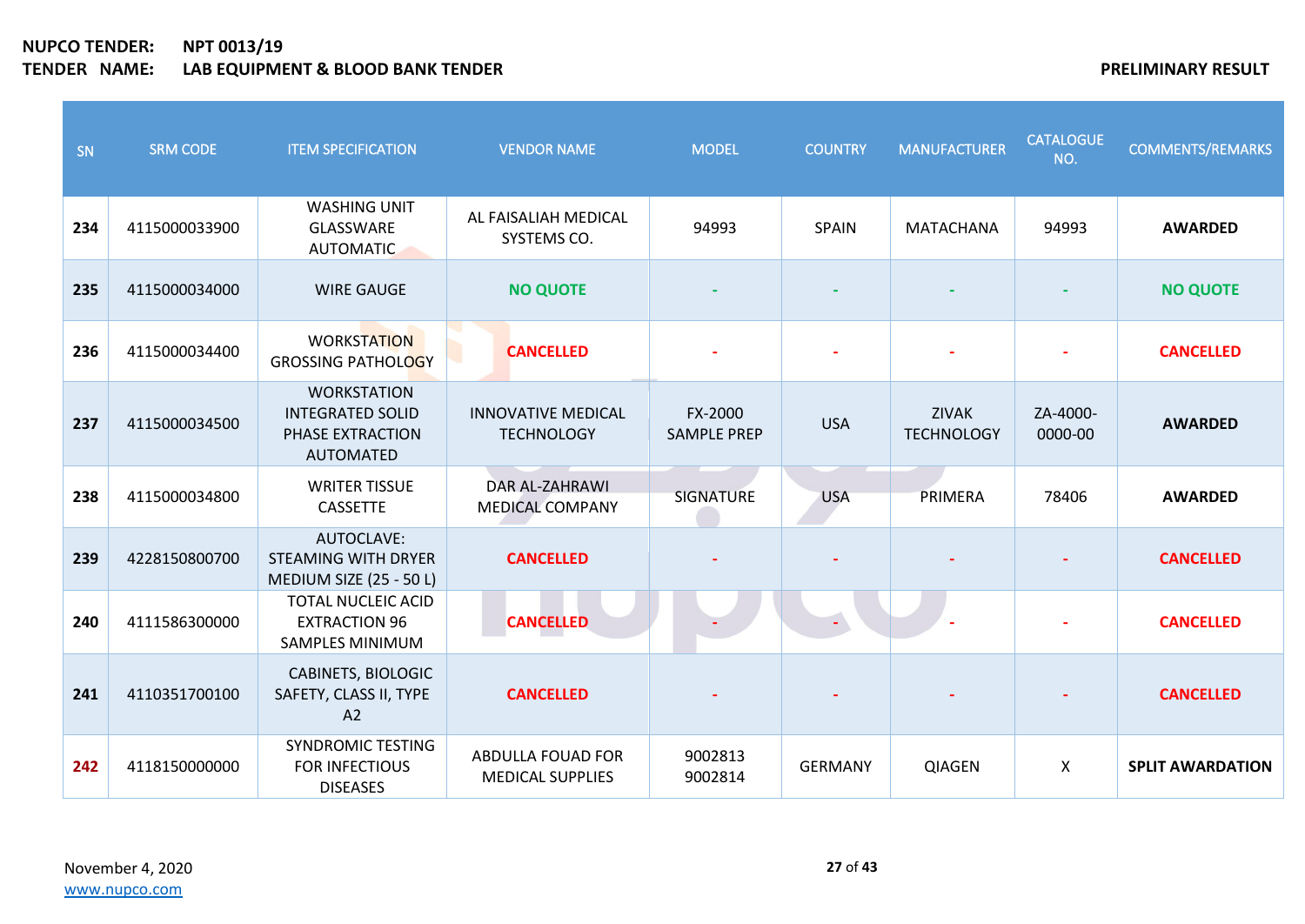| SN  | <b>SRM CODE</b> | <b>ITEM SPECIFICATION</b>                                                                           | <b>VENDOR NAME</b>                          | <b>MODEL</b>                            | <b>COUNTRY</b>   | <b>MANUFACTURER</b>              | <b>CATALOGUE</b><br>NO.             | <b>COMMENTS/REMARKS</b> |
|-----|-----------------|-----------------------------------------------------------------------------------------------------|---------------------------------------------|-----------------------------------------|------------------|----------------------------------|-------------------------------------|-------------------------|
| 242 | 4118150000000   | <b>SYNDROMIC TESTING</b><br><b>FOR INFECTIOUS</b><br><b>DISEASES</b>                                | AL-JEEL MEDICAL &<br><b>TRADING CO. LTD</b> | <b>BIOFIRE TORCH</b><br>OF <sub>4</sub> | <b>USA</b>       | <b>BIOMERIUEX</b>                | <b>BIOFIRE</b><br><b>TORCH OF 4</b> | <b>SPLIT AWARDATION</b> |
| 243 | 4110390700000   | <b>CENTRIFUGE:</b><br><b>PREPARATIVE</b><br>ULTRACENTRIFUGE                                         | DAR AL-ZAHRAWI<br><b>MEDICAL COMPANY</b>    | ΟΡΤΙΜΑ™ ΜΑΧ-<br>XP                      | <b>USA</b>       | <b>BECKMAN</b><br><b>COULTER</b> | A47882                              | <b>AWARDED</b>          |
| 244 | 4227170103900   | <b>CYLINDER CONTENT</b><br><b>WITH CO2 REGULATOR</b><br><b>INDICATION</b>                           | <b>NO QUOTE</b>                             |                                         |                  |                                  |                                     | <b>NO QUOTE</b>         |
| 245 | 4118160300000   | ELECTROPHORESIS:<br><b>HORIZONTAL</b><br><b>SUBMERGED CELL UNIT</b><br>- LARGE SIZE                 | DAR AL-ZAHRAWI<br><b>MEDICAL COMPANY</b>    |                                         | <b>USA</b>       | <b>BIO-RAD</b>                   | 1704484                             | <b>AWARDED</b>          |
| 246 | 4118160300100   | <b>ELECTROPHORESIS:</b><br><b>HORIZONTAL</b><br><b>SUBMERGED CELL UNIT</b><br>- SMALL SIZE (NORMAL) | DAR AL-ZAHRAWI<br><b>MEDICAL COMPANY</b>    |                                         | <b>USA</b>       | <b>BIO-RAD</b>                   | 1704486                             | <b>AWARDED</b>          |
| 247 | 4118160300200   | <b>ELECTROPHORESIS:</b><br><b>HORIZONTAL</b><br>SUBMERGED CELL UNIT<br>- SMALL SIZE (WIDE)          | DAR AL-ZAHRAWI<br><b>MEDICAL COMPANY</b>    |                                         | <b>USA</b>       | <b>BIO-RAD</b>                   | 1704485                             | <b>AWARDED</b>          |
| 248 | 4118160300300   | <b>ELECTROPHORESIS:</b><br>POWER SUPPLY FOR<br><b>SUBMERGED GEL</b>                                 | DAR AL-ZAHRAWI<br><b>MEDICAL COMPANY</b>    |                                         | <b>SINGAPORE</b> | <b>BIO-RAD</b>                   | 1645050                             | <b>AWARDED</b>          |
| 249 | 4118160300400   | <b>ELECTROPHORESIS:</b><br>PULSED FIELD GEL<br><b>ELECTROPHORESIS</b><br>SYSTEM (VERTICAL)          | DAR AL-ZAHRAWI<br><b>MEDICAL COMPANY</b>    |                                         | <b>USA</b>       | <b>BIO-RAD</b>                   | 1703672                             | <b>AWARDED</b>          |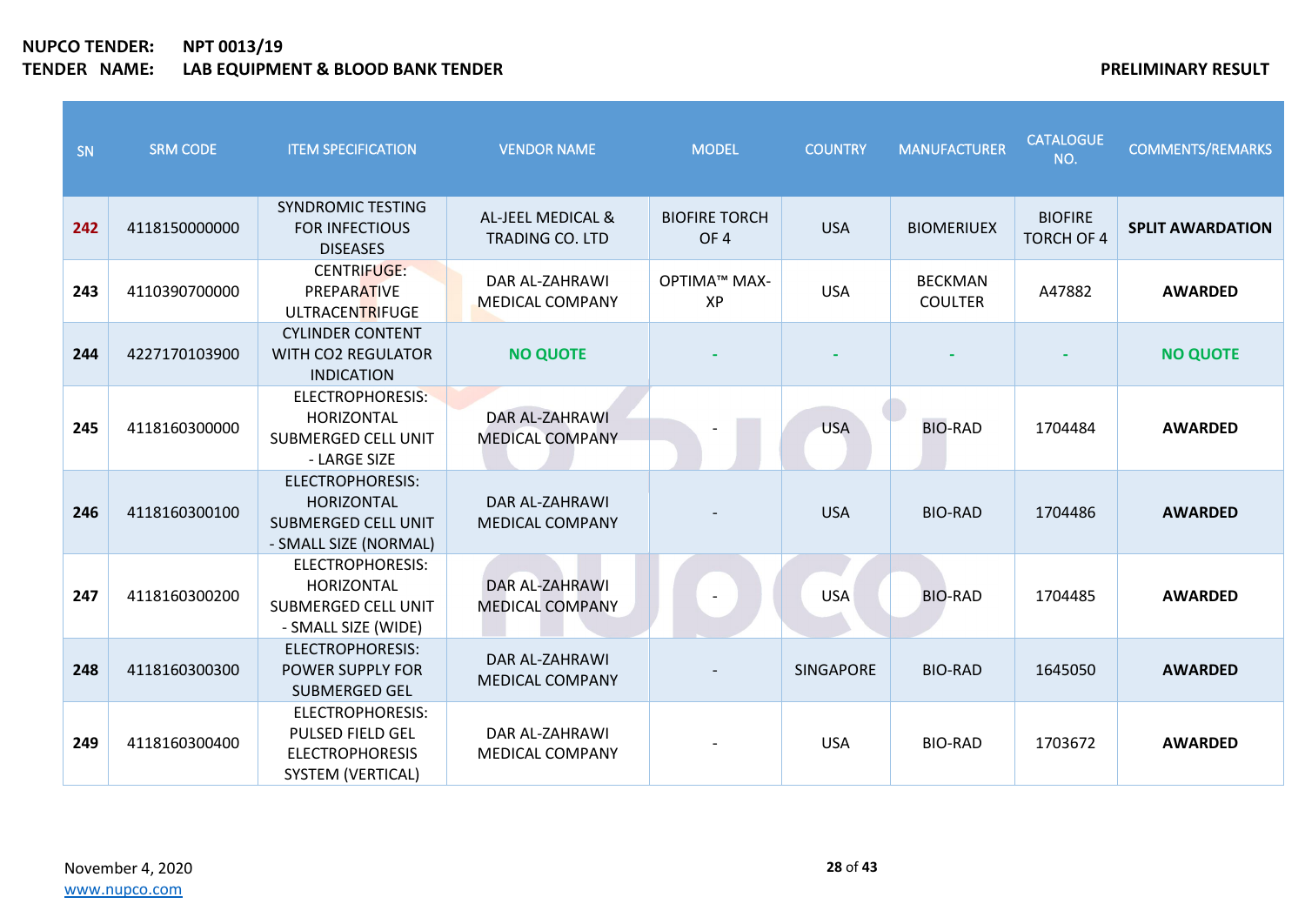| <b>SN</b> | <b>SRM CODE</b> | <b>ITEM SPECIFICATION</b>                                                 | <b>VENDOR NAME</b>                                  | <b>MODEL</b>                             | <b>COUNTRY</b>   | <b>MANUFACTURER</b> | <b>CATALOGUE</b><br>NO.   | <b>COMMENTS/REMARKS</b> |
|-----------|-----------------|---------------------------------------------------------------------------|-----------------------------------------------------|------------------------------------------|------------------|---------------------|---------------------------|-------------------------|
| 250       | 4117160000000   | <b>ELECTROPORATOR</b>                                                     | DAR AL-ZAHRAWI<br><b>MEDICAL COMPANY</b>            |                                          | <b>USA</b>       | <b>BIO-RAD</b>      | 1652660                   | <b>AWARDED</b>          |
| 251       | 4113150100000   | <b>AUTOMATED CELL</b><br><b>COUNTER</b>                                   | DAR AL-ZAHRAWI<br><b>MEDICAL COMPANY</b>            | <b>TC20</b>                              | <b>USA</b>       | <b>BIO-RAD</b>      | 1450102                   | <b>AWARDED</b>          |
| 252       | 4111170300200   | <b>TEN HEADED</b><br><b>TEACHING MICROSCOPE</b>                           | AL-JEEL MEDICAL &<br><b>TRADING CO. LTD</b>         | <b>ECLIPSE NI-U</b>                      | <b>JAPAN</b>     | <b>NIKON</b>        | $NI-U$                    | <b>AWARDED</b>          |
| 253       | 4111601514000   | <b>FLOW CYTOMETRY</b><br><b>SYSTEMS</b>                                   | <b>ABDULLA FOUAD FOR</b><br><b>MEDICAL SUPPLIES</b> | 659180                                   | <b>USA</b>       | <b>BD</b>           | $\boldsymbol{\mathsf{X}}$ | <b>AWARDED</b>          |
| 254       | 4218150200100   | <b>GEL UV</b><br>TRANSILLUMINATOR                                         | <b>DAR AL-ZAHRAWI</b><br><b>MEDICAL COMPANY</b>     |                                          | <b>USA</b>       | <b>BIO-RAD</b>      | 1660531                   | <b>AWARDED</b>          |
| 255       | 4111582100000   | <b>INSTRUMENT:</b><br><b>MICROBIAL</b><br><b>IDENTIFICATION</b><br>SYSTEM | <b>FAROUK MAAMON</b><br><b>TAMER &amp; COMPANY</b>  | <b>BRUKER</b><br><b>MICROFLEX</b><br>MAL | <b>USA</b>       | <b>BD</b>           | 8605200                   | <b>AWARDED</b>          |
| 256       | 4110630000000   | <b>REAL-TIME PCR</b><br>SYSTEM (OPEN ACCESS)                              | <b>CANCELLED</b>                                    |                                          |                  |                     |                           | <b>CANCELLED</b>        |
| 257       | 4110450700000   | <b>MICROWAVE</b>                                                          | <b>CANCELLED</b>                                    | $\sim$                                   |                  |                     |                           | <b>CANCELLED</b>        |
| 258       | 4010190300000   | AIR HUMIDIFIER L                                                          | <b>NO QUOTE</b>                                     |                                          |                  |                     |                           | <b>NO QUOTE</b>         |
| 259       | 4112151100900   | PIPETTES ACCESSORY:<br><b>MOTORIZED</b><br><b>CONTROLLERS</b>             | AL FAISALIAH MEDICAL<br>SYSTEMS CO.                 | <b>MBD002</b>                            | <b>INDIA</b>     | <b>DIGIPETTE</b>    | N/A                       | <b>AWARDED</b>          |
| 260       | 4110351700600   | <b>CLASS III BIOLOGICAL</b><br><b>SAFETY CABINET</b>                      | SALEHIYA TRADING CO.                                | AC3-4B3                                  | <b>SINGAPORE</b> | OTHERS ESCO         | AC3-4B3                   | <b>AWARDED</b>          |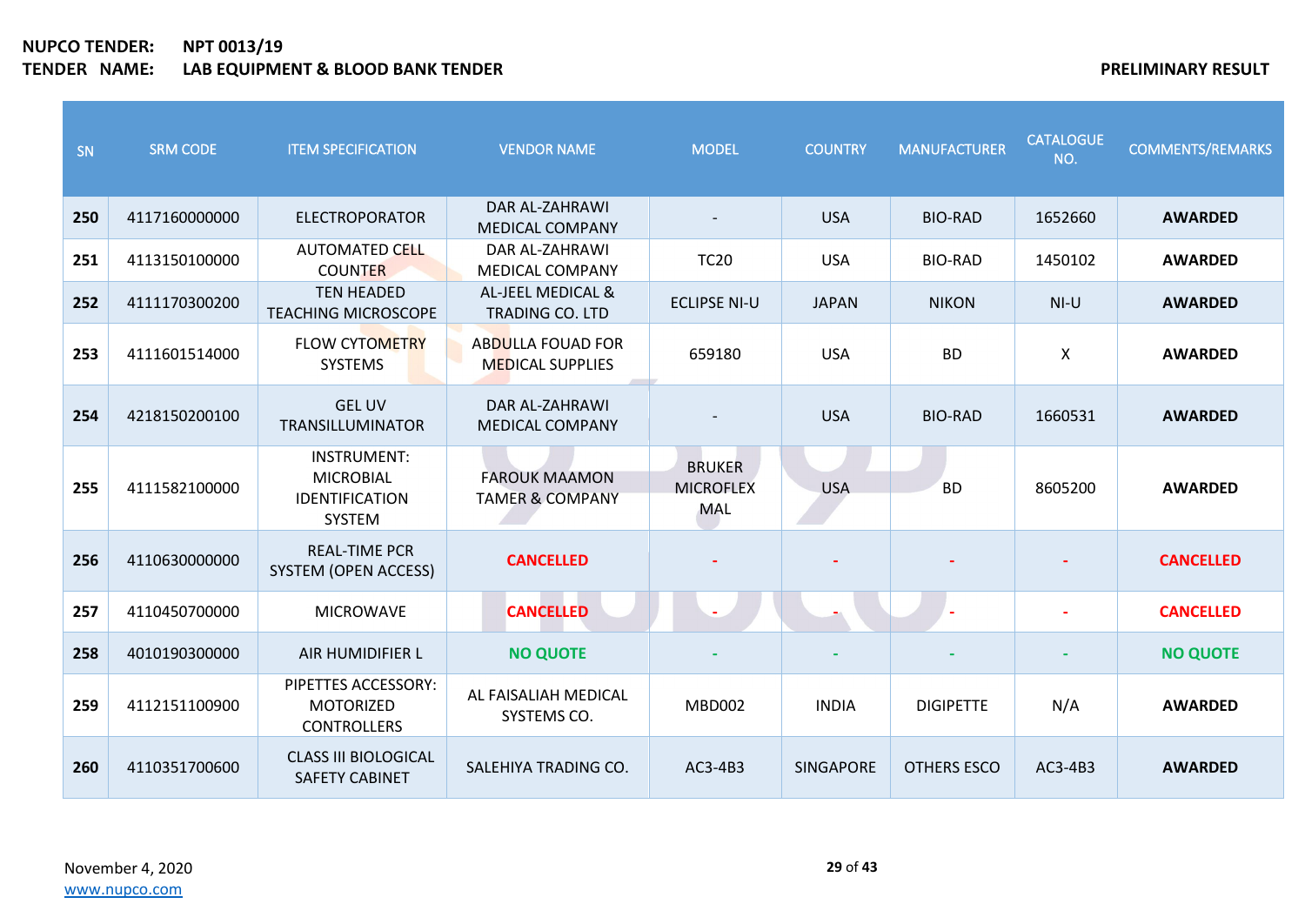| SN  | <b>SRM CODE</b> | <b>ITEM SPECIFICATION</b>                                                               | <b>VENDOR NAME</b>                                 | <b>MODEL</b> | <b>COUNTRY</b> | <b>MANUFACTURER</b>                                 | <b>CATALOGUE</b><br>NO. | <b>COMMENTS/REMARKS</b> |
|-----|-----------------|-----------------------------------------------------------------------------------------|----------------------------------------------------|--------------|----------------|-----------------------------------------------------|-------------------------|-------------------------|
| 261 | 4112150000000   | PIPETTES:<br>MULTICHANNEL,<br>VARIABLE VOLUME 0.1 -<br>10 ML                            | DAR AL-ZAHRAWI<br><b>MEDICAL COMPANY</b>           |              | <b>INDIA</b>   | <b>AHN</b><br><b>BIOTECHNOLO</b><br><b>GIE GMBH</b> | 8-201-20-9              | <b>AWARDED</b>          |
| 262 | 4112150000100   | PIPETTES:<br>MULTICHANNEL,<br>VARIABLE VOLUME 0.1 -<br><b>20 ML</b>                     | DIAMOND SPECTRUM FOR<br>SCI. & LAB CO. LTD.        | L8-20XLS+    | <b>USA</b>     | <b>METTLER</b><br><b>TOLEDO</b>                     | 17013803                | <b>AWARDED</b>          |
| 263 | 4112150000200   | PIPETTES:<br>MULTICHANNEL,<br><b>VARIABLE VOLUME 10 -</b><br>100 ML                     | AL-JEEL MEDICAL &<br><b>TRADING CO. LTD</b>        |              | <b>JAPAN</b>   | <b>NICHIRYO</b>                                     | 00-NPM-8S               | <b>AWARDED</b>          |
| 264 | 4112150000300   | PIPETTES:<br>MULTICHANNEL,<br><b>VARIABLE VOLUME 100</b><br>$-1000$ ML                  | <b>DIAMOND SPECTRUM FOR</b><br>SCI. & LAB CO. LTD. | L8-1200XLS+  | <b>USA</b>     | <b>METTLER</b><br><b>TOLEDO</b>                     | 17014496                | <b>AWARDED</b>          |
| 265 | 4112150000400   | PIPETTES: SINGLE-<br>CHANNEL, VARIABLE<br><b>VOLUME 0.1 - 10</b><br><b>MICROLITERS</b>  | <b>CANCELLED</b>                                   |              |                |                                                     |                         | <b>CANCELLED</b>        |
| 266 | 4112150000500   | PIPETTES: SINGLE-<br>CHANNEL, VARIABLE<br><b>VOLUME 0.2 - 2.0</b><br><b>MICROLITERS</b> | DAR AL-ZAHRAWI<br><b>MEDICAL COMPANY</b>           |              | <b>GERMANY</b> | <b>AHN</b><br><b>BIOTECHNOLO</b><br><b>GIE GMBH</b> | 8-100-20-9              | <b>AWARDED</b>          |
| 267 | 4112150000800   | PIPETTES: SINGLE-<br>CHANNEL, VARIABLE<br><b>VOLUME 10 - 50</b><br><b>MICROLITERS</b>   | AL-JEEL MEDICAL &<br><b>TRADING CO. LTD</b>        |              | <b>JAPAN</b>   | <b>NICHIRYO</b>                                     | 00-NPX2-<br>100         | <b>AWARDED</b>          |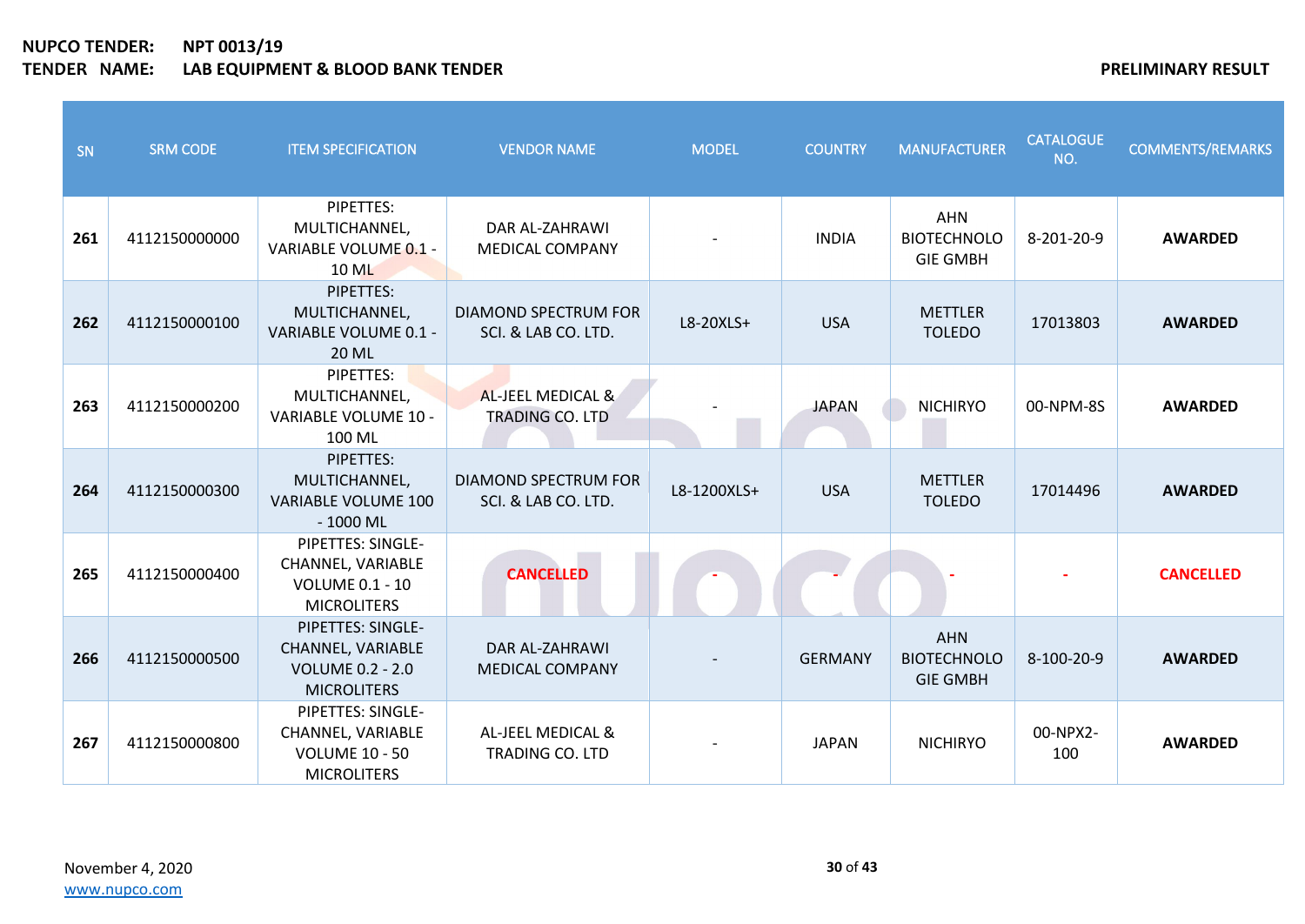| SN  | <b>SRM CODE</b> | <b>ITEM SPECIFICATION</b>                                                               | <b>VENDOR NAME</b>                                     | <b>MODEL</b>            | <b>COUNTRY</b>   | <b>MANUFACTURER</b>                | <b>CATALOGUE</b><br>NO.   | <b>COMMENTS/REMARKS</b> |
|-----|-----------------|-----------------------------------------------------------------------------------------|--------------------------------------------------------|-------------------------|------------------|------------------------------------|---------------------------|-------------------------|
| 268 | 4112150000600   | PIPETTES: SINGLE-<br>CHANNEL, VARIABLE<br><b>VOLUME 100 -1000</b><br><b>MICROLITERS</b> | <b>ABDULLA FOUAD FOR</b><br><b>MEDICAL SUPPLIES</b>    | $3.12E + 09$            | <b>GERMANY</b>   | <b>EPPENDORF</b>                   | $\mathsf{x}$              | <b>AWARDED</b>          |
| 269 | 4112150000700   | PIPETTES: SINGLE-<br>CHANNEL, VARIABLE<br><b>VOLUME 10 -100</b><br><b>MICROLITERS</b>   | <b>AL-JEEL MEDICAL &amp;</b><br><b>TRADING CO. LTD</b> |                         | <b>JAPAN</b>     | <b>NICHIRYO</b>                    | 00-NPX2-<br>100           | <b>AWARDED</b>          |
| 270 | 4110381100000   | <b>BENCH-TOP ORBITAL</b><br><b>SHAKERS</b>                                              | AL-JEEL MEDICAL &<br><b>TRADING CO. LTD</b>            |                         | <b>USA</b>       | <b>THERMO</b><br><b>SCIENTIFIC</b> | SHKE4000-<br>8CE          | <b>AWARDED</b>          |
| 271 | 4110440500000   | <b>TRIPLE STACKED</b><br><b>SHAKING INCUBATOR</b>                                       | MOHAMMED HAMMAD<br>AL-HAMMAD MEDICAL<br>CO.            | INNOVA <sup>®</sup> 44R | <b>GERMANY</b>   | <b>EPPENDORF</b>                   | M12820006                 | <b>AWARDED</b>          |
| 272 | 4218220000000   | <b>LABORATORY</b><br>THERMOMETER (-80 C<br>$TO - 20 C$                                  | MOHAMMED HAMMAD<br>AL-HAMMAD MEDICAL<br>CO.            | <b>DURAC</b>            | <b>USA</b>       | $H-B$<br><b>INSTRUMENT</b>         | B60760-<br>1200           | <b>AWARDED</b>          |
| 273 | 4111540600100   | <b>SPECTROPHOTOMETE</b><br>R: 96 WELL PLATE<br><b>READERS</b>                           | <b>SAUD ABDUL AZIZ</b><br>ALSHALAN CO. LTD.            | <b>VICTOR NIVO</b>      | <b>SINGAPORE</b> | OTHER_PERKIN<br><b>ELMER</b>       | HH3500041<br>$\mathbf{0}$ | <b>AWARDED</b>          |
| 274 | 4111540600000   | <b>MICROVOLUME</b><br><b>SPECTROPHOTOMETERS</b><br>AND FLUOROMETER<br>(NANO DROP)       | AL-JEEL MEDICAL &<br><b>TRADING CO. LTD</b>            | N80-TOUCH               | <b>GERMANY</b>   | <b>IMPLEN</b>                      | N80-TOUCH                 | <b>SPLIT AWARDATION</b> |
| 274 | 4111540600000   | <b>MICROVOLUME</b><br><b>SPECTROPHOTOMETERS</b><br>AND FLUOROMETER<br>(NANO DROP)       | <b>CIGALAH PHARMA</b><br><b>WAREHOUSE</b>              | 0013-247                | <b>USA</b>       | <b>DENOVIX</b>                     | DS-11 FX+                 | <b>SPLIT AWARDATION</b> |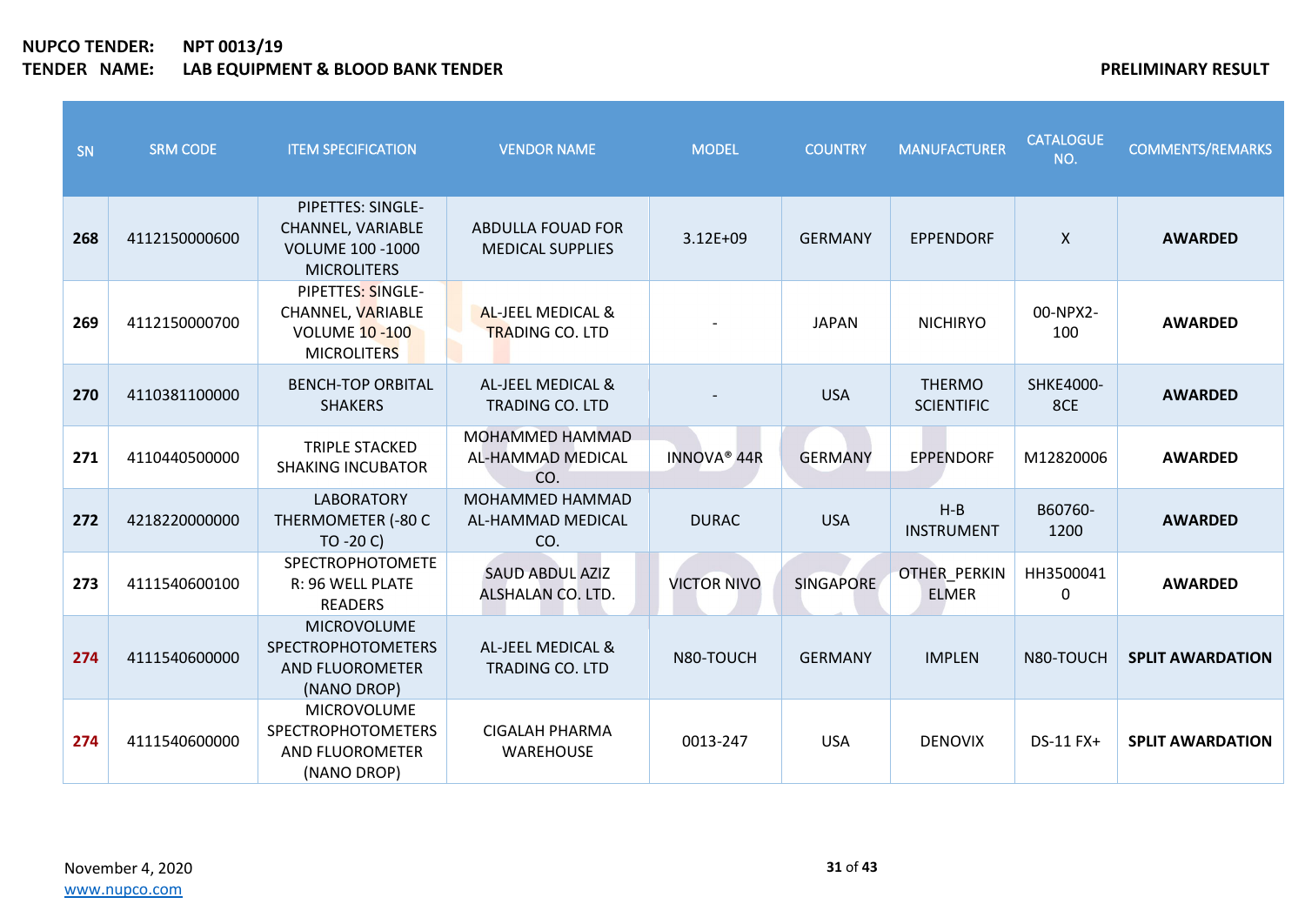| SN  | <b>SRM CODE</b> | <b>ITEM SPECIFICATION</b>                                                        | <b>VENDOR NAME</b>                                  | <b>MODEL</b>            | <b>COUNTRY</b>                  | <b>MANUFACTURER</b>                   | <b>CATALOGUE</b><br>NO.                | <b>COMMENTS/REMARKS</b> |
|-----|-----------------|----------------------------------------------------------------------------------|-----------------------------------------------------|-------------------------|---------------------------------|---------------------------------------|----------------------------------------|-------------------------|
| 275 | 4110302100000   | <b>ULTRA LOW FREEZER</b><br>$-180C$                                              | <b>CANCELLED</b>                                    |                         |                                 |                                       |                                        | <b>CANCELLED</b>        |
| 276 | 4110302100100   | <b>FREEZING CONTAINER</b><br>"MR. FROSTY"                                        | <b>NO QUOTE</b>                                     |                         |                                 |                                       |                                        | <b>NO QUOTE</b>         |
| 277 | 4110500100000   | DNA SEPARATION,<br><b>SIZING AND</b><br>QUANTIFICATION                           | <b>ABDULLA FOUAD FOR</b><br><b>MEDICAL SUPPLIES</b> | 9001941                 | <b>GERMANY</b>                  | <b>QIAGEN</b>                         | $\boldsymbol{\mathsf{X}}$              | <b>AWARDED</b>          |
| 278 | 4111620300700   | <b>TEMPERATURE</b><br><b>MONITORS AND RH</b><br><b>METER</b>                     | <b>CANCELLED</b>                                    |                         |                                 |                                       |                                        | <b>CANCELLED</b>        |
| 279 | 4112000000000   | <b>ICE BUCKET</b>                                                                | <b>CANCELLED</b>                                    |                         |                                 |                                       |                                        | <b>CANCELLED</b>        |
| 280 | 4110000000000   | <b>ICE FLAKE</b><br>MAKER/DISPENSER                                              | MOHAMMED HAMMAD<br>AL-HAMMAD MEDICAL<br>CO.         | AF 206                  | <b>UNITED</b><br><b>KINGDOM</b> | <b>SCOTSMAN</b>                       | 50285463                               | <b>AWARDED</b>          |
| 281 | 4110321000000   | <b>INFRARED MICRO</b><br><b>STERILIZER FOR METAL</b><br><b>INOCULATION LOOPS</b> | MOHAMMED HAMMAD<br>AL-HAMMAD MEDICAL<br>CO.         | B1000                   | <b>USA</b>                      | <b>BENCHMARK</b><br><b>SCIENTIFIC</b> | B1000                                  | <b>AWARDED</b>          |
| 282 | 4110470000000   | <b>LABORATORY FREEZE</b><br><b>DRYER /LYOPHILIZER</b>                            | ATTIEH MEDICO CO. LTD.                              | OTHER-<br>LYOQUEST - 85 | SPAIN                           | <b>AZBIL TELSTAR</b>                  | OTHER-<br>LYOQUEST -<br>85 PLUS<br>ECO | <b>AWARDED</b>          |
| 283 | 4117150100100   | <b>ID AND</b><br>ANTIMICROBIAL<br><b>SUSCEPTIBILITY TESTING</b>                  | <b>CANCELLED</b>                                    |                         |                                 |                                       |                                        | <b>CANCELLED</b>        |
| 284 | 4110510100000   | <b>VACUUM MANIFOLD</b><br>FOR SOLID PHASE<br><b>EXTRACTION COLUMNS</b>           | <b>CANCELLED</b>                                    |                         |                                 |                                       |                                        | <b>CANCELLED</b>        |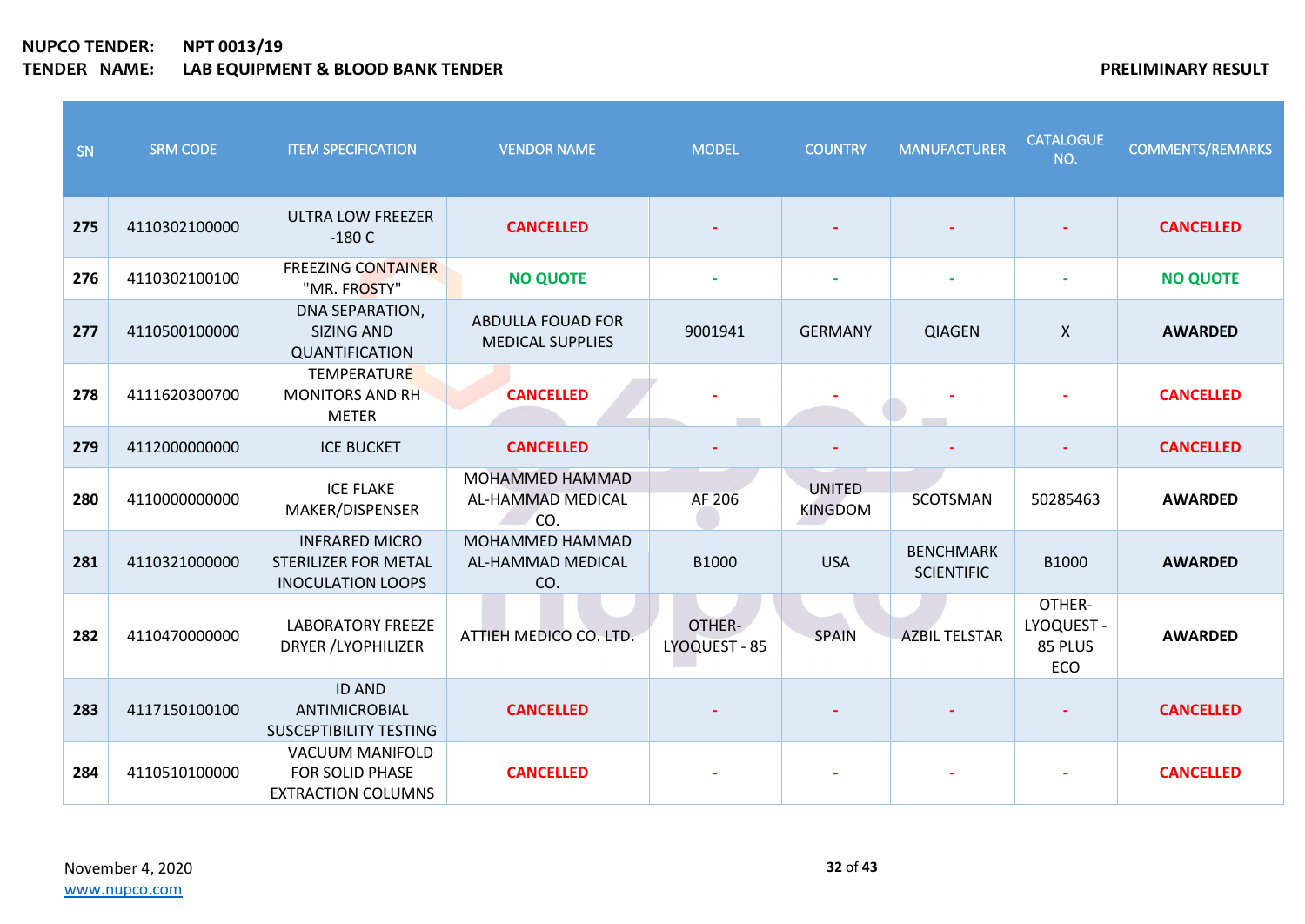| SN  | <b>SRM CODE</b> | <b>ITEM SPECIFICATION</b>                           | <b>VENDOR NAME</b>                                     | <b>MODEL</b>                   | <b>COUNTRY</b>                  | <b>MANUFACTURER</b>                                 | <b>CATALOGUE</b><br>NO.                                                           | <b>COMMENTS/REMARKS</b> |
|-----|-----------------|-----------------------------------------------------|--------------------------------------------------------|--------------------------------|---------------------------------|-----------------------------------------------------|-----------------------------------------------------------------------------------|-------------------------|
| 285 | 4110370600600   | <b>ULTRASONIC WATER</b><br><b>BATHS</b>             | AL-ASASYAH BASIC<br><b>ELECTRONICS CO. LT</b>          | <b>UC-D06</b>                  | <b>CHINA</b>                    | <b>BMS</b><br><b>PRODUCTS</b>                       | <b>UC-D06</b>                                                                     | <b>AWARDED</b>          |
| 286 | 4111582100200   | <b>GENETICS ANALYZER</b><br><b>4 CAPILLARIES</b>    | <b>CANCELLED</b>                                       |                                |                                 |                                                     |                                                                                   | <b>CANCELLED</b>        |
| 287 | 4217000003400   | <b>MOBILE HEALTH AND</b><br><b>NUTRITION CLINIC</b> | <b>BASSAM TRADING</b><br><b>COMPANY</b>                | <b>MOBILE HEALTH</b><br>AND NU | <b>FRANCE</b>                   | <b>TOUTENKAMIO</b><br>$\mathsf{N}$                  | <b>MOBILE</b><br><b>HEALTH</b><br><b>AND</b><br><b>NUTRITION</b><br><b>CLINIC</b> | <b>AWARDED</b>          |
| 288 | 4111586300100   | <b>TOTAL NUCLEIC ACID</b><br><b>EXTRACTION</b>      | <b>ABDULLA FOUAD FOR</b><br><b>MEDICAL SUPPLIES</b>    | 9001492                        | <b>GERMANY</b>                  | <b>QIAGEN</b>                                       | $\boldsymbol{\mathsf{X}}$                                                         | <b>AWARDED</b>          |
| 289 | 4111172200000   | <b>FLUORESCENT</b><br><b>MICROSCOPE</b>             | <b>CANCELLED</b>                                       |                                |                                 |                                                     |                                                                                   | <b>CANCELLED</b>        |
| 290 | 4112000000100   | <b>BALANCE PRECISION</b>                            | <b>AL-JEEL MEDICAL &amp;</b><br><b>TRADING CO. LTD</b> |                                | <b>UNITED</b><br><b>KINGDOM</b> | <b>ADAM</b><br><b>EQUIPMENT</b>                     | <b>SPB 21031</b>                                                                  | <b>AWARDED</b>          |
| 291 | 4110152000000   | "BEAD MILL<br><b>HOMOGENIZER</b>                    | <b>CANCELLED</b>                                       |                                |                                 |                                                     |                                                                                   | <b>CANCELLED</b>        |
| 292 | 4113161200000   | <b>HEMATOCRIT</b><br><b>CENTRIFUGE</b>              | <b>CANCELLED</b>                                       |                                |                                 |                                                     |                                                                                   | <b>CANCELLED</b>        |
| 293 | 4112150001500   | PIPETTE FILLER AID                                  | DAR AL-ZAHRAWI<br><b>MEDICAL COMPANY</b>               |                                | <b>INDIA</b>                    | <b>AHN</b><br><b>BIOTECHNOLO</b><br><b>GIE GMBH</b> | 8-300-00-9                                                                        | <b>SPLIT AWARDATION</b> |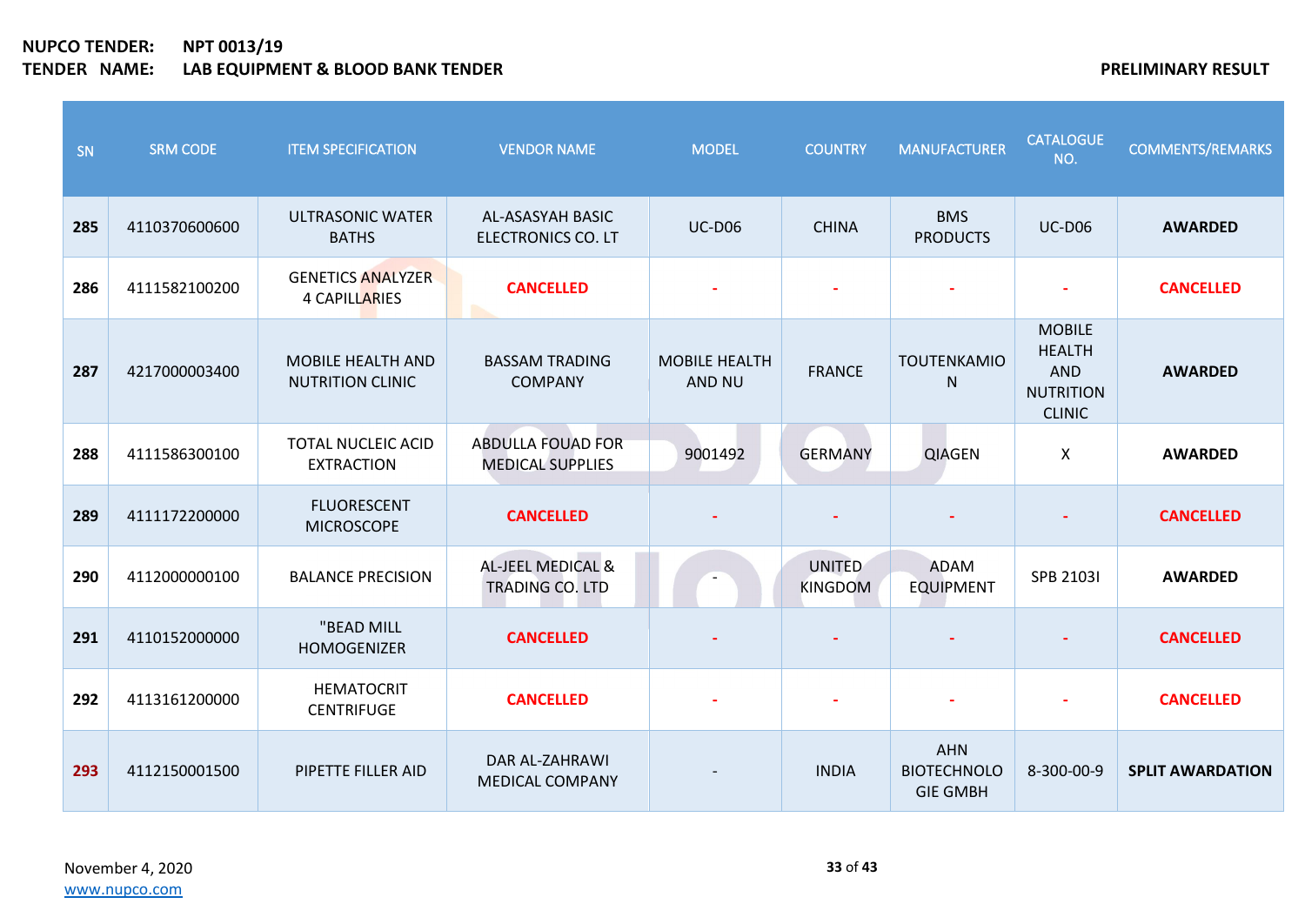| SN  | <b>SRM CODE</b> | <b>ITEM SPECIFICATION</b>                                                  | <b>VENDOR NAME</b>                            | <b>MODEL</b> | <b>COUNTRY</b> | <b>MANUFACTURER</b>      | <b>CATALOGUE</b><br>NO. | <b>COMMENTS/REMARKS</b> |
|-----|-----------------|----------------------------------------------------------------------------|-----------------------------------------------|--------------|----------------|--------------------------|-------------------------|-------------------------|
| 293 | 4112150001500   | PIPETTE FILLER AID                                                         | <b>MEDICARE DRUG STORE</b><br><b>COMPANY</b>  |              | <b>USA</b>     | <b>OXFORD</b>            | <b>PH01-B</b>           | <b>SPLIT AWARDATION</b> |
| 294 | 4219240200000   | MOBILE DIAGNOSTIC<br><b>LABORATORY</b><br><b>BIOSAFETY LEVEL 3</b>         | <b>IBRIZE AL SHARQ</b><br>CONTRACTING&MAINTEN |              | <b>FRANCE</b>  | OTHER_GROUP<br>E MERIDIS | <b>CUSTOMIZE</b><br>D   | <b>AWARDED</b>          |
| 295 | 4112150000900   | PIPETTES:<br>MULTICHANNEL,<br>VARIABLE VOLUME 2.0 -<br>10 ML               | <b>CANCELLED</b>                              |              |                |                          |                         | <b>CANCELLED</b>        |
| 296 | 4112150001000   | PIPETTES:<br>MULTICHANNEL,<br>VARIABLE VOLUME 20 -<br>200 ML               | <b>CANCELLED</b>                              |              |                |                          |                         | <b>CANCELLED</b>        |
| 297 | 4321220000000   | <b>AUTOMATED</b><br><b>STORAGE SYSTEM FOR</b><br><b>BIOLOGICAL SAMPLES</b> | <b>CANCELLED</b>                              | $\Box$       |                |                          |                         | <b>CANCELLED</b>        |
| 298 | 4110351500000   | <b>SMOKE GENERATOR</b>                                                     | <b>NO QUOTE</b>                               |              |                |                          |                         | <b>NO QUOTE</b>         |
| 299 | 4112150001100   | PIPETTES: SINGLE<br>CHANNEL, VARIABLE<br><b>VOLUME (0.5-10 UL)</b>         | AL-JEEL MEDICAL &<br>TRADING CO. LTD          |              | <b>JAPAN</b>   | <b>NICHIRYO</b>          | 00-NPP-10               | <b>AWARDED</b>          |
| 300 | 4112150001200   | <b>PIPETTES: SINGLE</b><br>CHANNEL, VARIABLE<br><b>VOLUME (20-200 UL)</b>  | AL-JEEL MEDICAL &<br>TRADING CO. LTD          |              | <b>JAPAN</b>   | <b>NICHIRYO</b>          | 00-NPP-200              | <b>AWARDED</b>          |
| 301 | 4112150001300   | PIPETTES: SINGLE<br>CHANNEL, VARIABLE<br>VOLUME (500-5000 UL)              | ABDULLA FOUAD FOR<br><b>MEDICAL SUPPLIES</b>  | 3.12E+09     | <b>GERMANY</b> | <b>EPPENDORF</b>         | $\pmb{\times}$          | <b>AWARDED</b>          |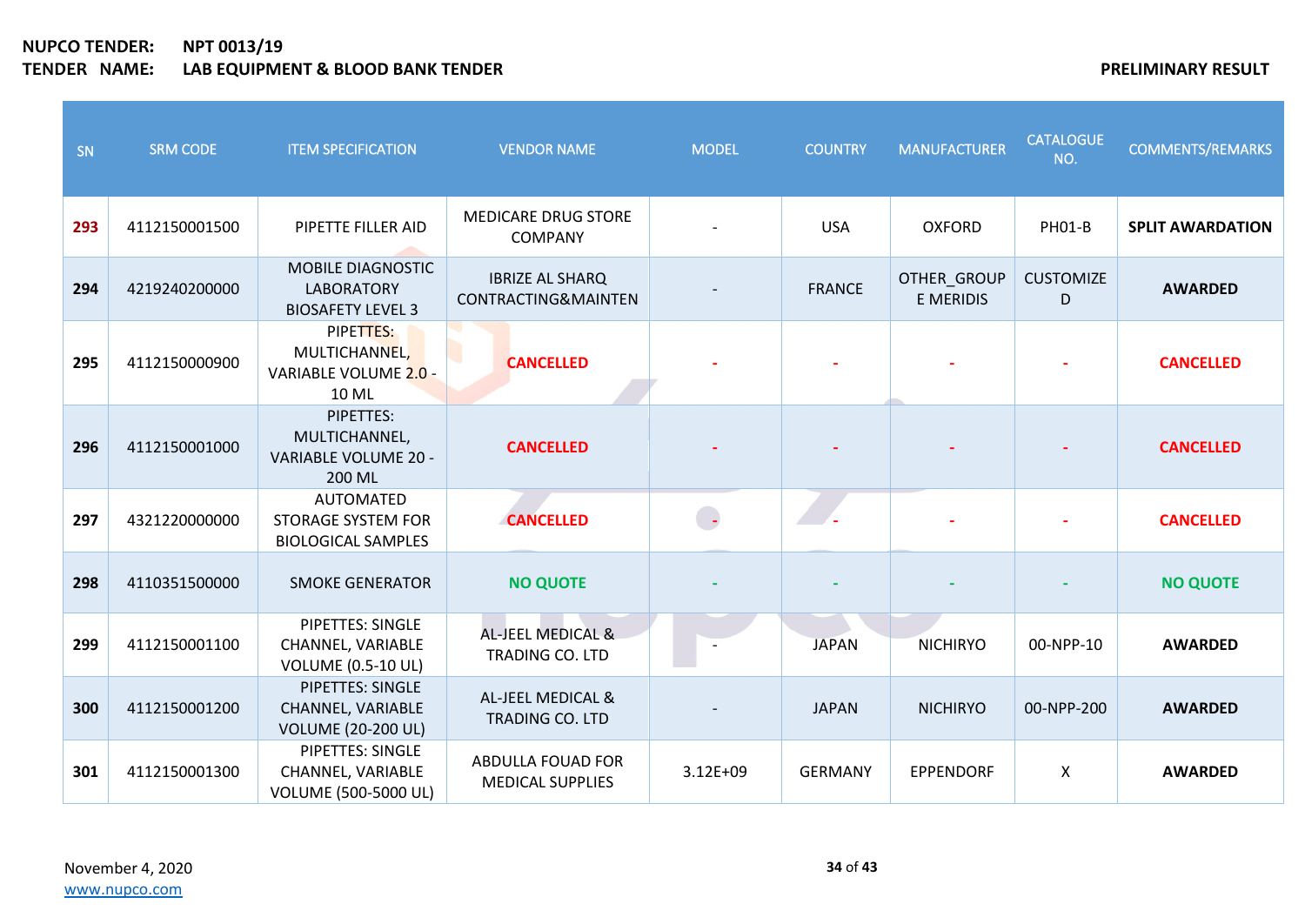| SN  | <b>SRM CODE</b> | <b>ITEM SPECIFICATION</b>                                            | <b>VENDOR NAME</b>                                 | <b>MODEL</b>                   | <b>COUNTRY</b> | <b>MANUFACTURER</b>              | <b>CATALOGUE</b><br>NO.                                  | <b>COMMENTS/REMARKS</b> |
|-----|-----------------|----------------------------------------------------------------------|----------------------------------------------------|--------------------------------|----------------|----------------------------------|----------------------------------------------------------|-------------------------|
| 302 | 4112270000800   | <b>TAPE STATION</b><br><b>SYSTEM</b>                                 | <b>CANCELLED</b>                                   |                                |                |                                  |                                                          | <b>CANCELLED</b>        |
| 303 | 4111440800000   | <b>DIGITAL</b><br><b>TEMPERATURE AND</b><br><b>HUMIDITY ANALYZER</b> | AL-JEEL MEDICAL &<br><b>TRADING CO. LTD</b>        |                                | <b>USA</b>     | <b>FLUKE</b>                     | <b>FLUKE 971</b>                                         | <b>AWARDED</b>          |
| 304 | 4111280200000   | <b>DIGITAL</b><br><b>TACHOMETER</b><br>ANALYZER                      | AL-JEEL MEDICAL &<br><b>TRADING CO. LTD</b>        |                                | <b>USA</b>     | <b>FLUKE</b>                     | TACH <sub>20</sub>                                       | <b>AWARDED</b>          |
| 305 | 4111311900000   | <b>CO2 ANALYZER</b>                                                  | AL-JEEL MEDICAL &<br>TRADING CO. LTD               |                                | <b>TAIWAN</b>  | <b>TES</b>                       | <b>TES-1370H</b><br>NDIR CO <sub>2</sub><br><b>METER</b> | <b>AWARDED</b>          |
| 306 | 4111180800200   | <b>AIRFLOW METER</b><br>ANALYZER                                     | <b>MOHAMMED HAMMAD</b><br>AL-HAMMAD MEDICAL<br>CO. | 922/KIT                        | <b>USA</b>     | <b>FLUKE</b>                     | 922/KIT                                                  | <b>AWARDED</b>          |
| 307 | 4111601800000   | <b>PARTICLE COUNTER</b><br>ANALYZER                                  | DAR AL-ZAHRAWI<br><b>MEDICAL COMPANY</b>           | <b>MET ONE HHPC</b><br>6+      | <b>USA</b>     | <b>BECKMAN</b><br><b>COULTER</b> | 2089310-01                                               | <b>AWARDED</b>          |
| 308 | 4112000000200   | <b>BALANCE WEIGHT SET</b>                                            | DIAMOND SPECTRUM FOR<br>SCI. & LAB CO. LTD.        | 1MG - 500MG<br><b>F1 WEIGH</b> | <b>CHINA</b>   | <b>METTLER</b><br><b>TOLEDO</b>  | 30406408                                                 | <b>AWARDED</b>          |
| 309 | 4111370800000   | DC POWER SUPPLY                                                      | AL-JEEL MEDICAL &<br><b>TRADING CO. LTD</b>        |                                | <b>USA</b>     | <b>FLUKE</b>                     | <b>KEITHLY DC</b><br>PS 30V,<br>1,5A                     | <b>AWARDED</b>          |
| 310 | 4111370800100   | <b>ELECTRICAL SAFETY</b><br>ANALYZER                                 | AL-JEEL MEDICAL &<br><b>TRADING CO. LTD</b>        |                                | <b>USA</b>     | <b>FLUKE</b>                     | <b>FLUKE ESA</b><br>615                                  | <b>AWARDED</b>          |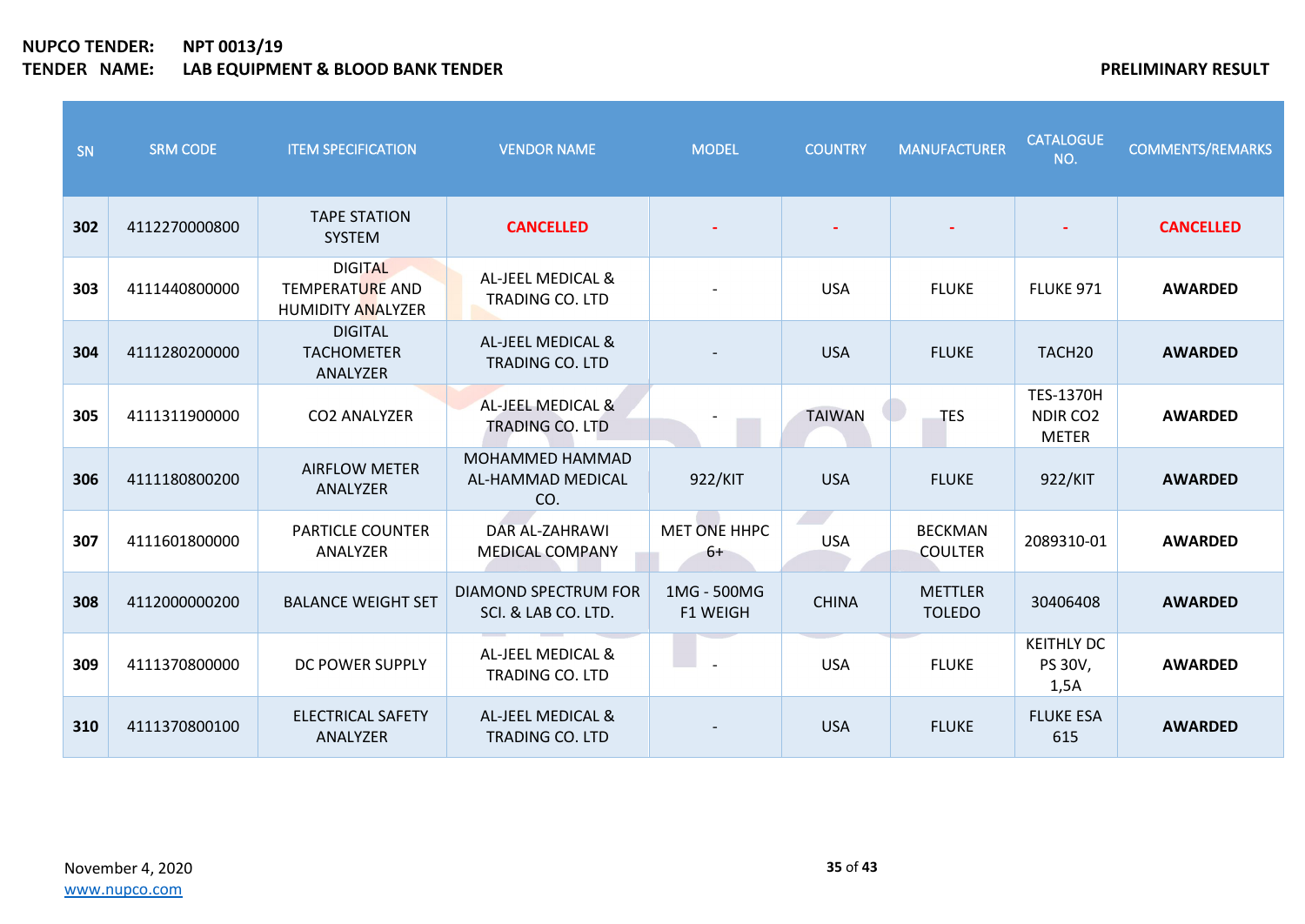| SN  | <b>SRM CODE</b> | <b>ITEM SPECIFICATION</b>                                           | <b>VENDOR NAME</b>                                  | <b>MODEL</b> | <b>COUNTRY</b> | <b>MANUFACTURER</b>                                 | <b>CATALOGUE</b><br>NO.   | <b>COMMENTS/REMARKS</b> |
|-----|-----------------|---------------------------------------------------------------------|-----------------------------------------------------|--------------|----------------|-----------------------------------------------------|---------------------------|-------------------------|
| 311 | 4112241100100   | <b>TIMER CALIBRATION</b>                                            | <b>CANCELLED</b>                                    |              |                |                                                     |                           | <b>CANCELLED</b>        |
| 312 | 4111303700000   | <b>MICROPLATE READER</b><br><b>FILTER SET</b>                       | <b>CANCELLED</b>                                    |              |                |                                                     |                           | <b>CANCELLED</b>        |
| 313 | 4111541800200   | <b>SPECTROPHOTOMETE</b><br><b>R FILTER SET</b>                      | <b>NO QUOTE</b>                                     |              | $\blacksquare$ | $\blacksquare$                                      | $\blacksquare$            | <b>NO QUOTE</b>         |
| 314 | 4111640000000   | <b>VIBRATION METER</b>                                              | AL-JEEL MEDICAL &<br>TRADING CO. LTD                |              | <b>USA</b>     | <b>FLUKE</b>                                        | FLUKE 805                 | <b>AWARDED</b>          |
| 315 | 4111531100000   | <b>PHOTOMETER</b>                                                   | <b>CANCELLED</b>                                    |              |                |                                                     |                           | <b>CANCELLED</b>        |
| 316 | 4112150001400   | <b>PIPETTES</b><br>MULTICHANNEL,<br>VARIABLE VOLUME 0.1 -<br>2.5 ML | <b>ABDULLA FOUAD FOR</b><br><b>MEDICAL SUPPLIES</b> | $3.13E + 09$ | <b>GERMANY</b> | <b>EPPENDORF</b>                                    | $\boldsymbol{\mathsf{X}}$ | <b>AWARDED</b>          |
| 317 | 4115000030100   | <b>STAND PIPETTE</b>                                                | DAR AL-ZAHRAWI<br><b>MEDICAL COMPANY</b>            |              | <b>INDIA</b>   | <b>AHN</b><br><b>BIOTECHNOLO</b><br><b>GIE GMBH</b> | 8-131-00-9                | <b>AWARDED</b>          |
| 318 | 4111332800000   | <b>DIRECT</b><br><b>COMPOSITION</b><br><b>MERCURY ANALYZER</b>      | <b>CANCELLED</b>                                    |              |                |                                                     |                           | <b>CANCELLED</b>        |
| 319 | 4111150100100   | <b>ELETRONIC BALANCE</b><br>4-6 DIGIT TOP LOADING                   | ALBAHATHA RESTECH FOR<br><b>MEDICAL</b>             | PS 2100.X2.M | <b>POLAND</b>  | RADWAG                                              | <b>PS</b><br>2100.X2.M    | <b>AWARDED</b>          |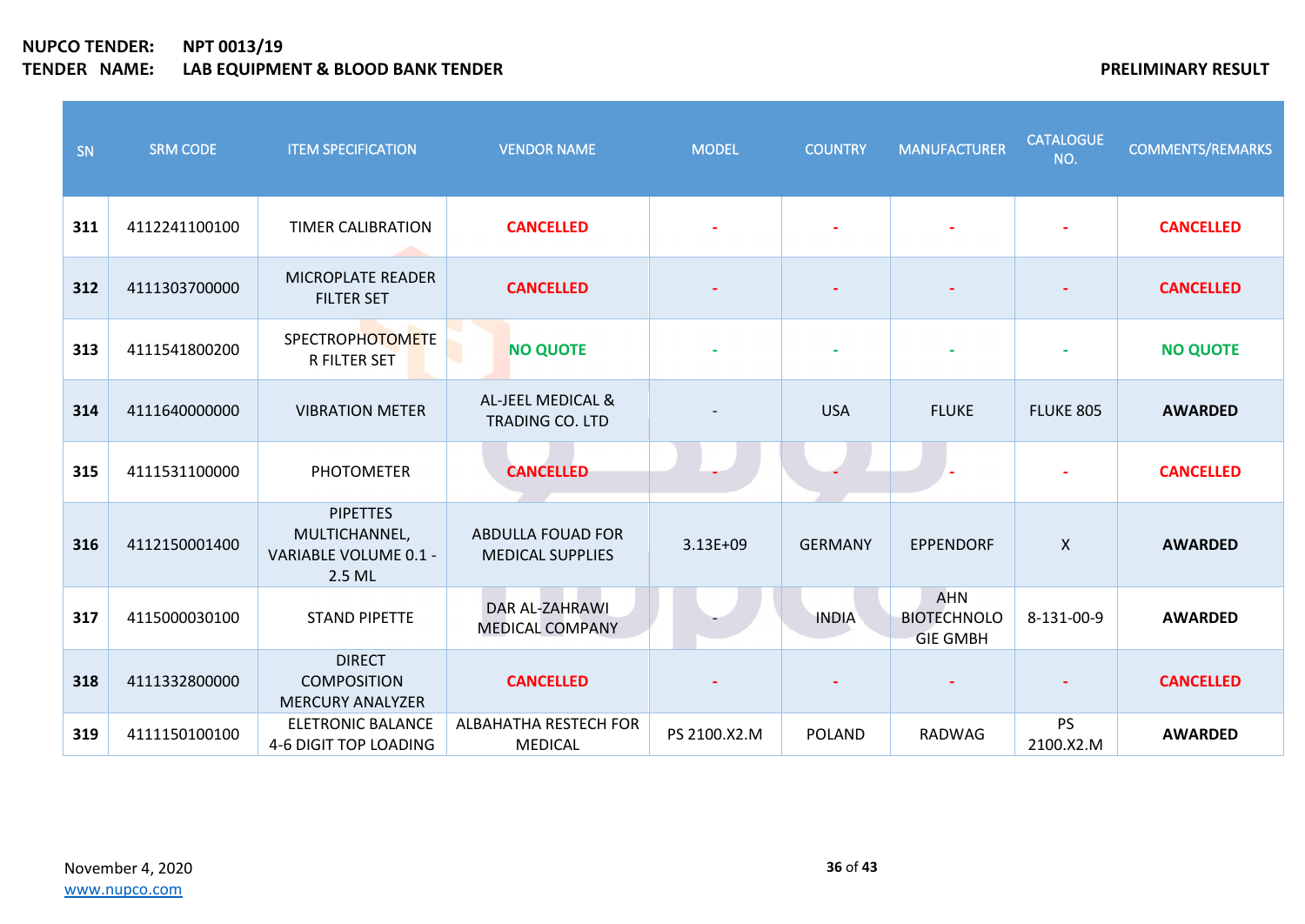| SN  | <b>SRM CODE</b> | <b>ITEM SPECIFICATION</b>                                                                                                          | <b>VENDOR NAME</b>                                 | <b>MODEL</b>                          | <b>COUNTRY</b>   | <b>MANUFACTURER</b>            | <b>CATALOGUE</b><br>NO.  | <b>COMMENTS/REMARKS</b> |
|-----|-----------------|------------------------------------------------------------------------------------------------------------------------------------|----------------------------------------------------|---------------------------------------|------------------|--------------------------------|--------------------------|-------------------------|
| 320 | 4111571000600   | GAS<br><b>CHROMATOGRAPHY</b><br><b>WITH FLAME</b><br><b>IONIZATION DETECTOR</b><br>AND HEAD SPACE<br>(GC/FID-HS)                   | <b>SAUD ABDUL AZIZ</b><br>ALSHALAN CO. LTD.        | CLARUS 690                            | <b>SINGAPORE</b> | OTHER PERKIN<br><b>ELMER</b>   | N6659690                 | <b>AWARDED</b>          |
| 321 | 4111571000700   | <b>GAS</b><br>CHROMATOGRAPHY -<br><b>MASS MASS</b><br>SPECTROMETER-TRIPLE<br>QUAD (GC-MS/MS)                                       | <b>NAIZAK GLOBAL</b><br><b>ENGINEERING SYSTEMS</b> | TSQ <sup>™</sup> 9000                 | <b>CHINA</b>     | <b>THERMO</b><br><b>FISHER</b> | TSQ9K-<br><b>MTNOVPI</b> | <b>SPLIT AWARDATION</b> |
| 321 | 4111571000700   | <b>GAS</b><br>CHROMATOGRAPHY -<br><b>MASS MASS</b><br>SPECTROMETER-TRIPLE<br>QUAD (GC-MS/MS)                                       | AL-ASHBAN TRADING<br><b>ESTABLISHMENT</b>          | <b>GCMS-8050NX</b>                    | <b>JAPAN</b>     | SHIMADZU                       | 225-39030-<br>58         | <b>SPLIT AWARDATION</b> |
| 322 | 4111571000800   | GAS<br>CHROMATOGRAPHY -<br><b>MASS MASS</b><br>SPECTROMETER WITH<br><b>QUADRUPLE AND TIME</b><br>OF FLIGHT (GC-<br>MS/MS/QUAD-TOF) | <b>NAIZAK GLOBAL</b><br><b>ENGINEERING SYSTEMS</b> | <b>EXACTIVE GC</b><br><b>ORBITRAP</b> | <b>GERMANY</b>   | <b>THERMO</b><br><b>FISHER</b> | 725510                   | <b>AWARDED</b>          |
| 323 | 4111571000900   | GAS<br>CHROMATOGRAPHY -<br><b>MASS SPECTROMETER-</b><br>SINGLE QUAD (GC-MS)                                                        | AL-ASHBAN TRADING<br><b>ESTABLISHMENT</b>          | GCMS-<br>QP2020NX                     | <b>JAPAN</b>     | SHIMADZU                       | 225-38010-<br>58         | <b>SPLIT AWARDATION</b> |
| 323 | 4111571000900   | GAS<br>CHROMATOGRAPHY -                                                                                                            | <b>SAUD ABDUL AZIZ</b><br>ALSHALAN CO. LTD.        | SQ8                                   | <b>USA</b>       | OTHER_PERKIN<br><b>ELMER</b>   | N6480012                 | <b>SPLIT AWARDATION</b> |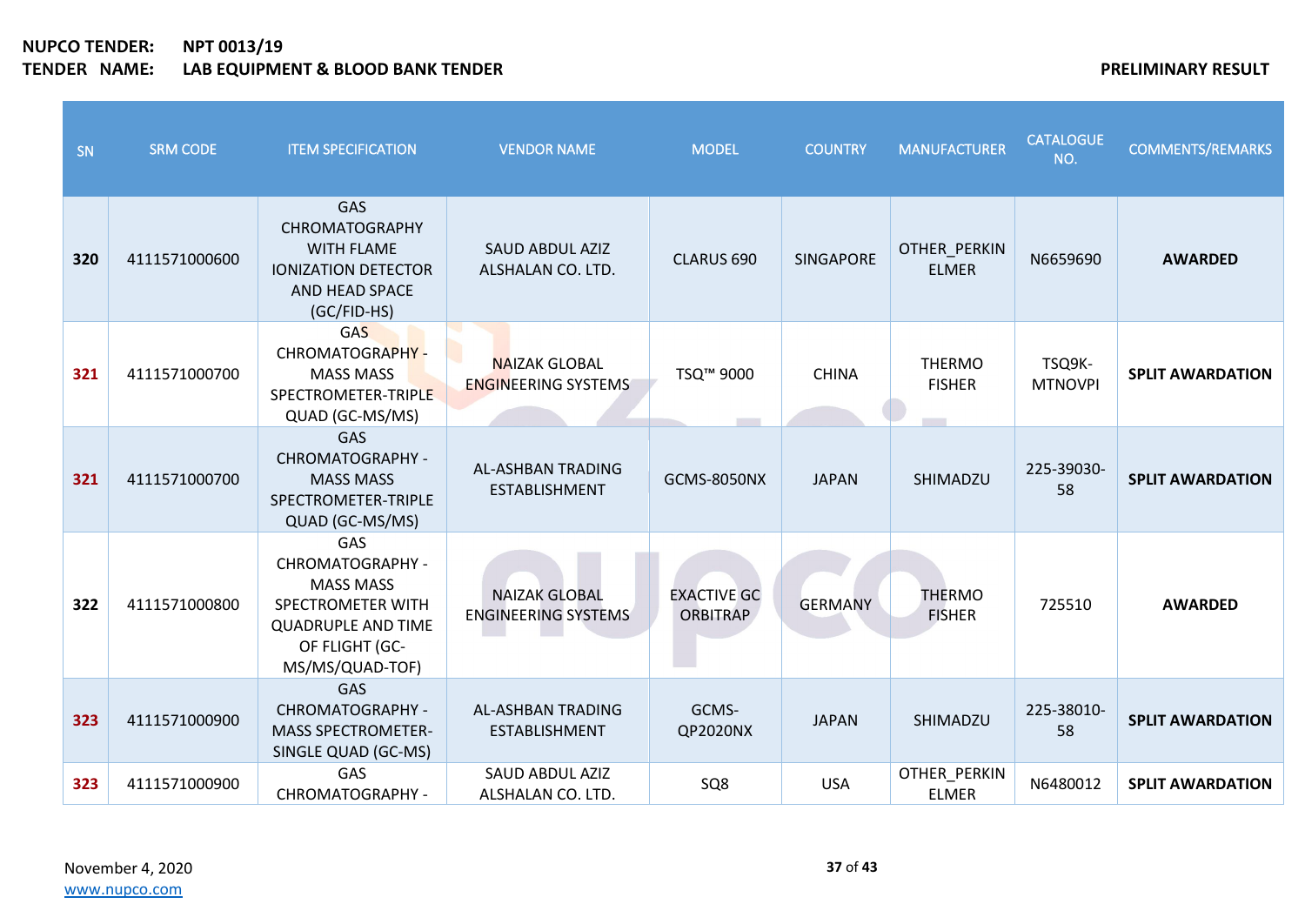| SN  | <b>SRM CODE</b> | <b>ITEM SPECIFICATION</b>                                                                                          | <b>VENDOR NAME</b>                                 | <b>MODEL</b>                   | <b>COUNTRY</b>                  | <b>MANUFACTURER</b>              | <b>CATALOGUE</b><br>NO. | <b>COMMENTS/REMARKS</b> |
|-----|-----------------|--------------------------------------------------------------------------------------------------------------------|----------------------------------------------------|--------------------------------|---------------------------------|----------------------------------|-------------------------|-------------------------|
|     |                 | <b>MASS SPECTROMETER-</b><br>SINGLE QUAD (GC-MS)                                                                   |                                                    |                                |                                 |                                  |                         |                         |
| 324 | 4111571001000   | LIQUID<br><b>CHROMATOGRAPHY</b><br><b>MASS SPECTROMETER-</b><br>TRIPLE QUAD (LC-MS-<br>MS)                         | <b>NAIZAK GLOBAL</b><br><b>ENGINEERING SYSTEMS</b> | <b>TSQ FORTIS</b>              | <b>USA</b>                      | <b>THERMO</b><br><b>FISHER</b>   | <b>TSQ02-</b><br>10003  | <b>AWARDED</b>          |
| 325 | 4111571001100   | LIQUID<br><b>CHROMATOGRAPHY</b><br>WITH MULTI MASS<br><b>SPECTROMETER HIGH</b><br><b>RESOLUTION (LC-</b><br>MS/MS) | <b>NAIZAK GLOBAL</b><br><b>ENGINEERING SYSTEMS</b> | <b>EXACTIVE™</b><br>PLUS LC MS | <b>GERMANY</b>                  | <b>THERMO</b><br><b>FISHER</b>   | 732155                  | <b>AWARDED</b>          |
| 326 | 4110400300000   | <b>FULLY AUTOMATED</b><br><b>SAMPLE PREPARATION</b><br><b>INSTRUMENT</b>                                           | DAR AL-ZAHRAWI<br><b>MEDICAL COMPANY</b>           | <b>BIOMEK IS SPAN</b>          | <b>USA</b>                      | <b>BECKMAN</b><br><b>COULTER</b> | B87584                  | <b>AWARDED</b>          |
| 327 | 4110150200000   | <b>STOMACHERS</b>                                                                                                  | ALBAHATHA RESTECH FOR<br><b>MEDICAL</b>            | 0080/000/EU                    | <b>UNITED</b><br><b>KINGDOM</b> | SEWARD<br>(FERMIONX)             | 0080/000/E<br>$\cup$    | <b>AWARDED</b>          |
| 328 | 4219161000000   | <b>CASEWORK</b><br><b>LABORATORY</b><br><b>COMPLETE -</b><br><b>TOXICOLOGY</b>                                     | <b>CANCELLED</b>                                   |                                |                                 |                                  |                         | <b>CANCELLED</b>        |
| 329 | 4111582100100   | <b>KARYOTYPING</b><br>SPECTRAL ANALYZER                                                                            | <b>CANCELLED</b>                                   | <b>Contract</b>                |                                 |                                  |                         | <b>CANCELLED</b>        |
| 330 | 4115000004200   | <b>BALANCE MICRO</b><br>PIPETTE CALIBRATION                                                                        | <b>DIAMOND SPECTRUM FOR</b><br>SCI. & LAB CO. LTD. | XPE26PC                        | SWITZERLAN<br>D                 | <b>METTLER</b><br><b>TOLEDO</b>  | 30105901                | <b>AWARDED</b>          |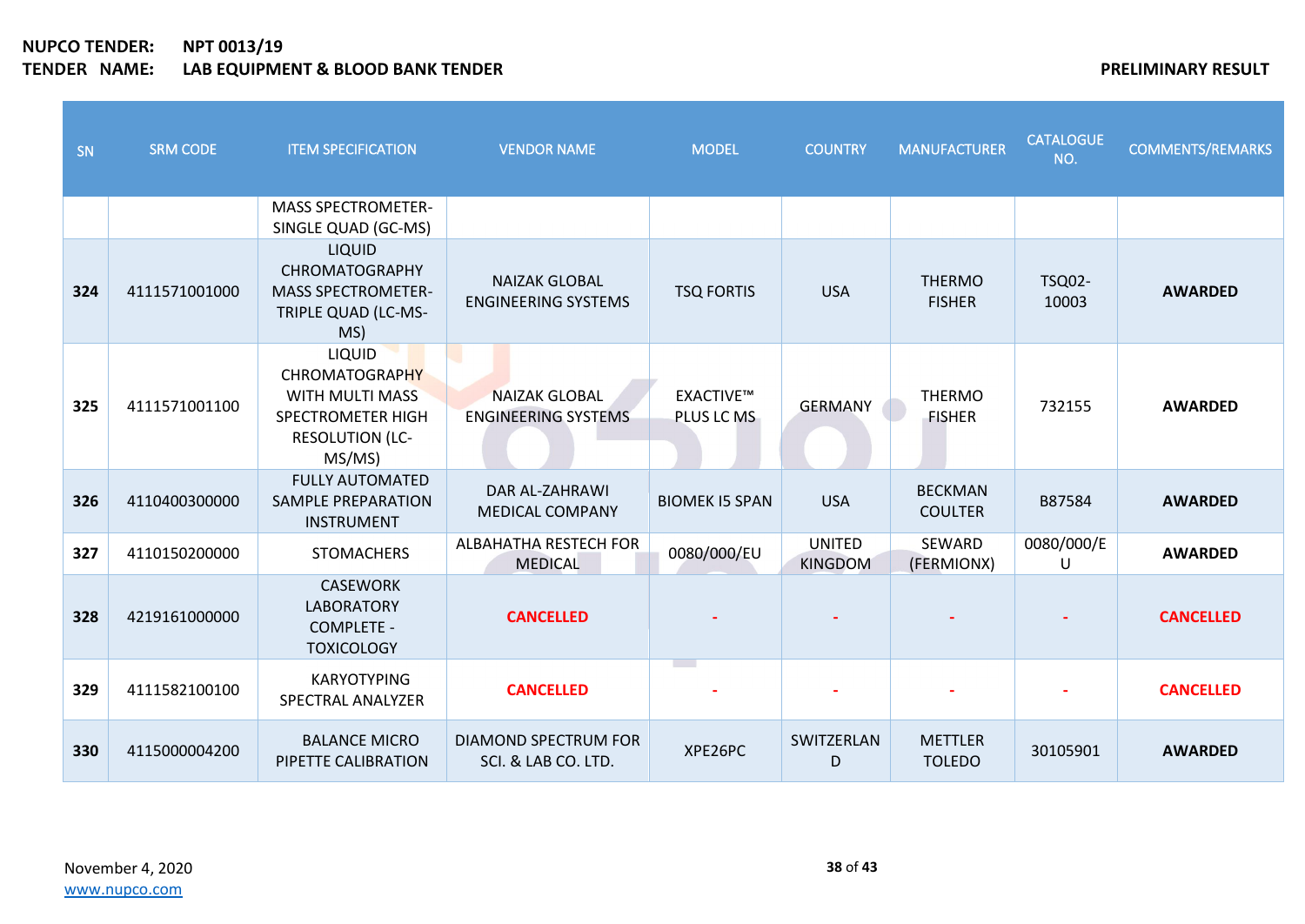| SN  | <b>SRM CODE</b> | <b>ITEM SPECIFICATION</b>                                | <b>VENDOR NAME</b>                                  | <b>MODEL</b>                        | <b>COUNTRY</b>                  | <b>MANUFACTURER</b>                | <b>CATALOGUE</b><br>NO.   | <b>COMMENTS/REMARKS</b> |
|-----|-----------------|----------------------------------------------------------|-----------------------------------------------------|-------------------------------------|---------------------------------|------------------------------------|---------------------------|-------------------------|
| 331 | 4115000006500   | <b>CABINET PCR</b>                                       | <b>CANCELLED</b>                                    |                                     |                                 |                                    |                           | <b>CANCELLED</b>        |
| 332 | 4115000006800   | <b>CALIBRATION</b><br><b>REFERENCE WEIGHT</b>            | <b>ABDULLA FOUAD FOR</b><br><b>MEDICAL SUPPLIES</b> | CLASS M1                            | <b>UNITED</b><br><b>KINGDOM</b> | <b>ADAM</b>                        | $\boldsymbol{\mathsf{X}}$ | <b>AWARDED</b>          |
| 333 | 4115000008000   | <b>CENTRIFUGE</b><br>REFRIGERATED FLOOR                  | <b>AL-ASASYAH BASIC</b><br>ELECTRONICS CO. LT       | ZK 496                              | <b>GERMANY</b>                  | <b>HERMLE</b>                      | ZK 496                    | <b>AWARDED</b>          |
| 334 | 4115000016700   | <b>INCUBATOR ELISA</b><br><b>PLATES</b>                  | <b>SAUD ABDUL AZIZ</b><br>ALSHALAN CO. LTD.         | <b>HERATHERM</b>                    | <b>GERMANY</b>                  | OTHER_THERM<br><b>OFISHER</b>      | 51028130                  | <b>AWARDED</b>          |
| 335 | 4115000021800   | <b>MIRROR PLATE IHA</b>                                  | <b>NO QUOTE</b>                                     |                                     |                                 |                                    |                           | <b>NO QUOTE</b>         |
| 336 | 4115000028300   | <b>SHAKER PLATES &amp;</b><br><b>SLIDES</b>              | AL-JEEL MEDICAL &<br><b>TRADING CO. LTD</b>         |                                     | SOUTH<br><b>KOREA</b>           | <b>THERMO</b><br><b>SCIENTIFIC</b> | 88880026                  | <b>AWARDED</b>          |
| 337 | 4115000029800   | <b>STAINING SET</b><br><b>HEMATOLOGY</b>                 | <b>INNOVATIVE MEDICAL</b><br><b>TECHNOLOGY</b>      | <b>MANUAL</b><br><b>STAINER SET</b> | <b>ITALY</b>                    | <b>BIO OPTICA</b>                  | 10-Oct                    | <b>AWARDED</b>          |
| 338 | 4115000034700   | <b>WORKSTATION PCR</b>                                   | <b>CIGALAH PHARMA</b><br><b>WAREHOUSE</b>           | 0013-338                            | LATVIA                          | <b>BIOSAN</b>                      | BS-040104-<br>AAB         | <b>AWARDED</b>          |
| 339 | 4110291600200   | <b>MICROTOME</b><br><b>MANUAL</b>                        | <b>BAYOUNI TRADING</b><br><b>COMPANY</b>            | MRM-ST                              | <b>INDIA</b>                    | <b>MEDIMAS</b>                     | MRM-ST                    | <b>AWARDED</b>          |
| 340 | 4214000014100   | <b>BINOCULAR</b><br><b>DISSECTING</b><br>MICROSCOPE DUAL | <b>CANCELLED</b>                                    |                                     |                                 |                                    |                           | <b>CANCELLED</b>        |

November 4, 2020 [www.nupco.com](http://www.nupco.com/)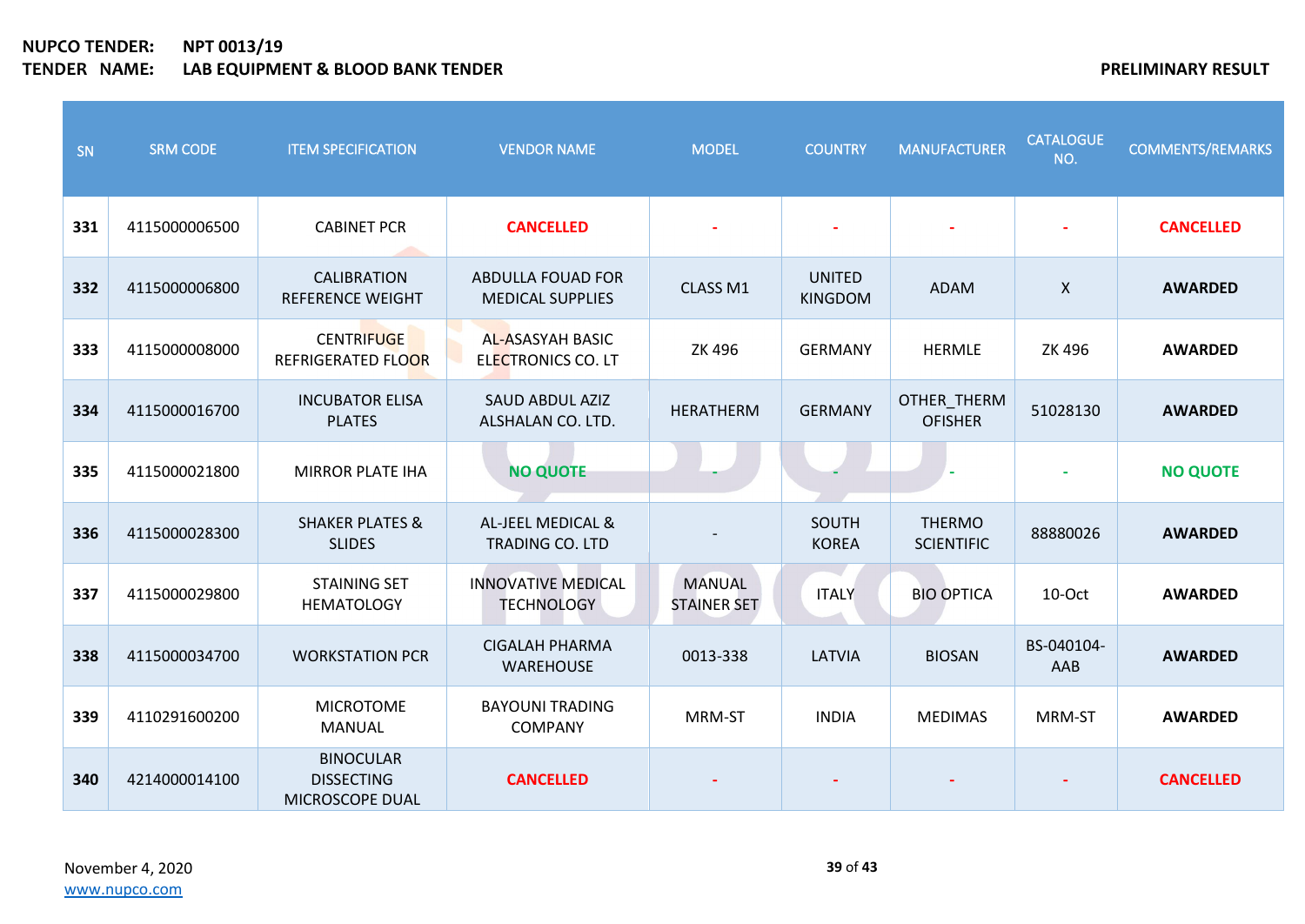| SN  | <b>SRM CODE</b> | <b>ITEM SPECIFICATION</b>                                                                                                   | <b>VENDOR NAME</b>                               | <b>MODEL</b>             | <b>COUNTRY</b> | <b>MANUFACTURER</b>            | <b>CATALOGUE</b><br>NO. | <b>COMMENTS/REMARKS</b> |
|-----|-----------------|-----------------------------------------------------------------------------------------------------------------------------|--------------------------------------------------|--------------------------|----------------|--------------------------------|-------------------------|-------------------------|
| 341 | 4219210900000   | PEDIATRIC BLOOD<br><b>DRAWING STATION</b>                                                                                   | <b>NO QUOTE</b>                                  |                          |                |                                |                         | <b>NO QUOTE</b>         |
| 342 | 4110152000100   | <b>TISSUE</b><br><b>HOMOGENIZER WITH</b><br><b>COOLING UNIT</b>                                                             | <b>TYPES OF TECHNOLOGY</b><br><b>EST</b>         | 1.16E+08                 | SINGAPORE      | <b>MP</b><br><b>BIOMEDICAL</b> | 116005500               | <b>AWARDED</b>          |
| 343 | 4110370600800   | ULTRASONIC WATER<br><b>BATH FOR LABORATORY</b><br>WITH LID                                                                  | <b>CANCELLED</b>                                 |                          |                |                                |                         | <b>CANCELLED</b>        |
| 344 | 4110480400000   | ROTARY VACUUM<br><b>EVAPORATOR</b>                                                                                          | MOHAMMED HAMMAD<br>AL-HAMMAD MEDICAL<br>CO.      | <b>HEI-VAP</b>           | <b>GERMANY</b> | <b>HEIDOLPH</b>                | 36041041                | <b>AWARDED</b>          |
| 345 | 4110570000000   | MICROARRAY SYSTEM                                                                                                           | <b>NO QUOTE</b>                                  |                          |                |                                |                         | <b>NO QUOTE</b>         |
| 346 | 4111170300300   | <b>FOURIER TRANSFORM</b><br><b>INFRARED (FTIR)</b><br><b>MICROSCOPES</b>                                                    | <b>DAR AL-ZAHRAWI</b><br><b>MEDICAL COMPANY</b>  |                          | <b>GERMANY</b> | <b>BRUKER</b>                  | <b>LUMOSII</b>          | <b>AWARDED</b>          |
| 347 | 4111540300000   | <b>GAS</b><br><b>CHROMATOGRAPHY</b><br><b>WITH MASS</b><br><b>SPECTROMETER (GC-</b><br>MS) SYSTEM WITH<br><b>HEAD SPACE</b> | <b>AL-ASHBAN TRADING</b><br><b>ESTABLISHMENT</b> | GCMS-<br><b>QP2020NX</b> | <b>JAPAN</b>   | SHIMADZU                       | 225-38010-<br>58        | <b>SPLIT AWARDATION</b> |
| 347 | 4111540300000   | <b>GAS</b><br>CHROMATOGRAPHY<br><b>WITH MASS</b><br><b>SPECTROMETER (GC-</b>                                                | <b>SAUD ABDUL AZIZ</b><br>ALSHALAN CO. LTD.      | SQ <sub>8</sub>          | <b>USA</b>     | OTHER_PERKIN<br><b>ELMER</b>   | N6480021                | <b>SPLIT AWARDATION</b> |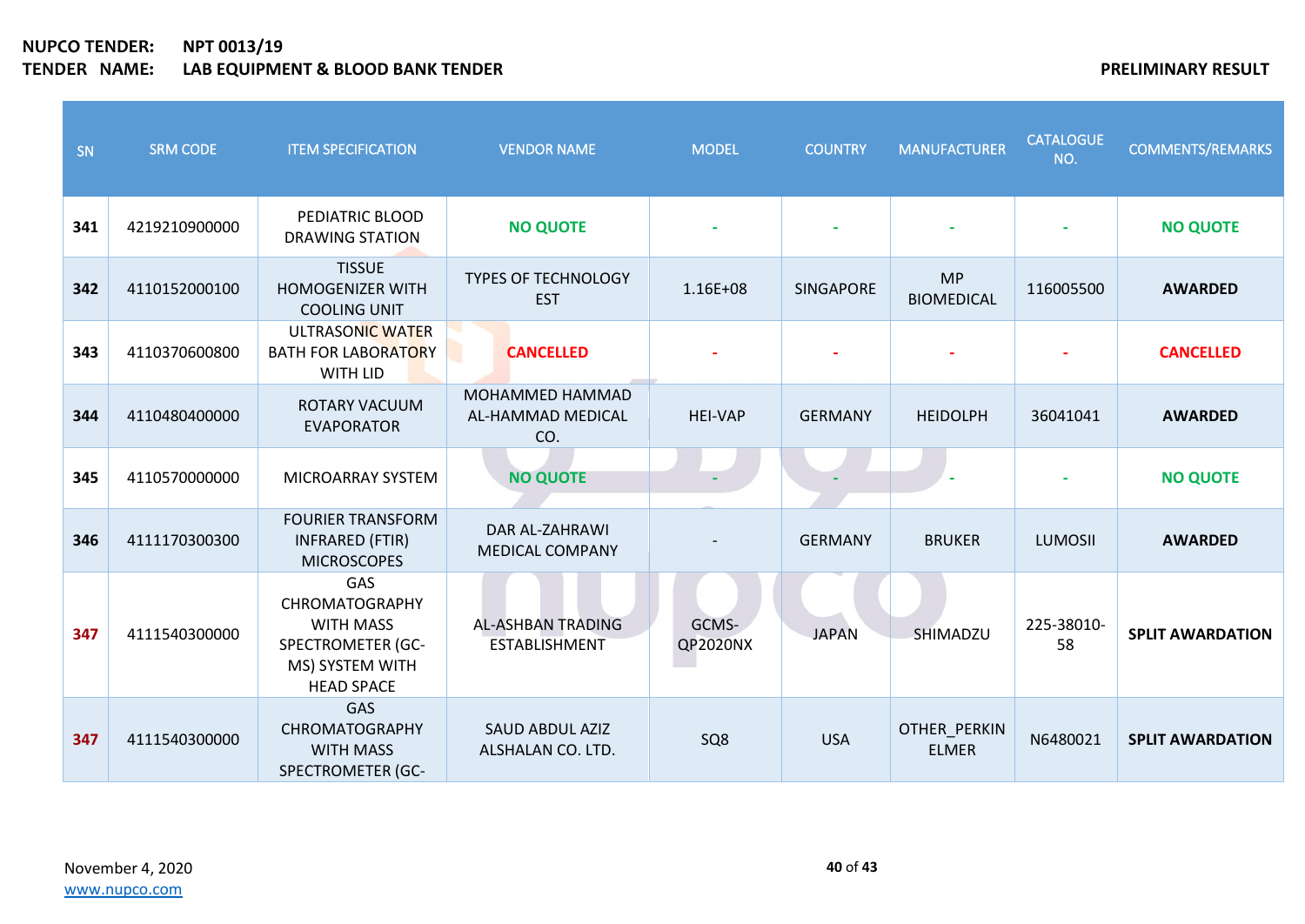| SN  | <b>SRM CODE</b> | <b>ITEM SPECIFICATION</b>                                                                                                                            | <b>VENDOR NAME</b>                               | <b>MODEL</b>                     | <b>COUNTRY</b> | <b>MANUFACTURER</b> | <b>CATALOGUE</b><br>NO. | <b>COMMENTS/REMARKS</b> |
|-----|-----------------|------------------------------------------------------------------------------------------------------------------------------------------------------|--------------------------------------------------|----------------------------------|----------------|---------------------|-------------------------|-------------------------|
|     |                 | MS) SYSTEM WITH<br><b>HEAD SPACE</b>                                                                                                                 |                                                  |                                  |                |                     |                         |                         |
| 348 | 4111570900300   | <b>ULTRA HIGH</b><br>PERFORMANCE LIQUID<br><b>CHROMATOGRAPHY</b><br>(UHPLC) SYSTEM WITH<br>AUTOSAMPLER                                               | <b>AL-ASHBAN TRADING</b><br><b>ESTABLISHMENT</b> | <b>NEXERA XS</b><br><b>UHPLC</b> | <b>JAPAN</b>   | SHIMADZU            | 228-65500-<br>58        | <b>AWARDED</b>          |
| 349 | 4111613120800   | <b>IDENTIFICATION AND</b><br>SENSITIVITY TESTING<br><b>FOR MICROBIAL</b><br><b>ORGANISM</b>                                                          | <b>CANCELLED</b>                                 |                                  |                |                     |                         | <b>CANCELLED</b>        |
| 350 | 4112150700200   | PIPETTE SINGLE-<br><b>CHANNEL ADJUSTABLE</b><br><b>ULTRALIGHT AND</b><br><b>HIGHLY RESISTANT</b><br>PISTON SYSTEM TOXIC<br><b>FROM 100 TO 1000UL</b> | <b>MEDICARE DRUG STORE</b><br><b>COMPANY</b>     |                                  | <b>USA</b>     | <b>OXFORD</b>       | AP-1000                 | <b>AWARDED</b>          |
| 351 | 4112150700300   | PIPETTE SINGLE-<br><b>CHANNEL ADJUSTABLE</b><br><b>ULTRALIGHT AND</b><br><b>HIGHLY RESISTANT</b><br>PISTON SYSTEM TOXIC<br><b>FROM 20 TO 200UL</b>   | <b>MEDICARE DRUG STORE</b><br><b>COMPANY</b>     |                                  | <b>USA</b>     | <b>OXFORD</b>       | AP-200                  | <b>AWARDED</b>          |
| 352 | 4112150700400   | PIPETTE SINGLE-<br><b>CHANNEL ADJUSTABLE</b><br><b>ULTRALIGHT AND</b><br><b>HIGHLY RESISTANT</b>                                                     | <b>MEDICARE DRUG STORE</b><br><b>COMPANY</b>     |                                  | <b>USA</b>     | <b>OXFORD</b>       | AP-10                   | <b>AWARDED</b>          |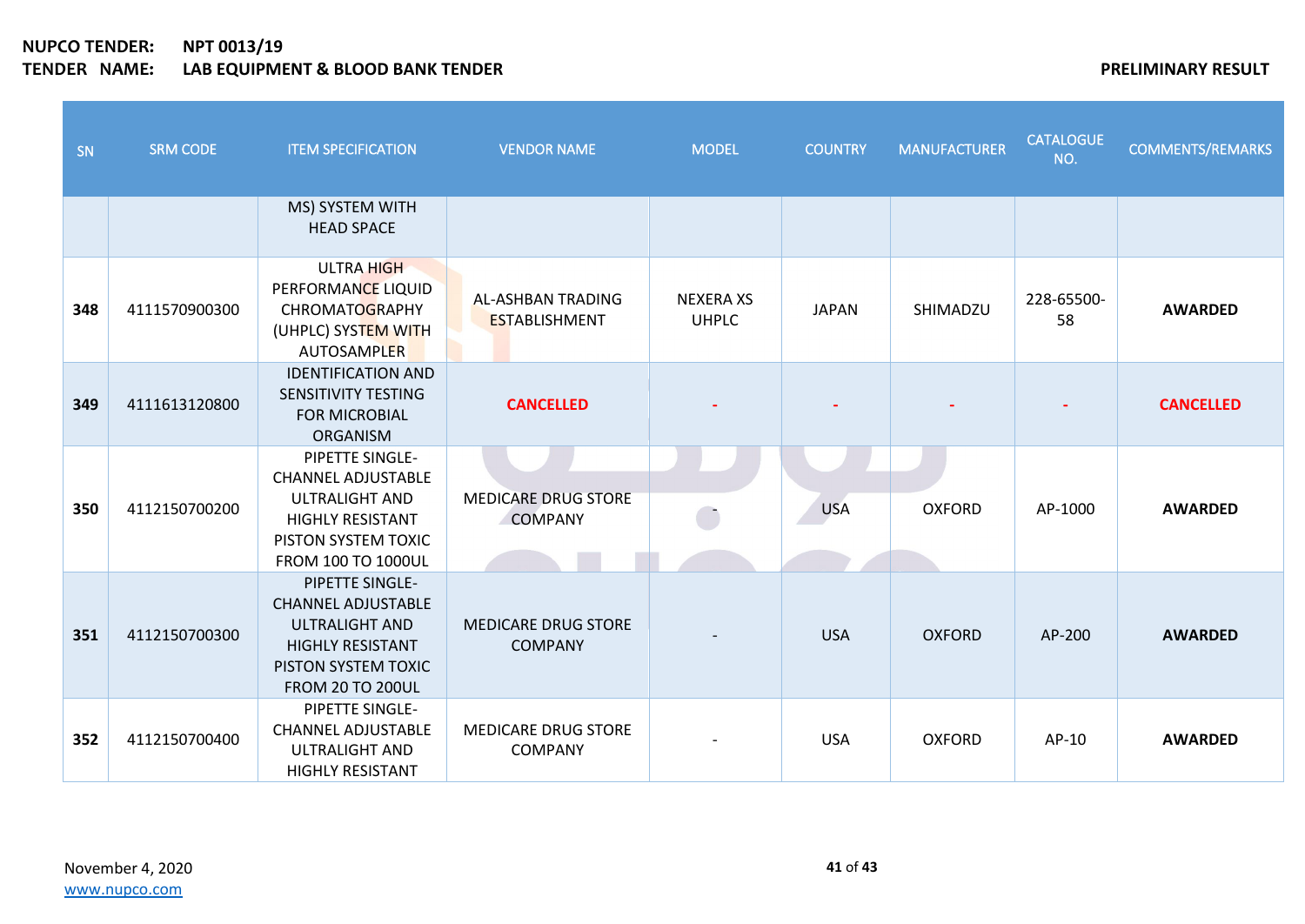| SN  | <b>SRM CODE</b> | <b>ITEM SPECIFICATION</b>                                                                                                                                                      | <b>VENDOR NAME</b>                                     | <b>MODEL</b>            | <b>COUNTRY</b>                | <b>MANUFACTURER</b> | <b>CATALOGUE</b><br>NO. | <b>COMMENTS/REMARKS</b> |
|-----|-----------------|--------------------------------------------------------------------------------------------------------------------------------------------------------------------------------|--------------------------------------------------------|-------------------------|-------------------------------|---------------------|-------------------------|-------------------------|
|     |                 | PISTON SYSTEM TOXIC<br><b>FROM 0.5 TO 10UL</b>                                                                                                                                 |                                                        |                         |                               |                     |                         |                         |
| 353 | 4112150700500   | PIPETTE SINGLE-<br><b>CHANNEL ADJUSTABLE</b><br><b>ULTRALIGHT AND</b><br><b>HIGHLY RESISTANT</b><br>PISTON SYSTEM TOXIC<br><b>FROM 10 TO 100UL</b>                             | <b>MEDICARE DRUG STORE</b><br><b>COMPANY</b>           |                         | <b>USA</b>                    | <b>OXFORD</b>       | AP-100                  | <b>AWARDED</b>          |
| 354 | 4219161000100   | <b>CASEWORK</b><br><b>LABORATORY</b>                                                                                                                                           | <b>SAUDI MARKETING &amp;</b><br><b>TRADING COMPANY</b> | QUO/SOM/NUP<br>CO/03/01 | SAUDI<br><b>ARABIA</b>        | <b>LOCAL</b>        | <b>NA</b>               | <b>SPLIT AWARDATION</b> |
| 354 | 4219161000100   | <b>CASEWORK</b><br><b>LABORATORY</b>                                                                                                                                           | <b>UNIVERSAL TRADING &amp;</b><br>I.T. CO.             | <b>CASEWORK</b>         | SOUTH<br><b>KOREA</b>         | <b>CHC</b>          | HR-HSP-<br>1500S        | <b>SPLIT AWARDATION</b> |
| 355 | 4219161000200   | <b>CASEWORK NORMAL</b>                                                                                                                                                         | <b>SAUDI MARKETING &amp;</b><br><b>TRADING COMPANY</b> | QUO/SOM/NUP<br>CO/03/02 | <b>SAUDI</b><br><b>ARABIA</b> | <b>LOCAL</b>        | <b>NA</b>               | <b>SPLIT AWARDATION</b> |
| 355 | 4219161000200   | <b>CASEWORK NORMAL</b>                                                                                                                                                         | <b>UNIVERSAL TRADING &amp;</b><br>I.T. CO.             | <b>CASEWORK</b>         | SOUTH<br><b>KOREA</b>         | <b>CHC</b>          | HR-HSP-<br>1500S        | <b>SPLIT AWARDATION</b> |
| 356 | 4219161000300   | <b>CASEWORK WITH SINK</b><br>AND UPPER CABINET<br>TO INHIBIT BACTERIAL<br><b>GROWTH WITH DOUBLE</b><br><b>PAD CASEWORK</b><br><b>SPECIFICALLY FOR</b><br><b>LABORATORY USE</b> | <b>SAUDI MARKETING &amp;</b><br><b>TRADING COMPANY</b> | QUO/SOM/NUP<br>CO/03/02 | SAUDI<br><b>ARABIA</b>        | LOCAL               | <b>NA</b>               | <b>SPLIT AWARDATION</b> |
| 356 | 4219161000300   | <b>CASEWORK WITH SINK</b><br>AND UPPER CABINET<br>TO INHIBIT BACTERIAL<br><b>GROWTH WITH DOUBLE</b><br>PAD CASEWORK                                                            | <b>UNIVERSAL TRADING &amp;</b><br>I.T. CO.             | <b>CASEWORK</b>         | <b>SOUTH</b><br><b>KOREA</b>  | <b>CHC</b>          | HR-HSP-<br>1500S        | <b>SPLIT AWARDATION</b> |